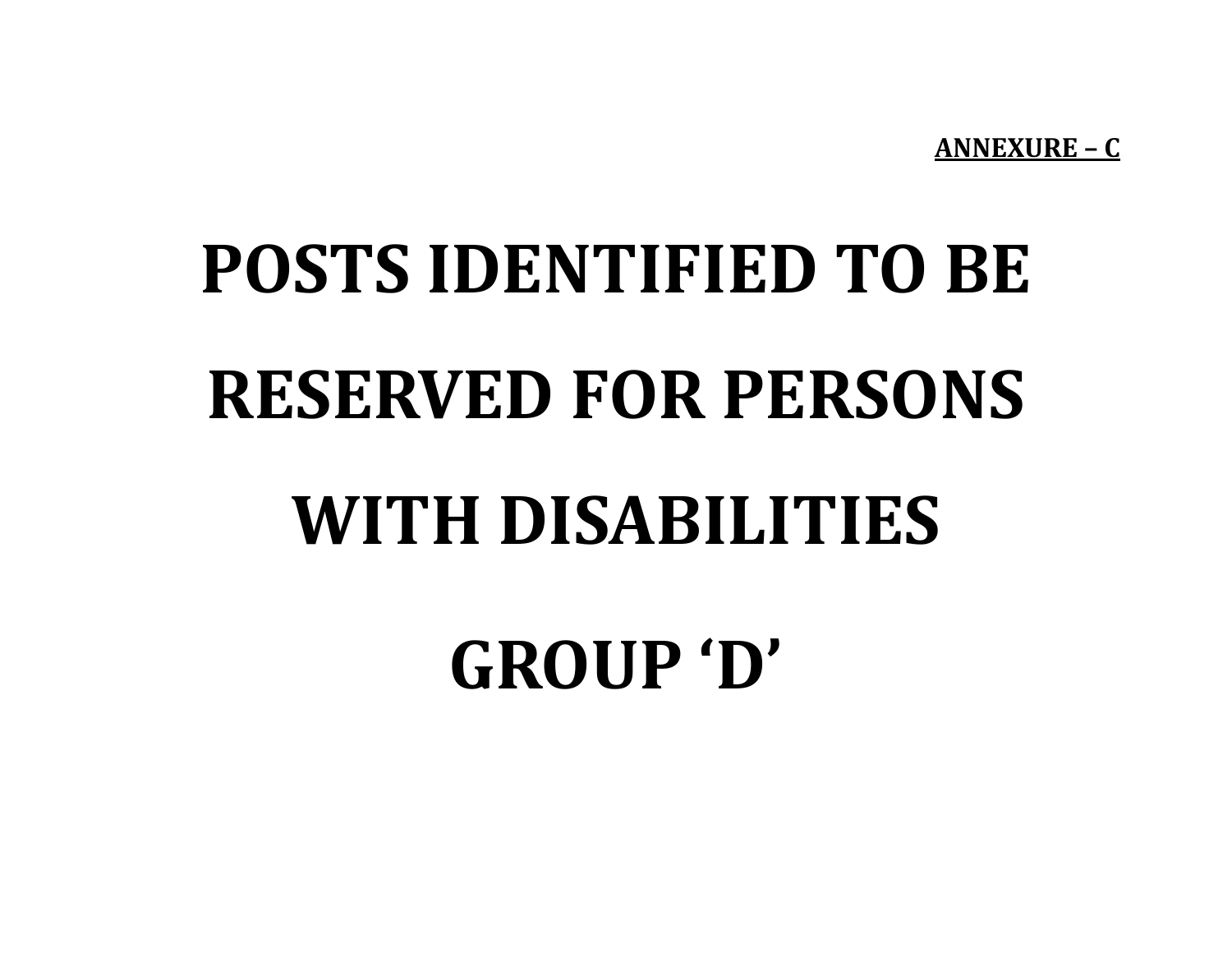| SI.                     | Designation                                | <b>Physical</b>                                                           | <b>Categories of</b>          | Nature of job                                                                                                                                                                                                                                                                                                                                                                                                                                                                                                                                                                                                                                                                                                                                                                                                                                                                                                                                                                                                                                                                                                                                                                                                                                                                                                   | <b>Working condition/ Remarks</b>                                                                                                                                                                                                                                                                       |
|-------------------------|--------------------------------------------|---------------------------------------------------------------------------|-------------------------------|-----------------------------------------------------------------------------------------------------------------------------------------------------------------------------------------------------------------------------------------------------------------------------------------------------------------------------------------------------------------------------------------------------------------------------------------------------------------------------------------------------------------------------------------------------------------------------------------------------------------------------------------------------------------------------------------------------------------------------------------------------------------------------------------------------------------------------------------------------------------------------------------------------------------------------------------------------------------------------------------------------------------------------------------------------------------------------------------------------------------------------------------------------------------------------------------------------------------------------------------------------------------------------------------------------------------|---------------------------------------------------------------------------------------------------------------------------------------------------------------------------------------------------------------------------------------------------------------------------------------------------------|
| No.                     |                                            | Requirement                                                               | Disabled suitable for<br>jobs |                                                                                                                                                                                                                                                                                                                                                                                                                                                                                                                                                                                                                                                                                                                                                                                                                                                                                                                                                                                                                                                                                                                                                                                                                                                                                                                 |                                                                                                                                                                                                                                                                                                         |
| $\overline{1}$          | $\overline{2}$                             | 3                                                                         | 4                             | 5                                                                                                                                                                                                                                                                                                                                                                                                                                                                                                                                                                                                                                                                                                                                                                                                                                                                                                                                                                                                                                                                                                                                                                                                                                                                                                               |                                                                                                                                                                                                                                                                                                         |
| 1                       | <b>STARTER (MOTOR</b><br><b>TRANSPORT)</b> | S, ST, MF, SE, H                                                          | OL, OA, HH, BL                | Starter; Vehicle Time Recorder, (Motor Transport) keeps daily record of The work is perfomed mostly inside.<br>arrival and departure of buses at bus stations or terminus. Regulates Ocassional field work is involved .He<br>running of buses to time schedule. Records serial number of tickets usually works alone. Some jobs involve<br>blocks on bus-conductors way bill at start and end of each journey. the hazard of high voltage Incumbent<br>Informs superior officers about heavy rush of traffic necessitating should be functionally able to complete<br>diversion of buses or running of extra buses. Attends to enquiries from the assigned task efficiently with aids and<br>public about timings, fare, etc. Marks attendance of Bus Drivers and Bus applainces, wherever necessary. The<br>Conductors, allots them duties and arranges for relief crew in place of incumbent of HH category should possess<br>absentees. Reports to supervisors, cases of gross irregularities and functional communication skills.<br>malpractices. May take charge of lost property handed over by Bus<br>Conductors.                                                                                                                                                                                      |                                                                                                                                                                                                                                                                                                         |
| $\overline{2}$          | <b>DAFTARY</b><br><b>ATTENDANT</b>         | S, ST, W, MF, SE                                                          | OL, OA, B, LV, HH,            | Daftary; Attender supplies stationery articles to officials, preparces The work is perfomed mostly inside.<br>evelopes, weighs and affixes postage stamps on outgoing dak, binds Ocassional field work is<br>books<br>files,<br>etc.<br>and<br>performs<br>registers,<br>loose<br>miscellaneous work. Sorts out files according to number or other usually works alone Incumbent should be<br>distinguished marks. Helps Record Clerk in stitching papers or typing functionally able to complete the<br>bundles and marking them. Arranges files in racks or other special assigned task efficiently with aids and<br>receptacles in prescribed order or as instructed by Record Clerk. Takes applainces, whenever necessary.<br>inventory of stationery items received from central stores and helps<br>Record Clerk in getting them entered in registers. Collects indent from<br>Record Clerk and supplies stationery articles or files to indentors against<br>acknowledgement. Weighs covers of outgoing dak, affixes correct stamps<br>on them and fastens them for posting. May prepare new envelops from<br>rough paper and paste economy slips. May operate duplicating machine<br>and cyclostyle required number of copies. May supervise work of peons.<br>May attend to any other duties allotted. | other involved.Incumbent                                                                                                                                                                                                                                                                                |
| 3                       |                                            | PEON OFFICE (BOY) S, ST, W, PP, L, KC, SE, R OL, OA, B, LV, HH,<br>W.C.MF |                               | Take files and other papers from one place/ table to another. Comes out<br>articles orders of sundrynature in the office. Maintains apeon broke.                                                                                                                                                                                                                                                                                                                                                                                                                                                                                                                                                                                                                                                                                                                                                                                                                                                                                                                                                                                                                                                                                                                                                                | The work is perfomed mostly inside.<br>Ocassional field work is involved .he<br>usually works alone. Incumbent should be<br>functionally able to complete the assigned<br>task efficiently with aids and applainces,<br>whenever necessary. Moberity and<br>Bilateral hand activites sould be adequate. |
| $\overline{\mathbf{4}}$ | <b>BEARER</b>                              | S, ST, W, BN, L, MF, SE, H BL, OL, LV, HH<br>c.                           |                               | Serves food, snacks, beverages to customers, guests in hotels, bars, and<br>restaurants. Prepares table with clean linen, condiments<br>containers, glasses, menu-card and obtains orders from customers.<br>Collects food, beverages, snacks etc., from kitchen according to<br>customers' orders from Pantryman and serves them. Waits on customers the assigned task efficiently with aids and<br>periodically for additional requirements, of food etc. Removes used<br>plates, cups, saucers from table and presents bill to customers and of the incumbent should be adequate.<br>collects cash and hands it to Cashier.                                                                                                                                                                                                                                                                                                                                                                                                                                                                                                                                                                                                                                                                                  | The work is perfomed mostly inside.<br>Ocassional field work is involved. he<br>usually works alone.<br>Incumbent<br>should be functionally able to complete<br>applainces, whenever necessary. Moberity                                                                                                |
|                         | <b>WASH BOY/ DISH</b><br><b>CLEANER</b>    | S, ST, W, L, PP, BN, MF                                                   | BL, OL, B, LV, HH             | Cleans the dishes utensils etc. Collects the used dishes, cups, plates etc. Put them in the<br>cleaning place, washes with cleaning powder / detergent, cleans and dries. Keep cleaned<br>articles in the racks etc.                                                                                                                                                                                                                                                                                                                                                                                                                                                                                                                                                                                                                                                                                                                                                                                                                                                                                                                                                                                                                                                                                            | The work is perfomed mostly inside. Ocassional<br>field work is involved. he usually works alone.<br>Incumbent should be functionally able to complete<br>the assigned task efficiently with aids and<br>applainces, wherever necessary.                                                                |

ABBREVIATIONS USED: S=Sitting, ST=Standing , W=Walking, BN=Bending , CRL= Crawling, CL=Climbling, JU=Jumping, L=Lifting, KC=Kneeling & Croutching, RW=Reading & Writing, MF=Manipulation by Fingers, PP=Pulling & Pushing, SE=Seeing, C=Communication,H=Hearing, OA=One Arm, BA=Both Arms, OAL=One Arm and One Leg, BLA=Both Legs & Arms, BLOA=Both leg & one arm ,OL=One Leg, BL=Both Leg, CP= Cerebral Palsy, LC= Leprosy Cured, OH= Orthopaedically Impaired, VH= Visually Impaired, B=Blind, LV=Low Vision, HH= Hearing Impaired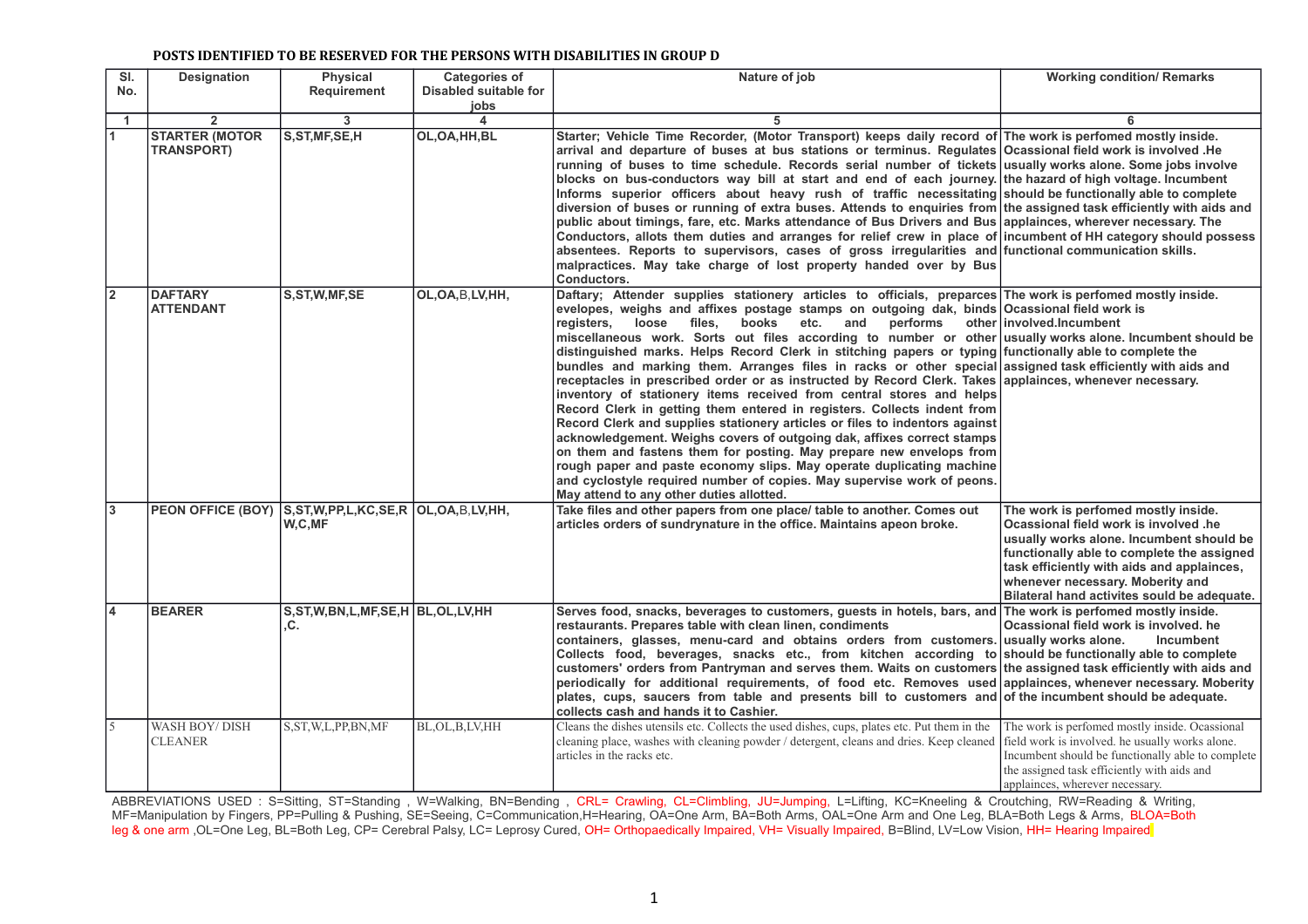| SI. | <b>Designation</b>                                                                   | Physical                                           | <b>Categories of Disabled suitable</b> | Nature of job                                                                                                                                                                                                                                                                                                                                                                                                                                                                                                                                                                                                                                                                                                                                                                                                                                                                                                                                                                                                                                                                                                                      | <b>Working condition/ Remarks</b>                                                                                                                                                                                                         |
|-----|--------------------------------------------------------------------------------------|----------------------------------------------------|----------------------------------------|------------------------------------------------------------------------------------------------------------------------------------------------------------------------------------------------------------------------------------------------------------------------------------------------------------------------------------------------------------------------------------------------------------------------------------------------------------------------------------------------------------------------------------------------------------------------------------------------------------------------------------------------------------------------------------------------------------------------------------------------------------------------------------------------------------------------------------------------------------------------------------------------------------------------------------------------------------------------------------------------------------------------------------------------------------------------------------------------------------------------------------|-------------------------------------------------------------------------------------------------------------------------------------------------------------------------------------------------------------------------------------------|
| No. |                                                                                      | Requirement                                        | for<br>jobs                            |                                                                                                                                                                                                                                                                                                                                                                                                                                                                                                                                                                                                                                                                                                                                                                                                                                                                                                                                                                                                                                                                                                                                    |                                                                                                                                                                                                                                           |
| -1  | $\overline{2}$                                                                       | 3                                                  | 4                                      | 5                                                                                                                                                                                                                                                                                                                                                                                                                                                                                                                                                                                                                                                                                                                                                                                                                                                                                                                                                                                                                                                                                                                                  | 6                                                                                                                                                                                                                                         |
| 6   | <b>Lascar a Mazdoor</b>                                                              | S, ST, W, MF, RW, SE, HC OL, OA, B, LV HH,         |                                        | Lascar performs variety of unskilled miscellaneous tasks in office or<br>establishment such as carringy of papers and files from one section to<br>another delivering of local dak going out for local purchases depositing<br>bills in treasury bank etc. running errands and calling litigants to appear<br>in court. Carries papers files etc. to different sections or superiors.<br>Attends to superiors and carries out assigned duties. Delivers local dak to<br>addressees. Assists Despatch Clerk in fastening envelops affixing postage<br>stamps and posting of mail. Is designated as Jamadar if attached to head<br>of Department or Order Peon if attached to other officer. May operate<br>simple office envelope stamping machine, etc. May perform duties of<br>watchman. May perform duties of watchman. May deposit bills in<br>Treasury and may encash bills and cheques from Treasury or Bank.                                                                                                                                                                                                                | The work is performed mostly inside. Ocassional<br>field work is involved, he usually works alone.<br>Incumbent should be functionally able to<br>complete the assigned task efficiently with aids<br>and applainces, wherever necessary. |
|     | <b>DUSTING MAN</b><br><b>FARASH, SAFAI</b><br><b>KARAMCHARI</b> /<br><b>CLEANERS</b> | S, ST, W, BN, L, PP, K, C, S   OA, OL, LV, HH<br>E |                                        | Dusting Man, Office; Farash, Office performs routine unskilled duties in<br>office or establishment such as dusting of rooms and furniture and<br>opening and closing office. Gets rooms swept by Sweeper in his presence.<br>Dusts office tables, chairs, doors, windows, etc. Sprays periodically DDT<br>or other insecticides. May sweep office or institution. May work as<br>watchman and guard office or institution during day or night.                                                                                                                                                                                                                                                                                                                                                                                                                                                                                                                                                                                                                                                                                    | The work is perfomed mostly inside. Ocassional<br>field work is involved, he usually works alone.<br>Incumbent should be functionally able to<br>complete the assigned task efficiently with aids<br>and applainces, whenever necessary.  |
| 8   | <b>PROCESS SERVER</b>                                                                | ST, W, MF, L, RW, SE, C                            | OA, OL, B, LV HH                       | Process Server server summons or other processes of law issued by court,<br>on parties concerned for appearance in courts or for realization of dues<br>etc. Receives list of summons and processes to be served on parties from<br>Reader, Court or from other competent authority. Serves summons or<br>process on parties by delivering one copy of summons after taking<br>acknowledgement on second copy. Affixes copy of summons or processes<br>at prominent public places, doors or houses of concerned parties, if<br>parties refuse to accept summons of processes. Deposits copies of<br>summons served together with unserved summons with reasons for non-<br>service to competent authority. May attend to court duties and call parties<br>or litigants into court by calling their names.                                                                                                                                                                                                                                                                                                                          | The work is perfomed mostly Outside.<br>Incumbent should be functionally able to<br>complete the assigned task efficiently with aids<br>and applainces, whenever necessary.                                                               |
| 9   | <b>UNSKILLED OFFICE</b><br><b>WORKER</b>                                             | S, ST, W, BN, PP, L, KC, S                         | OA, OL, B, LV HH,                      | Workers Reporting Occupation Unidentifiable or Unclassifiable included The work is perfomed mostly Outside.<br>under this classification are those who are reporting occupations that Incumbent should be functionally able to<br>cannot be identified not sufficiently well described to permit classification<br>or not classifiable elsewhere because of crroneous reporting or for other and applainces, whenever necessary.<br>reasons.                                                                                                                                                                                                                                                                                                                                                                                                                                                                                                                                                                                                                                                                                       | complete the assigned task efficiently with aids                                                                                                                                                                                          |
| 10  | <b>POST MAN (City)</b>                                                               | S, ST, W, MF, RW, SE. HC OA, OL, B, LV HH,         |                                        | Postman collects dak, parcels, registered and insured covers, V.P. articles,<br>money orders etc. from post office and delivers them to addresses residing Incumbent should be functionally able to<br>his<br>allocated<br><b>Collects</b><br>area.<br>letters,<br>registered<br>in<br>covers, money orders, registered and unregistered parcels. V.P. articles,<br>etc. from post office against receipt to deliver them to addresses. Keeps<br>record of important letters, articles in register maintained by him. Sorts<br>them according to street and house numbers. Plans route and arranges<br>dak and articles accordingly. Delivers ordinary dak at respective<br>addresses and registered letters, money orders, V.P. articles to addressee<br>are doubtful. Receives and records payment of bearing or under paid<br>letters and V.P. articles. Deposits acknowledgement receipts, money<br>collected and undelivered articles in post office. May collect mail from<br>letterboxes. May sort out incoming mail for distribution to postmen. May<br>supply money order and acknowledgement forms to public on request. | The work is perfomed mostly Outside.<br>complete the assigned task efficiently with aids<br>and applainces, whenever necessary.                                                                                                           |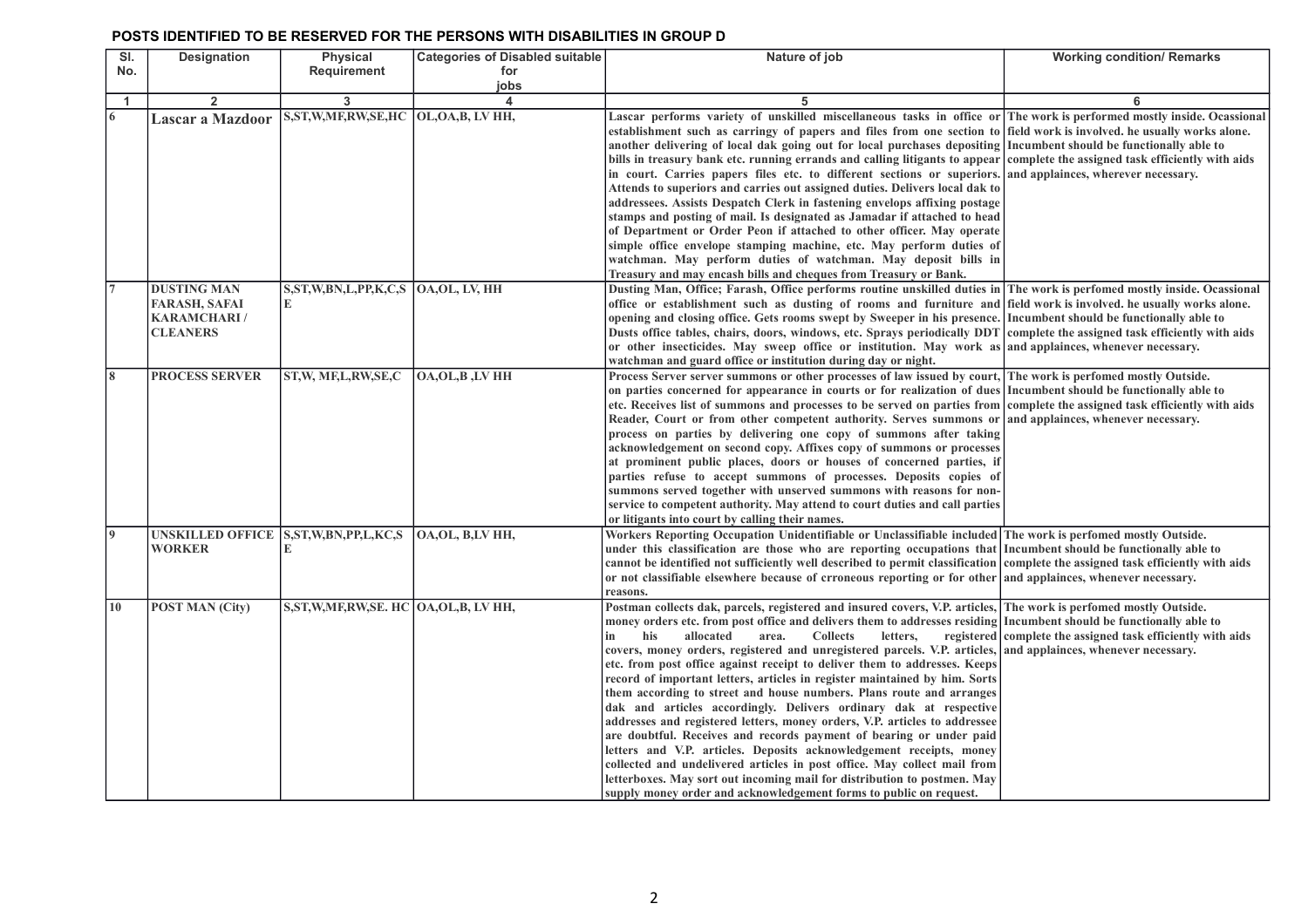### **POST IDENTIFIED TO BE RESERVED FOR THE PERSONS WITH DISABILITIES IN GROUP D**

| 11            | VILLAGE POSTMAN S, ST, W, MF, SE, H, C |                      | OA, OL, B, LV, HH | Village Postman collects letters, parcels, registered and insured covers,<br>telegraphic and ordinary money orders, V.P. articles, etc. from post office<br>and delivers them to addressees in villages. Collects dak such as letters,<br>money orders, parcels, registered and insured letters etc. oof his beat from<br>post office against receipt. Checks and sorts them according to villages and<br>enters them in his book. Arranges dak according to route for delivery.<br>Delivers ordinary mail at addressees given and important dak such as<br>registered letters, money orders, parcels, etc. to addressees, after obtaining<br>acknowledgements or receipts from them. Takes signatures of witnesses for<br>payment of money order when identify of addressee in not known or<br>doubtful. Receives postal charges and maintains records of payment<br>received for bearing or underpaid letters and V.P. articles. Deposits<br>acknowledgement receipts, money collected and undelivered articles in<br>post office. Collects mail from letter boxes and delivers them to post office. | The work is perfomed mostly Outside<br>.Incumbent should be functionally able to<br>complete the assigned task efficiently with aids<br>and applainces, wherever necessary.    |
|---------------|----------------------------------------|----------------------|-------------------|--------------------------------------------------------------------------------------------------------------------------------------------------------------------------------------------------------------------------------------------------------------------------------------------------------------------------------------------------------------------------------------------------------------------------------------------------------------------------------------------------------------------------------------------------------------------------------------------------------------------------------------------------------------------------------------------------------------------------------------------------------------------------------------------------------------------------------------------------------------------------------------------------------------------------------------------------------------------------------------------------------------------------------------------------------------------------------------------------------|--------------------------------------------------------------------------------------------------------------------------------------------------------------------------------|
| <sup>12</sup> | <b>TELEGRAPH</b><br><b>MESSENGERS</b>  | S,STW,MF,SE,H,C      | OA, OL, HH, LV    | Telegraph Messenger delivers telegrams to addressees in quickest possible<br>way and gets signature, date and time of delivery recorded on prescribed<br>from. Collects telegrams and delivery slip bearing<br>serial numbers of telegrams from telegraph office. Tallies number of each<br>telegram with number in delivery slip to ensure correct delivery. Takes<br>chortest route, generally riding auto or bicycle, for expeditious delivery of<br>telegrams to addressees, their Authorised agents or nearest relatives.<br>Obtains signature of recipient with date and time on delivery slip as<br>acknowledgement of receipt. Hands over delivery slip and undelivered<br>telegrams, if any, to office concerned. May also work as Despatch Rider.                                                                                                                                                                                                                                                                                                                                            | The work is perfomed mostly Outside.Incumbent<br>should be functionally able to complete the<br>assigned task efficiently with aids and applainces,<br>wherever necessary.     |
| 13            | <b>MESSENGER DAK,</b><br><b>PEON</b>   | S, STW, MF, SE, H, C | OA, OL, HH, B, LV | Messenger; Dak Peon takes letters, files etc. from office, industrial<br>establishments, institutions or individuals for delivery to local addressees<br>and obtains receipt of delivery. Collects daily dak, files, etc. from<br>establishment, institution, oofice etc. where employed, tallies them with<br>entires made in peon book, puts them in dak bag for security and walks or<br>cycles to respective addressees to deliver them. Distributes letters, dockets,<br>files, etc. to addressees or officials marked and obtains acknowledgement<br>in slip or on peon book. Weighs letters, documents, files etc. for affixing<br>appropriate stamps for dispatch by post. Receives dak from Despatch<br>clerks and posts ordicnary letters in letter box. Hands over registered<br>covers to Postal clerk and obtain receipt of posting with date and time.<br>May perform other unskilled office routine work. May work as Despatch<br>Rider. May prepare empty envelopes and paste economy slips on them.                                                                                   | The work is perfomed mostly Outside.<br>Incumbent should be<br>functionally able to complete the assigned task<br>efficiently with aids and applainces, wherever<br>necessary. |
| 14            | <b>LETTER BOX PEON</b>                 | S, W, CMF, SE, H     | OA, OL, B, LV, HH | Letter Box Peon collects letters from letter boxes installed within his areas<br>at sc heculed hours and delivers them to post office. Follows planned route<br>to clear letter boxes in his beat at fixed hours. Unlocks letter box and<br>collects mail into mail bag. Removes plate indicating hours of clearance<br>and replaces it with new plate indicating next clearance hour. Locks letter<br>box and ensures proper fixation of hour plate and lock. Clear all letter<br>boxes and delivers bags containing mail to post office. May sort incoming<br>and outgoing mail a post office. May stamp letters and covers, seal bags<br>and load or unload them in mail van.                                                                                                                                                                                                                                                                                                                                                                                                                       | The work is perfomed mostly Outside.<br>Incumbent should be functionally able to<br>complete the assigned task efficiently with aids<br>and applainces, whenever necessary.    |

ABBREVIATIONS USED : S=Sitting, ST=Standing , W=Walking, BN=Bending , CRL= Crawling, CL=Climbling, JU=Jumping, L=Lifting, KC=Kneeling & Croutching, RW=Reading & Writing, MF=Manipulation by Fingers, PP=Pulling & Pushing, SE=Seeing, C=Communication,H=Hearing, OA=One Arm, BA=Both Arms, OAL=One Arm and One Leg, BLA=Both Legs & Arms, BLOA=Both leg & one arm ,OL=One Leg, BL=Both Leg, CP= Cerebral Palsy, LC= Leprosy Cured, OH= Orthopaedically Impaired, VH= Visually Impaired, B=Blind, LV=Low Vision, HH= Hearing Impaired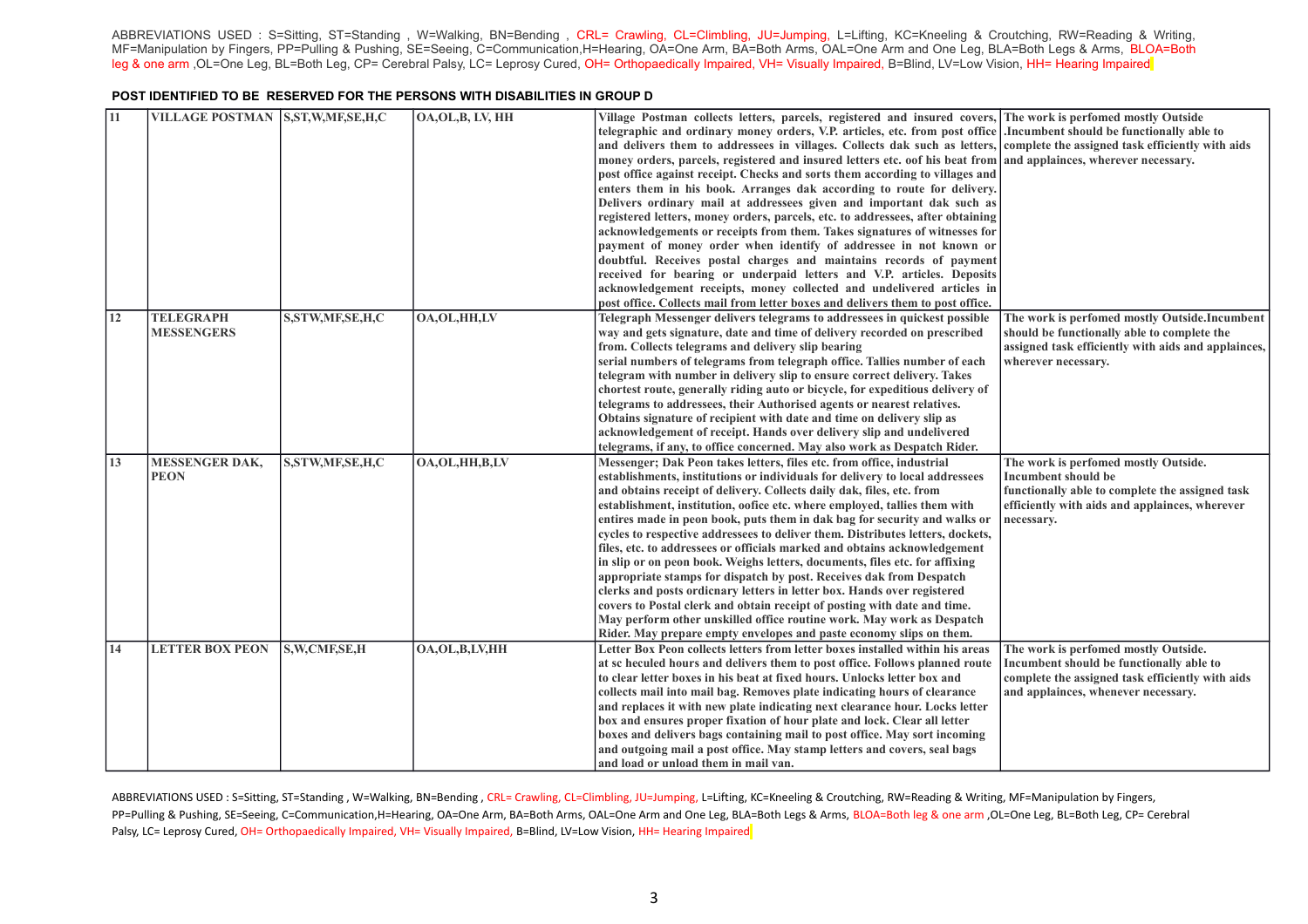| SI.<br>No. | <b>Designation</b>               | <b>Physical Requirement</b>                           | <b>Categories of Disabled</b><br>suitable for<br>jobs | Nature of job                                                                                                                                                                                                                                                                                                                                                                                                                                                                                                                                                                                                                                                                                                                                                                                                                                                                                                                                                                                                                                                                      | <b>Working condition/ Remarks</b>                                                                                                                                                                                                                 |
|------------|----------------------------------|-------------------------------------------------------|-------------------------------------------------------|------------------------------------------------------------------------------------------------------------------------------------------------------------------------------------------------------------------------------------------------------------------------------------------------------------------------------------------------------------------------------------------------------------------------------------------------------------------------------------------------------------------------------------------------------------------------------------------------------------------------------------------------------------------------------------------------------------------------------------------------------------------------------------------------------------------------------------------------------------------------------------------------------------------------------------------------------------------------------------------------------------------------------------------------------------------------------------|---------------------------------------------------------------------------------------------------------------------------------------------------------------------------------------------------------------------------------------------------|
| -1         | $\overline{2}$                   | 3                                                     |                                                       | 5                                                                                                                                                                                                                                                                                                                                                                                                                                                                                                                                                                                                                                                                                                                                                                                                                                                                                                                                                                                                                                                                                  | 6                                                                                                                                                                                                                                                 |
| 15         | <b>MAIL CARRIER</b>              | S, ST, W, MF, RW, HC                                  | OL, B, LV, HH                                         | Mail Carrier transports mail bags in van or cart to and from different post offices<br>and railway station in his area. Collects mail bags from head post office or<br>railway station. Counts and acknowledges their receipt. Loads mail bags in<br>proper order in mail van or cart. Accompanies mail bags in van or cart for<br>security, delivers them at railway station or post office and obtains receipt of<br>delivery. Collects outgoing and local mail bags from post office, counts them and<br>acknowledges their receipt. Delivers them at<br>head post office against receipt. May assist in stamping, sorting and distributing<br>letters. May carry mail bags manually. May work as Letter Box Peon.                                                                                                                                                                                                                                                                                                                                                              | The work is perfomed mostly Outside.<br>Incumbent should be functionally able to<br>complete the assigned task efficiently with<br>aids and applainces, whenever necessary.                                                                       |
| 16         | <b>RUNNER MAIL</b><br>(Cities)   | S, ST, W, MF, SE, HC                                  | OA, OL, B, LV, HH                                     | Runner, Mail collects and delivers letters and other postal articles from and to<br>different village post offices and postal agencies. Collects mail bags from head<br>post office, count s them and acknowledges their receipt. Carries and delivers<br>them to specified post offices or places and obtains delivery receipts. Collects<br>outgoing mail bags, count s and acknowledges their receipt and delivers them at<br>main post office against acknowledgement. May work as Sorter and Mail Carrier.<br>May carry with him spearhead stick fitted with small bells to ward off wild<br>animals.                                                                                                                                                                                                                                                                                                                                                                                                                                                                         | The work is perfomed mostly Outside.<br>Incumbent should be functionally able to<br>complete the assigned task efficiently with<br>aids and applainces, whenever necessary.                                                                       |
| 17         | Drying machine<br>operator       | <b>ST,W,MF,PP</b> <sub>f</sub> BN <sub>f</sub> L,SE,H | OL, HH                                                | Drying Machine Operator; Drying Tumbler Operator dries washed or dyed<br>garments by operating hand or electrically driven drying-machine tumbler.<br>Loads cleaned or dyed articles into drum of for article to remain in drum<br>according to its nature and texture. Manipulates hand levers or electric switches<br>to start drum and electric fan, and turns hand valves in steam pipes that supply<br>hot air to drum. Stops or switches off machine and ensures that articles are<br>thoroughly dried and odour of cleaning fluid is removed. May<br>operate extractor or washing machine.                                                                                                                                                                                                                                                                                                                                                                                                                                                                                  | The work is perfomed mostly Outside.<br>Incumbent should be functionally able to<br>complete the assigned task efficiently with<br>aids and applainces, whenever necessary.                                                                       |
| 18         | <b>SORTER</b>                    | S, W, MF, SE, HC                                      | OA, OL, LV, HH                                        | Sorter sorts material and products for quality, condition, grade, size or colour<br>according to specification or standard by visual examination, measuring or<br>simple mechanical aids. Picks up material or products by hand and examines<br>them bysight and touch for defects such as discolourment, quality, cracks and<br>sorts them according to class, grades, sizes, quality, colour and other<br>characteristics. Discards inferior or defective items and foreign matter. Mats,<br>counts, tags, bunches or places together lots of identical or similar productsin<br>racks, packing boxes, containers, baskets, crates for storages, shipment or other<br>processes. Records numbers, sizes, quantities of sorted materials and products for<br>identification. May affix identifyingin formation on sorted material and products.<br>May be designated according to product sorted as WOOL SORTER, HAIR<br>SORTER, BRICK SORTER; ROOFING-TILE SORTER, SEWER PIPE<br>SORTER, or according to work performed APPLESORTER, POTATO<br><b>GRADER; COCOON SORTER etc.</b> | The work is perfomed mostly Outside. Some<br>of the Jobs may require colour vision and<br>adequate vision. Incumbent should be<br>functionally able to complete the assigned<br>task efficiently with aids and applainces,<br>whenever necessary. |
| 19         | SORTER TELEGRAM S, W, MF, SE, HC |                                                       | OA, OL, LV, HH                                        | Sorter, Telegrams sorts and arranges copies of telegraph messages received and<br>transm itted at telegraph office and maintains their record. Collects copies of<br>telegraphics messages transmitted and received for delivery from Telegraphists.<br>Sorts and arranges copies of telegrams by categories e.g. received, transmitted,<br>press, whether, air, land and foreign etc. and files them separately, nothing their                                                                                                                                                                                                                                                                                                                                                                                                                                                                                                                                                                                                                                                    | The work is perfomed mostly Outside.<br>Incumbent should be functionally able to<br>complete the assigned task efficiently with<br>aids and applainces, whenever necessary.                                                                       |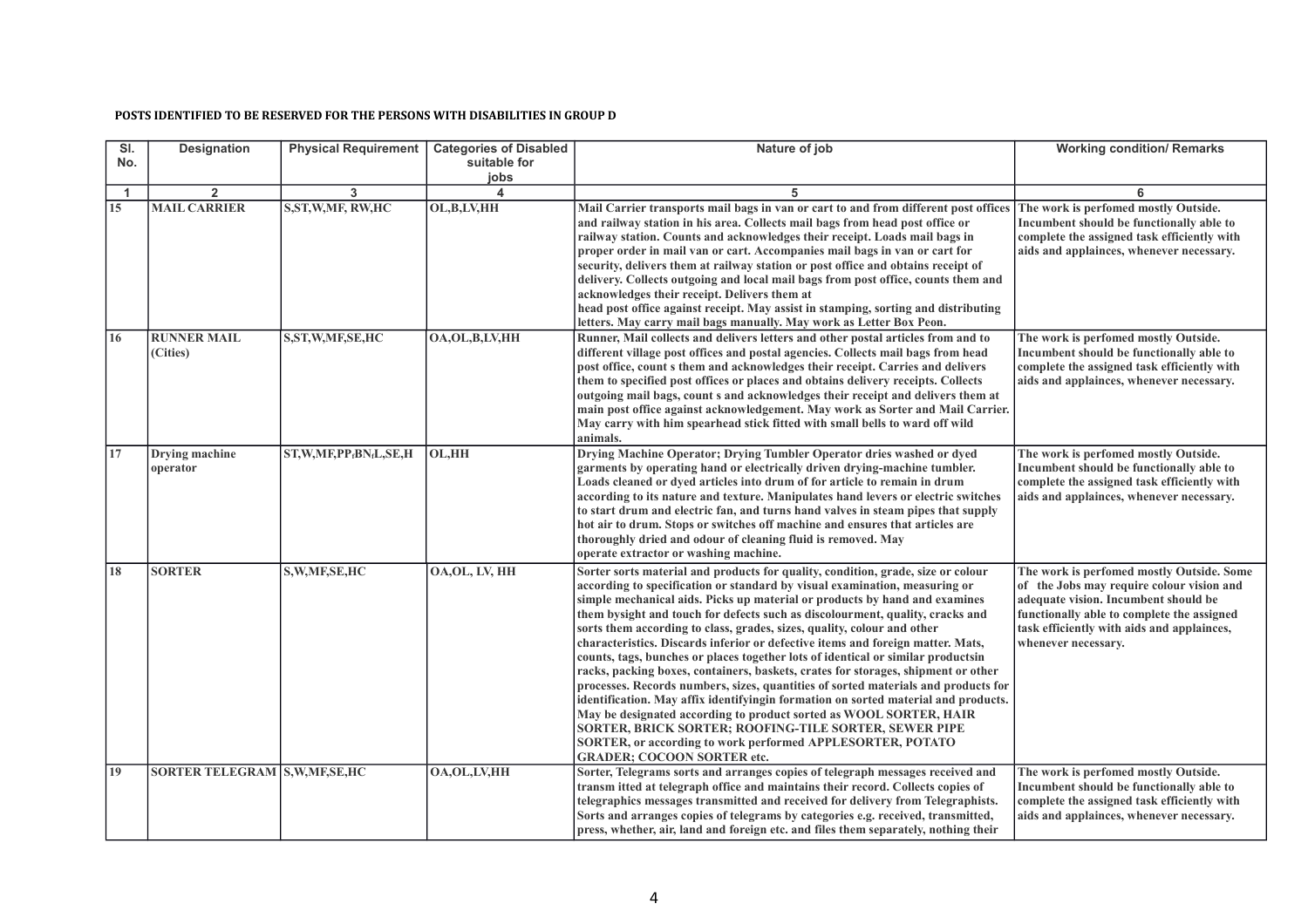|                                                                                                                                                                                           |  |  |  | serial number and labeling, and ties them into separate bundles for safe custody. |  |
|-------------------------------------------------------------------------------------------------------------------------------------------------------------------------------------------|--|--|--|-----------------------------------------------------------------------------------|--|
|                                                                                                                                                                                           |  |  |  |                                                                                   |  |
|                                                                                                                                                                                           |  |  |  |                                                                                   |  |
|                                                                                                                                                                                           |  |  |  |                                                                                   |  |
| ARRREVIATIONS LISED : S=Sitting ST=Standing W=Walking RN=Rending CRL=Crawling CL=Climbling ILL=Lumning L=Lifting KC=Kneeling & Croutching RW=Reading & Writing ME=Manipulation by Eingers |  |  |  |                                                                                   |  |

| Sl. No. | <b>Designation</b>   | <b>Physical Requirement</b>                        | <b>Categories of Disabled</b> | Nature of job                                                                                                                                            | <b>Working condition/ Remarks</b>                                                     |
|---------|----------------------|----------------------------------------------------|-------------------------------|----------------------------------------------------------------------------------------------------------------------------------------------------------|---------------------------------------------------------------------------------------|
|         |                      |                                                    | suitable for<br>jobs          |                                                                                                                                                          |                                                                                       |
|         | $\overline{2}$       | 3                                                  |                               | 5                                                                                                                                                        |                                                                                       |
| 20      | <b>DELIVERY</b>      | S, ST, W, PP, L, BN, MF, SE, C   BL, OL, B, LV, HH |                               | Deliveryman delivers goods such as provisions, bakery products, laundry                                                                                  | The work is perfomed mostly Outside. He usually                                       |
|         | <b>ASSISTANT</b>     |                                                    |                               | etc. at customer's residence                                                                                                                             | works                                                                                 |
|         |                      |                                                    |                               | or other places as directed. Places indents with stores for supply of goods                                                                              | alone. Incumbent should be functionally able to                                       |
|         |                      |                                                    |                               | according to orders to be                                                                                                                                | complete the                                                                          |
|         |                      |                                                    |                               | executed. Arranges orders according to areas or localities. Ensures that                                                                                 | assigned task efficiently with aids and applainces,                                   |
|         |                      |                                                    |                               | all articles are properly packed                                                                                                                         | whenever                                                                              |
|         |                      |                                                    |                               | and loaded in delivery van, push-cart, trolly or tricycle. Goes from door<br>to door along with vehicle and                                              | necessary.                                                                            |
|         |                      |                                                    |                               | delivers goods to customers according to their instructions. Collects                                                                                    |                                                                                       |
|         |                      |                                                    |                               | money from customers and issues                                                                                                                          |                                                                                       |
|         |                      |                                                    |                               | receipt for same. Ascertains further requirements of customers and books                                                                                 |                                                                                       |
|         |                      |                                                    |                               | orders if necessary.<br>Maintains accounts of deliveries made, cash and cheques, etc. collected.                                                         |                                                                                       |
|         |                      |                                                    |                               | Returns undelivered packages                                                                                                                             |                                                                                       |
|         |                      |                                                    |                               | to stores. May take additional goods usually in demand and sell them to                                                                                  |                                                                                       |
|         |                      |                                                    |                               | customers in area or localities                                                                                                                          |                                                                                       |
|         |                      |                                                    |                               | visited.                                                                                                                                                 |                                                                                       |
| 21      | <b>LINEN KEEPER</b>  | S, ST, W, BN, L, MF, SE, C                         | OL, B.LV, HH                  | Linen Keeper supplies linen needs of rooms, lounges and dining halls of                                                                                  | The work is perfomed mostly Inside .Incumbent                                         |
|         |                      |                                                    |                               | hotel. Maintains linen register indiciating stock position of various types                                                                              | should be                                                                             |
|         |                      |                                                    |                               | of linen. Issues clean linen (bedcovers, table-cloth, napkins, towels) to<br>rooms and dining halls in place of dirty or soiled ones. Sends soiled linen | functionally able to complete the assigned task<br>efficiently with aids              |
|         |                      |                                                    |                               | to laundry, and collects washed and pressed articles. Sorts out linen that                                                                               | and applainces, whenever necessary.                                                   |
|         |                      |                                                    |                               | requires repair or replacement and recommends purchase of fresh linen.                                                                                   |                                                                                       |
|         |                      |                                                    |                               | May mend or sew linen.                                                                                                                                   |                                                                                       |
| 22      | <b>TEA/COFFEE</b>    | S, ST, W, MF, L, B                                 | BL, OL, B, LV, HH             | TEA AND COFFEE MAKER brews and prepares beverages like coffee                                                                                            | The work is perfomed mostly Inside. Incumbent                                         |
|         | <b>MAKER</b>         |                                                    |                               | and tea in hotels, clubs or similar establishments and ensures proper                                                                                    | should be                                                                             |
|         |                      |                                                    |                               | cleanliness of stall.                                                                                                                                    | functionally able to complete the assigned task                                       |
|         |                      |                                                    |                               |                                                                                                                                                          | efficiently with aids                                                                 |
| 23      | COOK.                | ST, W, BN, L, MF, SE, C                            | OL, LV, HH                    | Cook Institutional prepares, seasons and cooks soups, meats, vegetables,                                                                                 | and applainces, whenever necessary.<br>The work is perfomed mostly inside. Ocassional |
|         | <b>INSTITUTIONAL</b> |                                                    |                               | desserts and other foodstuffs for consumption in hotels, restaurants and                                                                                 | field work is involved, he usually works alone.                                       |
|         |                      |                                                    |                               | other establishments. Fries, boils, broils, roasts or steams vegetables,                                                                                 | Incumbent should be functionally able to                                              |
|         |                      |                                                    |                               | meats, fish and other food to prepare dishes listed on menu and prepares                                                                                 | complete the assigned task efficiently with aids                                      |
|         |                      |                                                    |                               | salads, sandwiches, cakes, fruit juices and other cold foods. Supervises                                                                                 | and applainces, whenever necessary.                                                   |
|         |                      |                                                    |                               | dish washing and preparing of                                                                                                                            |                                                                                       |
|         |                      |                                                    |                               | vegetables and other foodstuffs for cooking. May specialize in preparing a                                                                               |                                                                                       |
|         |                      |                                                    |                               | particular type of food, such as meat, salad, pastry or vegetables, and be                                                                               |                                                                                       |
|         |                      |                                                    |                               | designed accordingly.                                                                                                                                    |                                                                                       |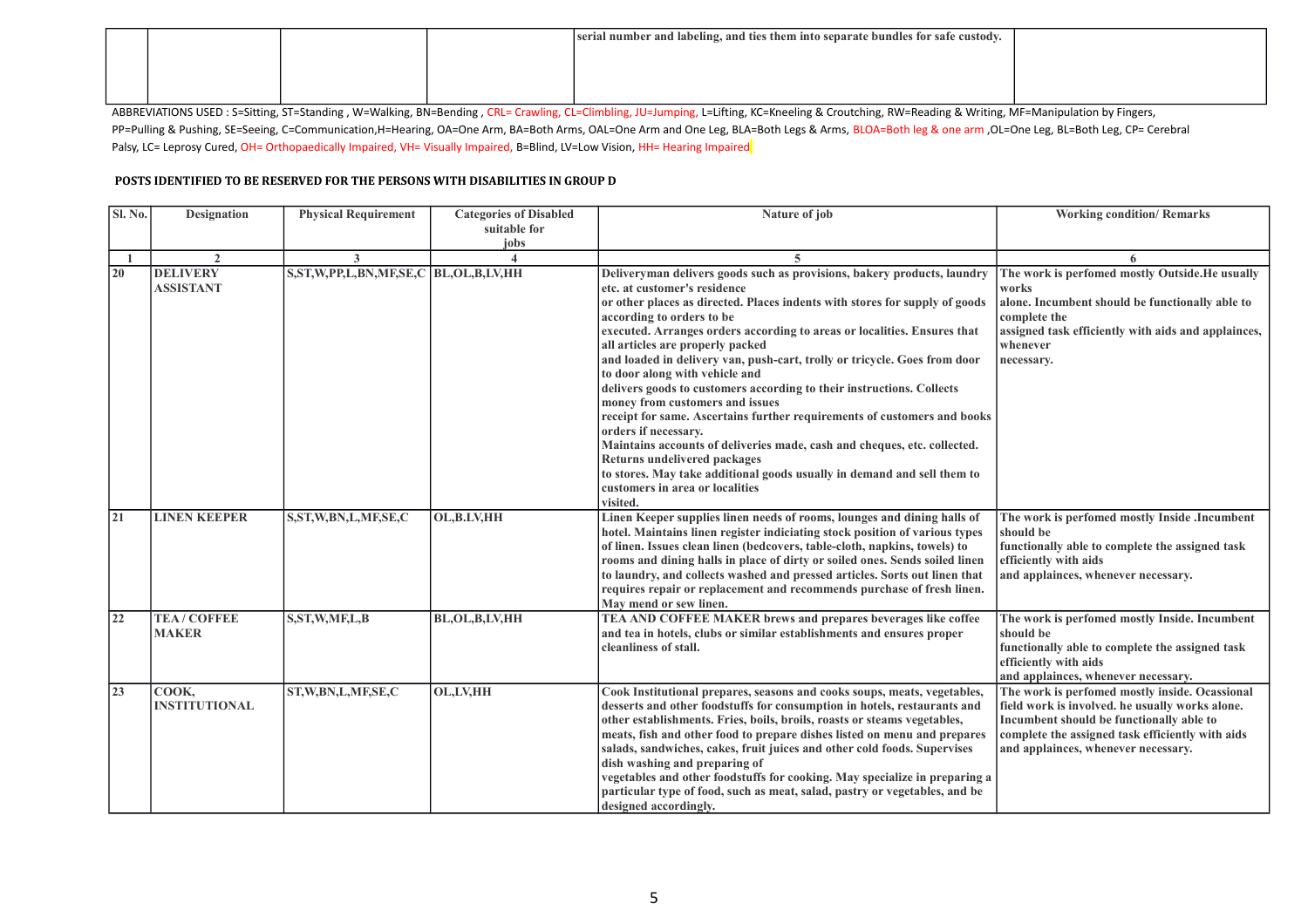| <b>COOK</b> | <b>ST,W,BN,L,MF,SE,C</b> | BL,OL,LV,HH | cooks soups, meats, vegetables, desserts and other foodstuffs for | The work is perfomed mostly inside. Ocassional |
|-------------|--------------------------|-------------|-------------------------------------------------------------------|------------------------------------------------|
|             |                          |             | consumption in hotels, restaurants and other establishments.      | field work is-                                 |
|             |                          |             |                                                                   | involved, he usually works alone .Incumbent    |
|             |                          |             |                                                                   | should be functionally able to complete the    |
|             |                          |             |                                                                   | assigned task efficiently with aids and        |
|             |                          |             |                                                                   | applainces, whenever necessary.                |

| 25 | <b>COOK, SHIP</b>                     | ST, W, BN, L, MF, SE, C     | OL, LV, HH     | Cook, Ship on board hip. Plans menu taking account of foods in season<br>and local availability. Cooks food stuffs in quanitities according to menu<br>and number of persons to be served. Cleans, cuts and cooks meat, fish<br>and poultry and bakes breads and pastry. Washes dishes and cleans galley<br>and galley equipment. May order supplies and maintain record and<br>accounts. May supervise activities of one or more workers who assist in<br>preparing and serving, meals.                                                                                                                                                                                                       | The work is perfomed mostly inside. Ocassional<br>field work is involved. he usually works alone.<br>Incumbent should be functionally able to<br>complete the assigned task efficiently with aids<br>and<br>pplainces, whenever necessary.   |
|----|---------------------------------------|-----------------------------|----------------|------------------------------------------------------------------------------------------------------------------------------------------------------------------------------------------------------------------------------------------------------------------------------------------------------------------------------------------------------------------------------------------------------------------------------------------------------------------------------------------------------------------------------------------------------------------------------------------------------------------------------------------------------------------------------------------------|----------------------------------------------------------------------------------------------------------------------------------------------------------------------------------------------------------------------------------------------|
| 26 | <b>KITCHEN PORTER</b>                 | ST, W, BN, L, PP, MFSE, C   | OL, B, LV, HH  | Kitchen Porter, Masalchi carries, meat, vegetable water etc. for kitchen in<br>hotels. Cleans crockery, cutlery, disches, plates, cooking utencils; lights<br>and maintains fire; washes, cuts and peels vegetable. May use kitchen<br>machines e.g. electric washers, knife cleaners, potato-peeler.                                                                                                                                                                                                                                                                                                                                                                                          | The work is perfomed mostly inside .Ocassional<br>field work is<br>in volved. he usually works alone. Incumbent<br>should be functionally<br>able to complete the assigned task efficiently with<br>aids and applainces, whenever necessary. |
| 27 | <b>PANTRYMAN</b>                      | ST, W, BN, L, PP, MFSE, C   | OL, LV, HH     | Pantryman prepares snacks and beverages in large hotels, clubs or<br>similar establishments and maintains account of sales. Prepares and<br>mixes various infredients to be used in salads, fruit cocktails,<br>beverages and sandwiches. Serves preparations to Waiters as requested<br>and supplies sugar, cream, pepper, milk, coffee and tea to waiters as<br>ordered and keeps account of sales or issues. Maintains pantry in clean<br>and orderly condition. May work as such in ship's dining rooms.                                                                                                                                                                                   | The work is perfomed mostly inside. Ocassional<br>field work is<br>involved he usually works alone. Incumbent<br>should be functionally able to complete the<br>assigned task efficiently with aids and<br>applainces, whenever necessary.   |
| 28 | <b>CARETAKER,</b><br><b>MONUMENTS</b> | ST, W, BN, L, MF, RW, SE, C | OA, OL, LV, HH | Caretaker, Monument looks after maintenance, cleanliness and safety of<br>historical monuments and ancient structures of archaeological<br>importance. Visits premises under charges at regular intervals and sees<br>that monument is cleaned by subordinate staff, safety measures are<br>carried out, visitors are allowed within prescribed time limits and<br>monument is not spoilt or damaged by them. Supervises work of<br>subordinate staff such as Gardener, Chowkidar and sweepers (dry and<br>wet) and reports to authorities of damage or loss to monument. May<br>guide and explain background of monument to visitors. May arrange sale<br>of tickets for entry into monument. | The work is performed inside as well as outside.<br>Incumbent should be functionally able to<br>complete the assigned task efficiently with aids<br>and applainces, whenever necessary.                                                      |
| 29 | <b>AYAH MAID</b><br>(INSTITUTIONAL)   | S, ST, W, F, PP, L, KC, B   | OL, B, LV, HH  | Attends to comfort of women residents in hotels, waiting rooms, clubs,<br>and other institutions and looks after their children. Prepares beds for<br>women residents and their children                                                                                                                                                                                                                                                                                                                                                                                                                                                                                                       | The work is performed inside as well as outside.<br>Incumbent should be functionally able to<br>complete the assigned task efficiently with aids<br>and applainces, whenever necessary.                                                      |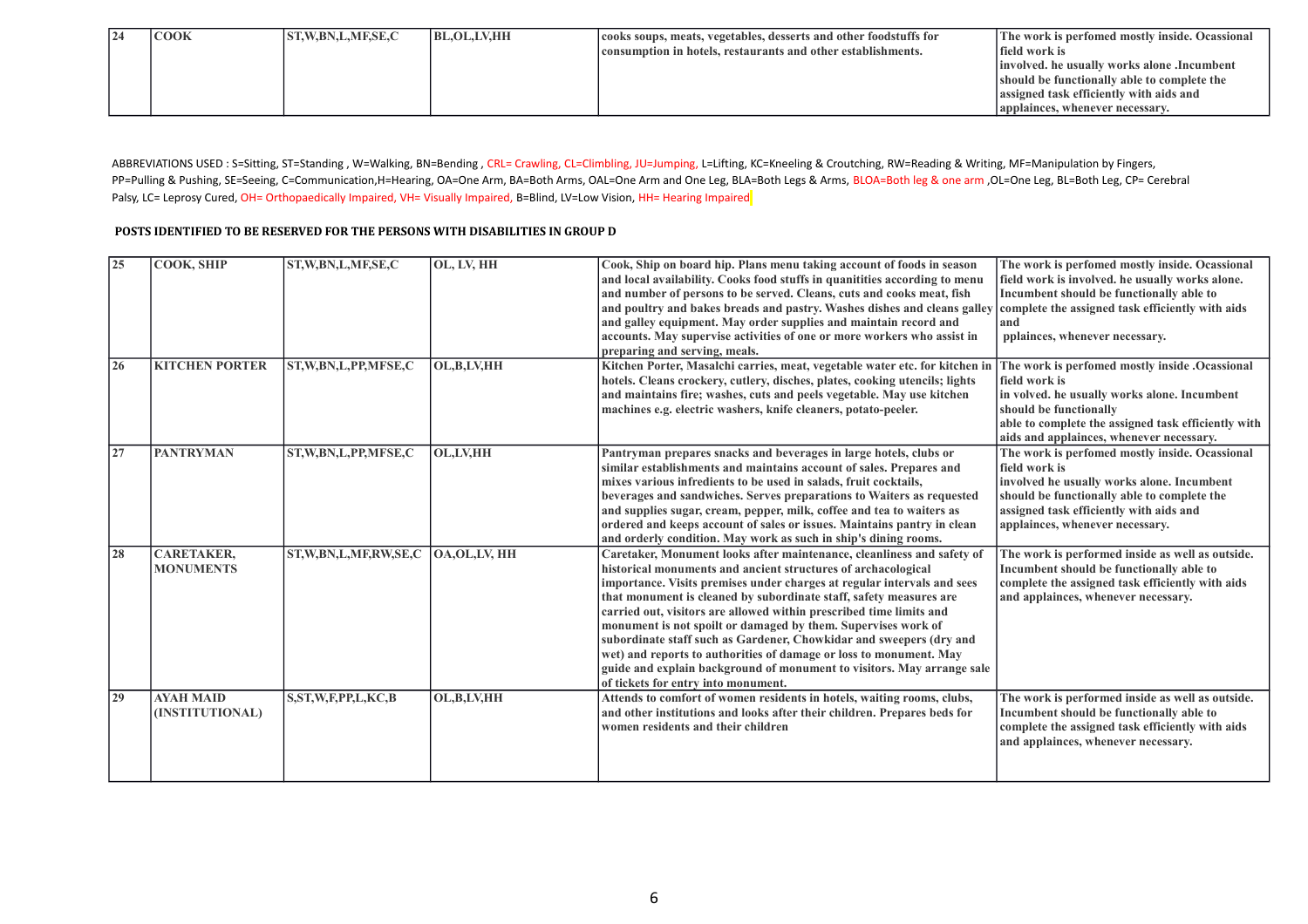| 30 <sup>°</sup> | AYAH; NURSE MAID S, ST, W, F, PP, L, KC, B<br>(DOMESTIC) |                              | OL, B, LV, HH | Takes care of children in private households. Attends to the requirements The work is performed inside as well as outside.<br>of the children and watches over their activities. Assists children in<br>bathing, dressing and feeding.                                                                                                                                                                                       | Incumbent should be functionally able to<br>complete the assigned task efficiently with aids<br>and applainces, whenever necessary.                                         |
|-----------------|----------------------------------------------------------|------------------------------|---------------|------------------------------------------------------------------------------------------------------------------------------------------------------------------------------------------------------------------------------------------------------------------------------------------------------------------------------------------------------------------------------------------------------------------------------|-----------------------------------------------------------------------------------------------------------------------------------------------------------------------------|
| 31              | <b>SWEEPER, WET</b>                                      | <b>S.ST.W.KC, MF.PP.L.SE</b> | OL.B.LV.HH    | Sweeper, Wet, Scavenger cleans and washes bathrooms, lavatories drains<br>etc. and removes night-soil. Sweeps and washes floor of bath-rooms,<br>I avatories and operation theatre rooms in hospital and removes garbage<br>and other material in closed buckets to dustbin. Scrubs floor with cloth,<br>wet in phenyl and water. Removes night soil using spade and broom and<br>carries it to dumping ground in hand-cart. | The work is performed mostly inside. Incumbent<br>should be functionally able to complete the<br>assigned task efficiently with aids and applainces,<br>whenever necessary. |

| 32 | <b>Sweeper, Dry</b>                       | S, ST, W, KC, MF, PP, L, SE | OA, OL, BL, OAL, LV, HH, | Cleans, sweeps and scrubs buildings, streets, parks, etc. and removes<br>garbage. Sweeps with broom or brush floors of buildings, roads, parks,<br>etc. Removes dust and garbage in basket to dustbin. Scrubs floor with<br>cloth, wet in phenyl and water to remove fine dust. May clean carpets and<br>rugs with brush and dust furniture and fixt ures. May prepare his own<br>broom. May dump garbage in cart and carry garbage in hand cart or in<br>animal driven cart to dumping ground.                                                                                                                                                                                           | The work is perfomed mostly outside. Ocassional<br>field work is<br>involved. he usually works alone. Bilateral hand<br>activities should be adequate. Incumbent should<br>be functionally able to complete the assigned task<br>efficiently with aids and<br>applainces, whenever necessary. |
|----|-------------------------------------------|-----------------------------|--------------------------|-------------------------------------------------------------------------------------------------------------------------------------------------------------------------------------------------------------------------------------------------------------------------------------------------------------------------------------------------------------------------------------------------------------------------------------------------------------------------------------------------------------------------------------------------------------------------------------------------------------------------------------------------------------------------------------------|-----------------------------------------------------------------------------------------------------------------------------------------------------------------------------------------------------------------------------------------------------------------------------------------------|
| 33 | <b>Sweeper, Sewer</b>                     | S,ST,W,KC,F,PP,L,SE         | OL, LV, HH               | Sweeper Sewer; Sewer Cleaner cleans blocked underground drains and<br>sewage system by various cleaning instruments. Removes iron-cover from<br>manhole and descends in manhole with drainage equipment. Collects<br>debris and refuse in bucket using spade and hands over bucket to helper<br>outside manhole. Uses bamboo or iron rod to clean sewer by pushing it in<br>and out and repeats process till sewer is cleaned. May remove debris and<br>refuse in garbage carts to dumping ground. May flush sewer with hose<br>connected with underground hydrant.                                                                                                                       | The work is perfomed mostly outside. The job is<br>hazardous at times, involving work in deep man<br>holes. Incumbent should be functionally able to<br>complete the assigned task efficiently with aids<br>and applainces, whenever necessary.                                               |
| 34 | <b>SWEEPER</b><br><b>CLEANERS AND REI</b> | S, ST, W, BN, PP, L, MF     | OL, B, LV, HH            | Sweepers and Related Labourers, Other include all other workers<br>engaged in sweeping, cleaning, and related work, not elsewhere classified.                                                                                                                                                                                                                                                                                                                                                                                                                                                                                                                                             | The work is performed insided as well as outside.<br>Incumbent should be functionally able to<br>complete the assigned task efficiently with aids<br>and applainces, whenever<br>necessary.                                                                                                   |
| 35 | <b>WATER CARRIER</b>                      | S,ST,W,KC,F,PP,L,SE,        | OL, OA, B, LV, HH        | Water Carrier; Bhishti draws water from wells, rivers pons etc. for<br>drinking, washing, cleaning and other purposes in house, building or<br>institution. Collects water in big leather bags, buckets or other containers<br>from taps, pons or well and carries leather bag or containers filled with<br>water and delivers at house of clients for drinking, cleaning of drains,<br>storage in tanks. Supplies water to work sites. May work whole- time or<br>part-time in private houses for supplying drinking water.                                                                                                                                                              | The work is perfomed mostly Outside. Incumbent<br>should be functionally able to complete the<br>assigned task efficiently with aids and applainces,<br>whenever necessary.                                                                                                                   |
| 36 | <b>DHOBI/LAUNDRY</b><br><b>MAN</b>        | S, ST, KC, F, PP, L, F, SE  | OL, OA, OAL, B, LV, HH   | Dhobi; Washerman washes and cleans garments and other articles of<br>washable fabrics and presses them. Collects soiled clothes and garments<br>from clients, marks them with marking ink for identification. Sorts soiled<br>articles according to type and treatment to be given. Fills tub with water<br>and adds proper amount of soap, washing soda or other chemicals and<br>dips coloured or delicate garments into soapy water or chemical solution<br>and agitates it by hand. Spreads wet garments on flat surface, and scrubs<br>with hand or brush and rinses garment in clear water till dirty water<br>stops coming our. Treats excessively soiled garments of coarse cloth | The work is perfomed mostly Outside. Bilateral<br>hand activities should be adequate. Incumbent<br>should be<br>functionally able to complete the assigned task<br>efficiently with aids<br>and applainces, whenever necessary.                                                               |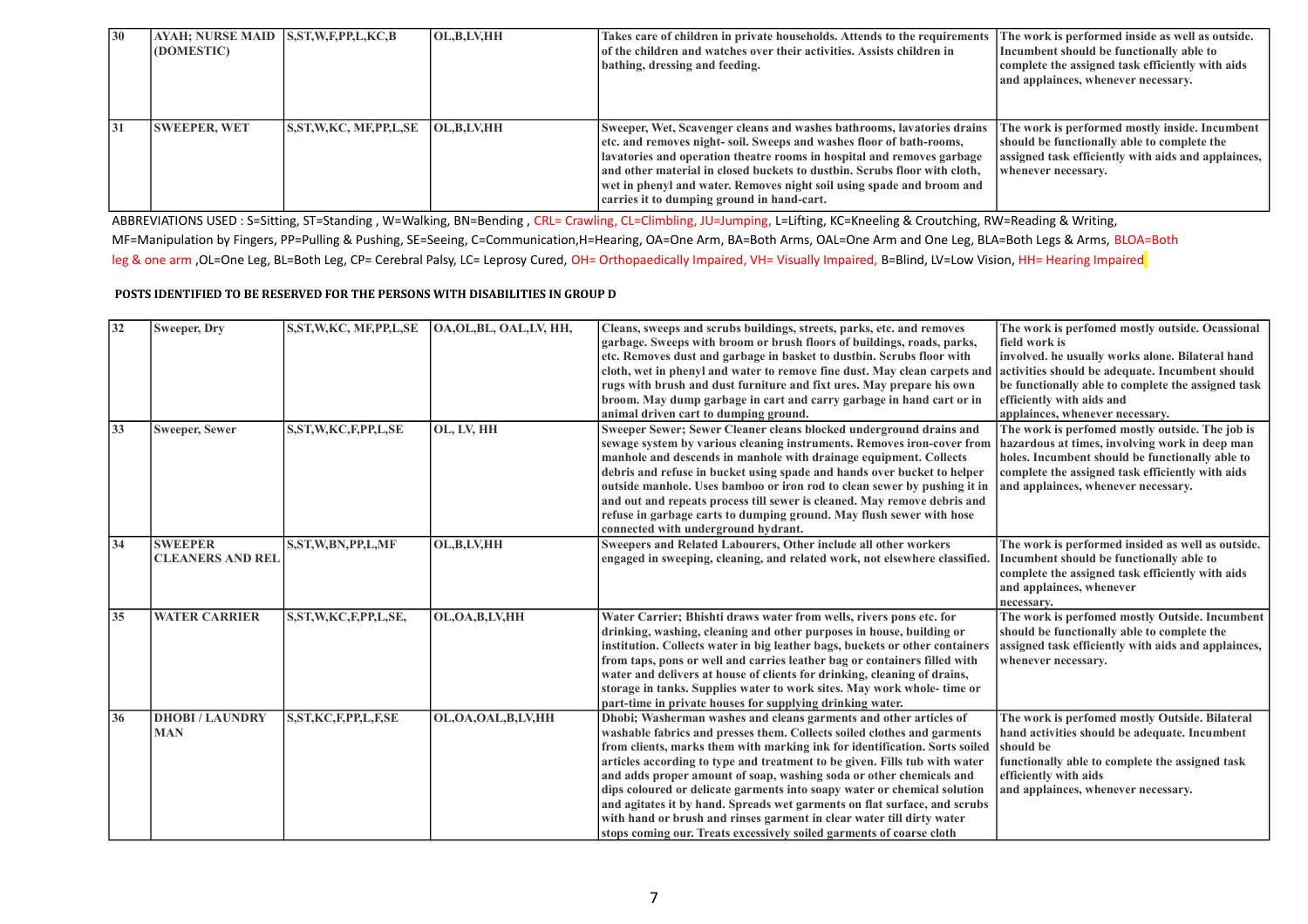|    |                 |                                            |               | separately by applying chemicals on them, by hand, boiling<br>them in tub or in closed oven, beating them with hand on stone or club on<br>stone or wood and washing them in clear water in tanks, rivers and lakes.<br>Dries garments in open air by hanging them on rope, wire or spreading<br>them on ground. Irons dried garments using hand iron-press. May wash<br>garments and other textile furnishings in machine.                                                                                                                                                                                                                                                    |                                                                                                                                                                                                   |
|----|-----------------|--------------------------------------------|---------------|--------------------------------------------------------------------------------------------------------------------------------------------------------------------------------------------------------------------------------------------------------------------------------------------------------------------------------------------------------------------------------------------------------------------------------------------------------------------------------------------------------------------------------------------------------------------------------------------------------------------------------------------------------------------------------|---------------------------------------------------------------------------------------------------------------------------------------------------------------------------------------------------|
| 37 | <b>OPERATOR</b> | WASHING MACHINE ST, W, BN, PP, L, MF, SE.C | OL, HH, B, LV | Bottle Washer, Machine; Washing Machine Operator operates bottle<br>washing machine for washing empty used or dirty bottles. Arranges for<br>collection of empty used bottles from go-down to washing machine; adds<br>prescribed quantity of chemical to water in washing tanks, changing<br>$\alpha$ cleaning brushes, if required; opens and regulates steam valve to heat up $\alpha$ aids and a<br>tank water upto prescribed temperature; guide and watches operations to appliances.<br>ensure good condition of brushes used, adequate pressure of spray and<br>proper scrubbing and cleaning of bottles. May pull out stuck-up bottles<br>by lifting stopper weights. | The work is perfomed mostly inside. Ocassional<br>field work is involved. The person usually works<br>alone. Some jobs involve the hazard of high<br>voltage .Incumbent should be considered with |

C=Communication,H=Hearing, OA=One Arm, BA=Both Arms, OAL=One Arm and One Leg, BLA=Both Legs & Arms, BLOA=Both leg & one arm ,OL=One Leg, BL=Both Leg, CP= Cerebral Palsy, LC= Leprosy Cured, OH= Orthopaedically Impaired, VH= ABBREVIATIONS USED:S=Sitting, ST=Standing, W=Walking, BN=Bending, CRL= Crawling, CL=Climbling, JU=Jumping, L=Lifting, KC=Kneeling & Croutching, RW=Reading & Writing, MF=Manipulation by Fingers, PP=Pulling & Pushing, SE=See Visually Impaired, B=Blind, LV=Low Vision, HH= Hearing Impaired

| 38 | <b>DRY CLEANER,</b><br><b>HAND</b> | S, ST, MF, PP, SE, C. | OL, HH, B, LV               | Dry-Cleaner, Hand cleans by hand, woolen and silken garments, textile<br>furnishings and similar articles using chemical solution or other dry<br>cleaning solvents. Examines garments or articles to ascertain condition<br>and type of material and decides on type of treatment to be given. Lays<br>article on table, treats with chemical solution and rubs or brushes parts<br>most soiled and immerses articles in solution for required period. Rinses<br>article in fresh solution and allows it to dry in open air. May clean<br>upholstered furniture.                                                                                                                     | The work is perfomed mostly inside. Ocassional<br>field work is<br>involved .he usually works alone. Incumbent<br>should be functionally able to complete the<br>assigned task efficiently with aids and applainces,<br>whenever necessary.                  |
|----|------------------------------------|-----------------------|-----------------------------|---------------------------------------------------------------------------------------------------------------------------------------------------------------------------------------------------------------------------------------------------------------------------------------------------------------------------------------------------------------------------------------------------------------------------------------------------------------------------------------------------------------------------------------------------------------------------------------------------------------------------------------------------------------------------------------|--------------------------------------------------------------------------------------------------------------------------------------------------------------------------------------------------------------------------------------------------------------|
| 39 | <b>SPOT REMOVER</b>                | <b>S.L.MF.SE</b>      | OL, BL, OA, OLA, B, LV, HH, | Spot Remover removes with chemical solution spots and stains from<br>clothings, textile furnishings and similar articles, either before or after<br>cleaning. Examines articles for condition and nature of spots or stains.<br>Lays articles on table and applies correct chemical solution to stains and<br>rubs with brush or sponge till stain dissolves. May prepare chemical<br>solutions. May wash article before removing spot.                                                                                                                                                                                                                                               | The work is perfomed mostly inside. He usually<br>works<br>alone. Bilateral hand activities should be<br>adequate. Incumbent should be functionally able<br>to complete the<br>assigned task efficiently with aids and applainces,<br>whenever<br>necessary. |
| 40 | <b>RUG CLEANER</b>                 | ST, PP, L, MF, SE     | OL, B, LV, HH               | Rug Cleaner operates in cooperation with one or more workers automatic<br>rug cleaning machines which soaps, scrubs, rinses and partially dries<br>floor coverings in one continuous operation. Inserts edge of rug between<br>feed rollers and starts machine which carries rug under soap spray,<br>revolving, scrubbing brushes and rinsing spray. Stops machine and drags<br>rub to drying room and hangs it on racks or poles with help of other<br>workers. May clean rug by hand, pouring soap solution on surface and<br>scrubbing brush over it.                                                                                                                             | The work is perfomed mostly inside. Ocassional<br>field work is<br>involved, he usually works alone. Incumbent<br>should be functionally able to complete the<br>assigned task efficiently with aids and<br>applainces, whenever necessary.                  |
| 41 | PRESSER, HAND                      | ST, PP, L, MF, SE     | OL, B, LV, HH               | Presser, Hand; Ironer, Hand presses garments, textile furnishings and<br>similar articles with heated hand pressing iron to remove wrinkles caused<br>by washing, handling etc. Spreads material on ironing board or table,<br>moistens cotton material and presses flat with heated iron. Takes special<br>care in pressing<br>delicate articles such as silken, woolens, and similar other articles by<br>spreading moist linen over them before pressing. Moves iron over<br>material applying necessary heat and pressure to obtain desired effect<br>and shape. May wash garment or other material by hand or dry-clean it.<br>May moisten material or any part during pressing. | The work is perfomed mostly inside. Ocassional<br>field work is<br>involved, he usually works alone. Incumbent<br>should be functionally<br>able to complete the assigned task efficiently with<br>aids and<br>applainces, whenever necessary.               |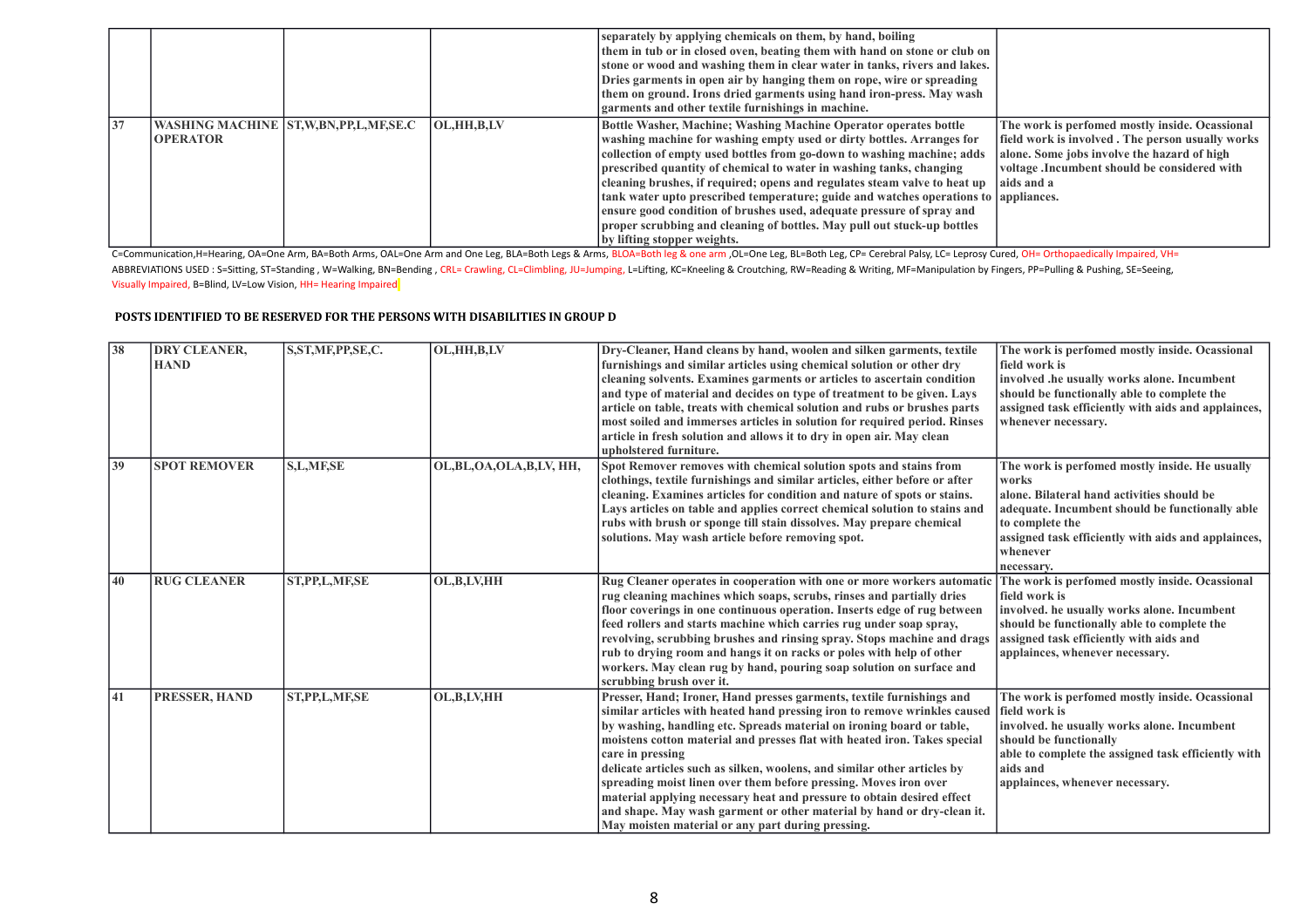| 42 | PRESSER, MACHINE ST, PP, L, MF, SE |                   | OL, B, LV, HH  | Presser, Machine operates pressing machine to smoothen and shape           | The work is perfomed mostly inside. Ocassional      |
|----|------------------------------------|-------------------|----------------|----------------------------------------------------------------------------|-----------------------------------------------------|
|    |                                    |                   |                | garments, textile furnishings and similar articles. Lays garments or other | field work is                                       |
|    |                                    |                   |                | material on padded table of press. Pulls pressing head of machine on to    | involved he usually works alone. Incumbent          |
|    |                                    |                   |                | surface of material, pressing head down ward into contact with table and   | should be functionally able to complete the         |
|    |                                    |                   |                | raises pressing head, re-arranges material and repeats process till        | assigned task efficiently with aids and             |
|    |                                    |                   |                | pressing is complete. May oil and clean parts of machine. May press dry-   | applainces, whenever necessary.                     |
|    |                                    |                   |                | cleaned saris by wrapping them by hand on calendars (Wooden-roller         |                                                     |
|    |                                    |                   |                | frames) and be designated as CALENDERAR SARIS.                             |                                                     |
| 43 | <b>MAKE-UP MAN</b>                 | <b>S.ST.SE.MF</b> | OL, BL, LV, HH | Make-up Man applies make -up to faces of actors and other performers       | The work is perfomed mostly inside. Ocassional      |
|    |                                    |                   |                | to improve or alter their appearance for studio or stage productions.      | field work is                                       |
|    |                                    |                   |                | Examines casting list and requisitions wigs, beards and other materials    | involved, he usually works alone. Incumbent         |
|    |                                    |                   |                | needed. Applies make -up, such as grease paint, rouge, lipstick, face      | should be functionally                              |
|    |                                    |                   |                | powder, wigs and beards to impart desired facial characteristic or         | able to complete the assigned task efficiently with |
|    |                                    |                   |                | expression to Actor or Actress. Issues instructions to Hair Dresser as to  | aids and                                            |
|    |                                    |                   |                | style of hair dressing required.                                           | applainces, whenever necessary.                     |

| 44 | <b>CHOWKIDAR-CUM-FARM</b><br><b>MATE</b> | $S, ST, W, PP, L, BN, \vert$ OL<br>KC, MF, SE, H, C | Chowkidar cum farmate guards farms premises, industrial plants, ware-<br>houses, goods-sheds and yards etc. against fire, theft, illegal entry and other<br>such contingencies. Receives instructions about his duty, patrols around<br>buildings and premises frequently, examining doors, windows and gates<br>and ensures that they are properly secured and have not been tampered<br>with. Watches for fire hazards, broken water pipes, presence of<br>unauthorized persons. Reports irregularities or anything, found tampered<br>to authorities. Informs police, fire brigade in emergency. May use tell-tale<br>watches to record inspection rounds at specified time. May attend to<br>telephone calls, cleaning of floors, furniture and switching off lights and<br>fans when not in use.             | The work is performed mostly outside. The job<br>may require standing/roaming for long hours<br>and running. The incumbent should be<br>considered with aids and appliances.                                       |
|----|------------------------------------------|-----------------------------------------------------|-------------------------------------------------------------------------------------------------------------------------------------------------------------------------------------------------------------------------------------------------------------------------------------------------------------------------------------------------------------------------------------------------------------------------------------------------------------------------------------------------------------------------------------------------------------------------------------------------------------------------------------------------------------------------------------------------------------------------------------------------------------------------------------------------------------------|--------------------------------------------------------------------------------------------------------------------------------------------------------------------------------------------------------------------|
| 45 | <b>WATCH MAN</b>                         | S,ST,W,PP,L,BN, OL,BL,HH<br>KC, MF, SE, H, C        | Watchman; Chowkidar guards buildings, premises, industrial plants,<br>ware-houses, railway goodssheds and yards etc. against fire, theft, illegal<br>entry and other such contingencies. Receives instructions about his duty,<br>patrols around buildings and premises frequently, examining doors,<br>windows and gates and ensures that they are properly secured and have<br>not been tampered with. Watches for fire hazards, broken water pipes,<br>presence of unauthorized persons. Reports irregularities or anything,<br>found<br>tampered to authorities. Informs police, fire brigade in emergency. May<br>use tell-tale watches to record inspection rounds at specified time. May<br>attend to telephone calls, cleaning of floors, furniture<br>and switching off lights and fans when not in use. | The work is performed mostly outside. The job<br>may require standing/roaming for long hours<br>and running. The incumbent should be<br>considered with aids and appliances.                                       |
| 46 | <b>BOOK MAKER</b>                        | S, ST, MF, SE, RW   OA, OL, HH                      | Book Maker; Bookie manages establishment to receive and pay off bets<br>placed by horse racing patrons. Prepares and issues lists of approximate<br>handicap odds on each horse prior to race, based on<br>previous performance of horse under similar conditions. etermines risks<br>on each horse to refuse additional bets beyond maximum limits of liability.<br>Records bets placed over counter or by telephone and issues betting<br>receipts. Pays off bets on track parimutuel basis and keeps account of cash<br>transactions. Pays taxes on earnings.                                                                                                                                                                                                                                                  | The work is perfomed mostly inside .Ocassional<br>field work is<br>involved. he usually works alone. Some jobs<br>involve the hazard of high voltage. Incumbent<br>should be considered with aids a<br>appliances. |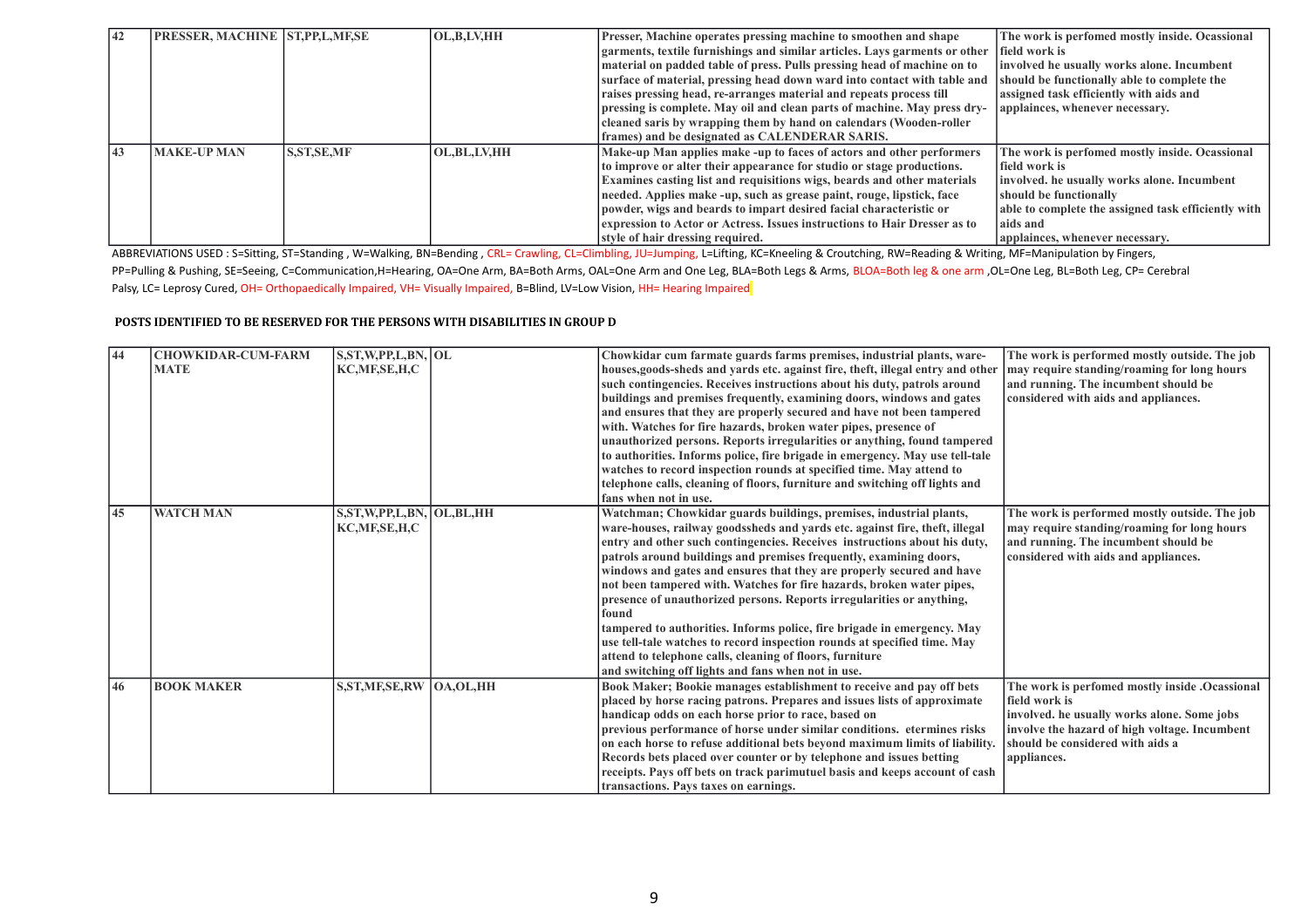| 47 | <b>USHER</b> | ST, W, MF, SE, H, | OA, OL, LV, HH | Usher guides patrons to their seats in cinema halls, theatres and other         | The work is perfomed mostly inside. Ocassional |
|----|--------------|-------------------|----------------|---------------------------------------------------------------------------------|------------------------------------------------|
|    |              |                   |                | places of entertainment. Examines uncollected portions of tickets, held by      | field work is                                  |
|    |              |                   |                | patrons, atentrance or inside auditorium or enclosure of show, play, game       | involved, he usually works alone. Incumbent    |
|    |              |                   |                | or any other entertainment to find out allotted numbers of seats reserved;      | should be functionally                         |
|    |              |                   |                | escorts patrons to their appropriate seats; guides patrons whose seats are      | able to complete the assigned task efficiently |
|    |              |                   |                | not reserved to available unreserved seats; distributes programme or other      | with aids and applainces, whenever necessary.  |
|    |              |                   |                | publicity material and answers queries of patrons regarding location of         |                                                |
|    |              |                   |                | bars, restaurants, public conveniences, telephone etc.; assists patrons in      |                                                |
|    |              |                   |                | searching lost articles; delivers left behind articles to manager for return to |                                                |
|    |              |                   |                | owners: examines collected portions of                                          |                                                |
|    |              |                   |                | tickets at gate, arranges and renders account to manager; assists in            |                                                |
|    |              |                   |                | displaying publicity posters, hoardings, or notices in or outside place of      |                                                |
|    |              |                   |                | entertainment. May do odd jobs for superiors e.g. getting                       |                                                |
|    |              |                   |                | hand-bills printed, checking of tickets, etc.                                   |                                                |

| <b>Sl. No.</b> | <b>Designation</b> | <b>Physical Requirement</b> | <b>Categories of</b><br>Disabled suitable<br>for<br>jobs | Nature of job                                                                                                                                                                                                                                                                                                                                                                                                                                                                                                                                                                                                                                                                                                                                                                                                                                                                                                                                                                                                                                                                                                                                                   | <b>Working condition/ Remarks</b>                                                                                                                                                                                                       |
|----------------|--------------------|-----------------------------|----------------------------------------------------------|-----------------------------------------------------------------------------------------------------------------------------------------------------------------------------------------------------------------------------------------------------------------------------------------------------------------------------------------------------------------------------------------------------------------------------------------------------------------------------------------------------------------------------------------------------------------------------------------------------------------------------------------------------------------------------------------------------------------------------------------------------------------------------------------------------------------------------------------------------------------------------------------------------------------------------------------------------------------------------------------------------------------------------------------------------------------------------------------------------------------------------------------------------------------|-----------------------------------------------------------------------------------------------------------------------------------------------------------------------------------------------------------------------------------------|
|                |                    |                             |                                                          |                                                                                                                                                                                                                                                                                                                                                                                                                                                                                                                                                                                                                                                                                                                                                                                                                                                                                                                                                                                                                                                                                                                                                                 |                                                                                                                                                                                                                                         |
| 48             | <b>GROUNDS MAN</b> | <b>ST.W.F.SE</b>            | OL, BL, LV, HH                                           | Grounds man; Grounds Keeper prepares and keeps up recreation and sports<br>grounds in proper condition for various games. Grades and selects site. Supervises<br>breaking of soil, removal of weeds<br>and foreign matters and retains required type of grass if necessary. Plans drainage,<br>checks final preparation of soil bed, mixes fertilizers with chemicals like sulphate<br>of iron to improve growth and colour of turf and sows required type of grass seeds.<br>Lays turf for preparing different types of grounds and sports fields such as hockey,<br>tennis, cricket, football, golf, etc. Gives necessary treatment to fields according to<br>type of ground and pitch required such as turf wicket, matting wicket, golf course<br>etc. Dresses turf with nitro-chalk, ammonium sulphate and other chemicals at<br>regular intervals to prevent invasion of earth worms and diseases and adopts<br>measures against ruinous actions of rabbits, field<br>mice etc. Top dresses turf by moving grass cutting and rolling. Investigates causes<br>of bad lawns and takes appropriate steps to renovate neglected lawns, fields and<br>grounds. | The work is performed mostly outside. Some of<br>the jobs may require identification of colours.<br>Incumbent should be functionally able to<br>complete the assigned task efficiently with aids<br>and applainces, whenever necessary. |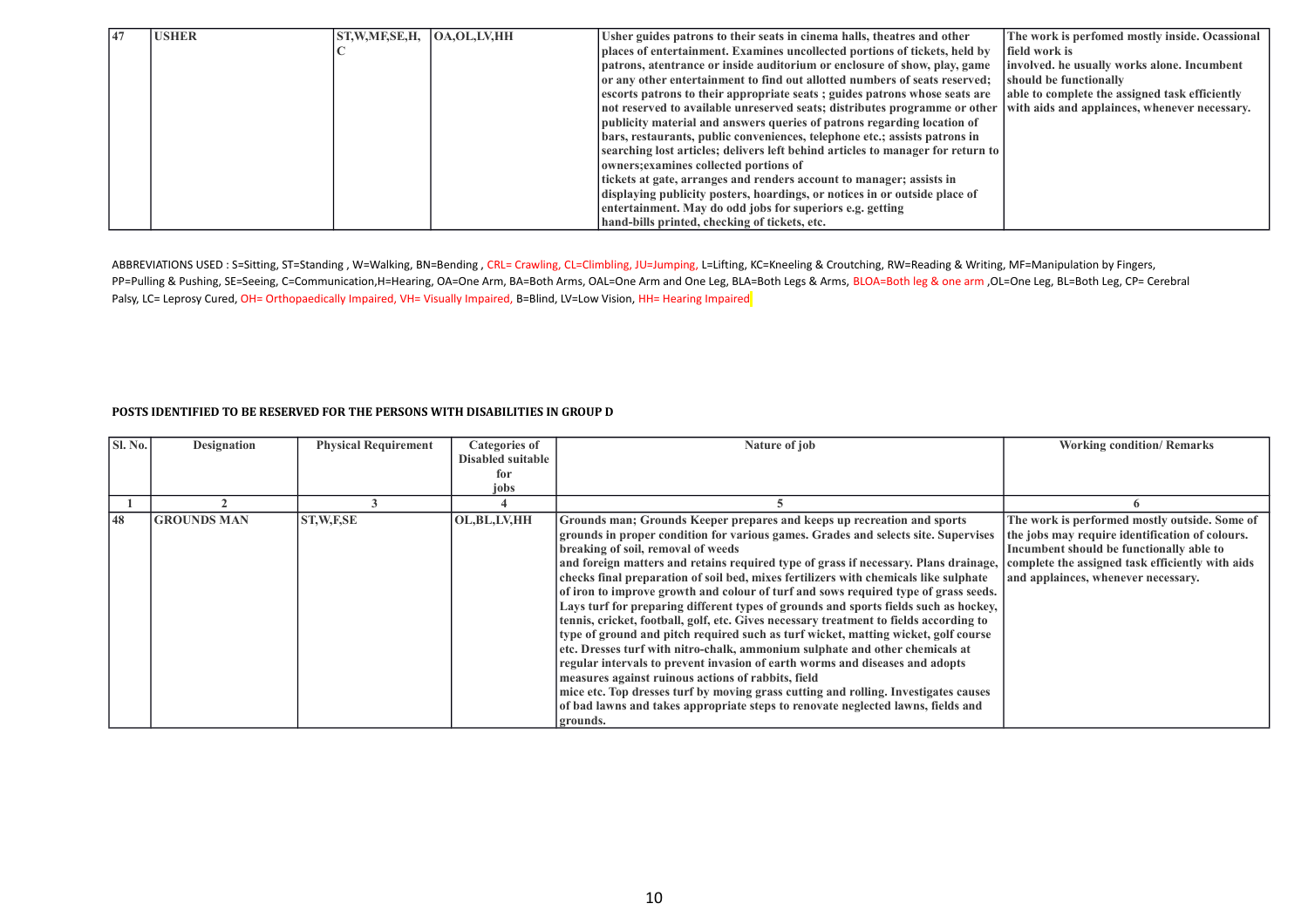| 49 | <b>PLANT ASSTTS./</b> | S,ST,W,BN,MF,L,PP,SE,H,                 | OL, B,LV, HH      | Planter manages plantation on own account to grow plantation crops such as tea,      | The work is perfomed mostly                     |
|----|-----------------------|-----------------------------------------|-------------------|--------------------------------------------------------------------------------------|-------------------------------------------------|
|    | <b>PLANTERS</b>       |                                         |                   | coffee, rubber, etc. Arranges to procure seed according to type of crop such as tea, | <b>Outside.Incumbent should be</b>              |
|    |                       |                                         |                   | coffee, rubber, etc. Determines kinds of crop to be grown. Gets land cleared and     | functionally able to complete the assigned task |
|    |                       |                                         |                   | prepared forgrowing crops by digging, ploughing, harrowing                           | efficiently with aids                           |
|    |                       |                                         |                   | etc. Organises and supervises various farm operations, sowing, manuring, weeding,    | and applainces, whenever necessary.             |
|    |                       |                                         |                   | spraying insecticide, and protection of crop from destruction by wild animals.       |                                                 |
|    |                       |                                         |                   | Arranges harvesting of crop and                                                      |                                                 |
|    |                       |                                         |                   | supervises plucking, tapping and threshing of leaves, etc. Ensures proper            |                                                 |
|    |                       |                                         |                   | maintenance and development of plantation estate. Supervises recruitment and         |                                                 |
|    |                       |                                         |                   | welfare of labour employed. Maintains records relating to cost of production, sale   |                                                 |
|    |                       |                                         |                   | and other accounts. Mayconduct research and organise demonstration. May              |                                                 |
|    |                       |                                         |                   | arrange preservation of produce and partially process them prior to marketing. Is    |                                                 |
|    |                       |                                         |                   | designated as Planter, Tea; Planter, Coffee; Planter, Cinchona; Planter, Cocoa;      |                                                 |
|    |                       |                                         |                   | Planter, Rubber according to type of crop grown.                                     |                                                 |
| 50 | <b>TRACTOR HELPER</b> | S, ST, W, KC, BN, MF, SE, H, C   OL, HH |                   | Helps tractor driver. Faster attachement such as graders, trailors, plows etc        | The work is perfomed mostly                     |
|    |                       |                                         |                   |                                                                                      | Outside.Incumbent should be                     |
|    |                       |                                         |                   |                                                                                      | functionally able to complete the assigned task |
|    |                       |                                         |                   |                                                                                      | efficiently with aids                           |
|    |                       |                                         |                   |                                                                                      | and applainces, whenever necessary.             |
| 51 | <b>HEAD MALI</b>      | S, ST, W, F, PP, L, BN, SE              | OL, HH, LV, B     | Grows flowers, trees, shrubs, seedlings, vegetables, etc. in public or private       | The work is perfomed mostly Outside.            |
|    |                       |                                         |                   | gardens. Prepares soil and sows seeds, plants, seedlings etc. Waters seed-beds and   | Incumbent should be                             |
|    |                       |                                         |                   | growing plants.                                                                      | functionally able to complete the assigned task |
|    |                       |                                         |                   |                                                                                      | efficiently with aids                           |
|    |                       |                                         |                   |                                                                                      | and applainces, whenever necessary.             |
| 52 | <b>CALENDERMAN,</b>   | <b>S,ST,MF,BN,SE</b>                    | OL, BL, B, LV, HH | Calenderman, Hand-made Paper glazes paper by placing sheets between two              | The work is perfomed mostly inside. Ocassional  |
|    | <b>HAND MADE</b>      |                                         |                   | zinc/iron plates and pressing them in manually operated stack of rollers. Collects   | field work is                                   |
|    | <b>PAPER</b>          |                                         |                   | dried paper sheets to be calendered; sets and arranges sheets of paper in between    | involved. he usually works alone. Incumbent     |
|    |                       |                                         |                   | iron/zinc plates; inserts plates into rollers; moves handle to press paper sheets    | should be functionally able to complete the     |
|    |                       |                                         |                   | between rollers in order to glaze and smoothen them. Removes glazed paper from       | assigned task efficiently with aids and         |
|    |                       |                                         |                   | plates, stacks them separately. May operate electrically driven calendering          | applainces, whenever necessary.                 |
|    |                       |                                         |                   | machine.                                                                             |                                                 |

| Sl. No. | <b>Designation</b> |                        | <b>Physical Requirement   Categories of Disabled  </b> | Nature of job                                                                  | <b>Working condition/ Remarks</b>              |
|---------|--------------------|------------------------|--------------------------------------------------------|--------------------------------------------------------------------------------|------------------------------------------------|
|         |                    |                        | suitable for                                           |                                                                                |                                                |
|         |                    |                        | iobs                                                   |                                                                                |                                                |
|         |                    |                        |                                                        |                                                                                |                                                |
| 53      | <b>PANMAN SOAP</b> | <b>S,ST,L,BN,MF,SE</b> | OL.LV,HH                                               | Panman Soap; Soap Boiler mixes chemicals with fats and fatty acids in          | The work is perfomed mostly inside. Ocassional |
|         |                    |                        |                                                        | required proportions and heats them in pan for making various kinds of         | field work is                                  |
|         |                    |                        |                                                        | soap. Collects required ingredients and mixes them in proper proportion        | involved. The job is hazardous involving work  |
|         |                    |                        |                                                        | with water and caustic soda; charges it into pan; boils pan with minimum       | near heating equipment and boiling material in |
|         |                    |                        |                                                        | quantity of salf, wherever necessary, for removal of glycerin, and finally     | pan. He usually works alone. Incumbent should  |
|         |                    |                        |                                                        | adjusts consistency with caustic alkali for ensuring proper consistency and    | be functionally                                |
|         |                    |                        |                                                        | saponification with lowest salt content in the final neat soap; adds           | able to complete the assigned task efficiently |
|         |                    |                        |                                                        | colouring matter, perfumes, disinfectant or other fillers after saponification | with aids and                                  |
|         |                    |                        |                                                        | is complete; discharges cooked and finished stuff into settling tank or        | applainces, whenever necessary.                |
|         |                    |                        |                                                        | cooling frames.                                                                |                                                |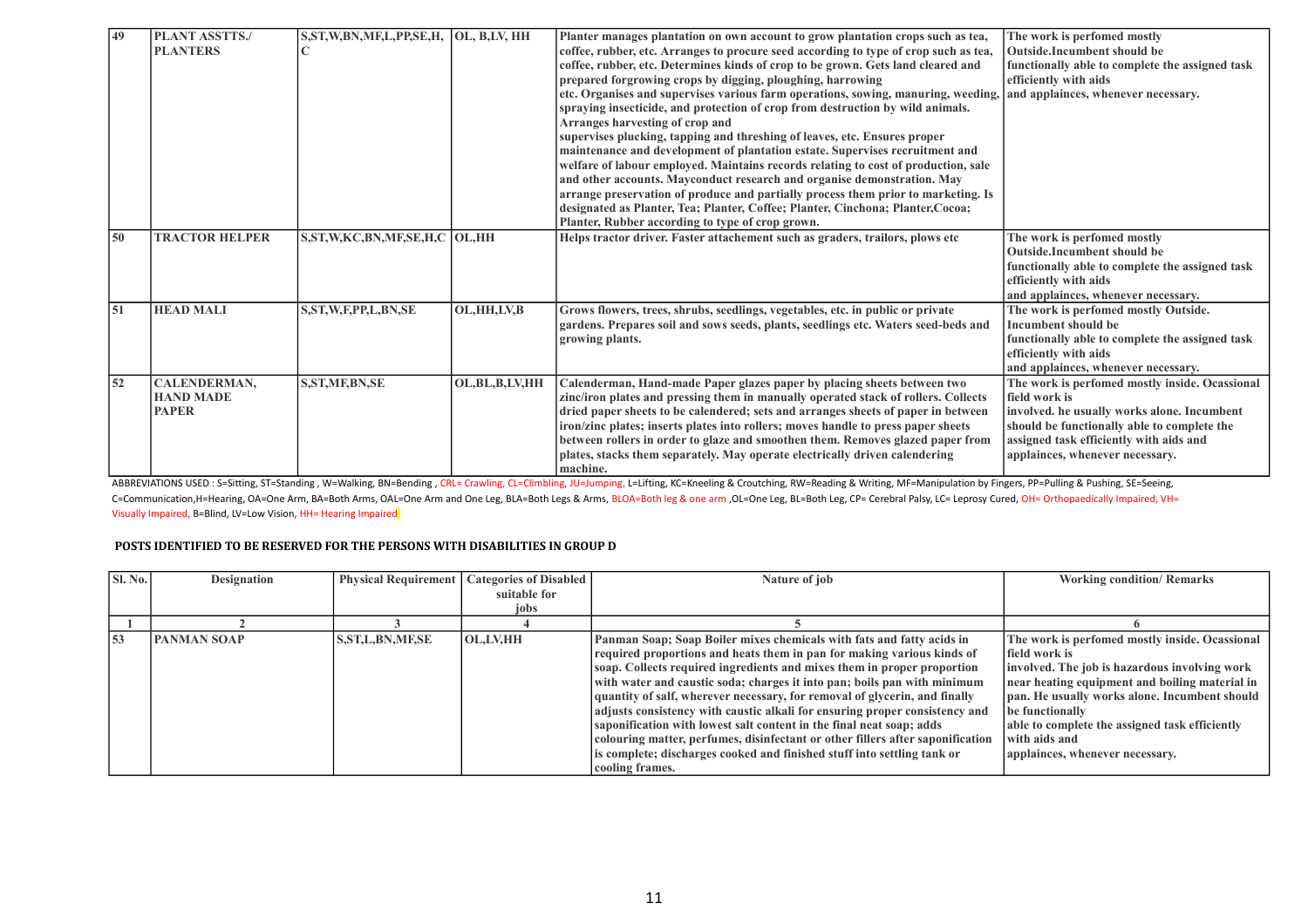| 54 | <b>PASTE MAKER</b>      | S, ST, L, B, MF, SE | OL, BL, B, LV, HH | Paste Maker; Glue Cooker makes glue paste, gum, or other adhesives                           | The work is perfomed mostly inside. Ocassional |
|----|-------------------------|---------------------|-------------------|----------------------------------------------------------------------------------------------|------------------------------------------------|
|    |                         |                     |                   | according to formulae in steam jacketed kettles. Collects specified quantities field work is |                                                |
|    |                         |                     |                   | of dry flour, corn-starch, tapioca, washing soda, copper sulphate and other                  | involved, he usually works alone. Incumbent    |
|    |                         |                     |                   | ingredients to prepare desired adhesive paste. Prepares copper sulphate                      | should be functionally                         |
|    |                         |                     |                   | solution by mixing copper sulphate powder with specified quantity of water;                  | able to complete the assigned task efficiently |
|    |                         |                     |                   | fills drum fitted with steam jacket with measured quantity of dry                            | with aids and                                  |
|    |                         |                     |                   | ingredients accordin g to formulae and adds requisite quantity of water and                  | applainces, whenever necessary.                |
|    |                         |                     |                   | copper sulphate solution in it; closes lid or drum and opens steam valve to                  |                                                |
|    |                         |                     |                   | admit steam into it for boiling solution for specified period observing thermo               |                                                |
|    |                         |                     |                   | meter to maintain required temperature; opens valve to drain solution into                   |                                                |
|    |                         |                     |                   | container when specified consistency is obtained. May draw off and send                      |                                                |
|    |                         |                     |                   | sample of glue to Chemist for test.                                                          |                                                |
| 55 | <b>STRAINER, LIQUID</b> | <b>S,ST,MF,SE</b>   | OL, BL, B, LV, HH | Strainer, Liquid filters liquids or solutions through strainers or filter papers             | The work is perfomed mostly inside. Ocassional |
|    |                         |                     |                   | to remove impurities and foreign matter. Selects and places strainer, covered field work is  |                                                |
|    |                         |                     |                   | with canvas, cloth, paper or mother filtering media below outlet of cooker;                  | involved, he usually works alone. Incumbent    |
|    |                         |                     |                   | mixes and agitates saw dust or mother settling compound with solution to                     | should be functionally                         |
|    |                         |                     |                   | precipitate impurities; opens outlet valve to permit material to filter through              | able to complete the assigned task efficiently |
|    |                         |                     |                   | strainer into tubs or other containers; cleans and replaces filters. May be                  | with aids and applainces, whenever necessary.  |
|    |                         |                     |                   | designated according to material treated such as STRAINER, RUBBER                            |                                                |
|    |                         |                     |                   | <b>STRAINER PAPER PULP; STRAINER CANNING AND FOOD</b>                                        |                                                |
|    |                         |                     |                   | <b>PRESERVATION</b>                                                                          |                                                |
|    |                         |                     |                   | etc.                                                                                         |                                                |

| Sl. No. | <b>Designation</b>      | <b>Physical Requirement</b> | <b>Categories of Disabled</b> | Nature of job                                                                 | <b>Working condition/ Remarks</b>              |
|---------|-------------------------|-----------------------------|-------------------------------|-------------------------------------------------------------------------------|------------------------------------------------|
|         |                         |                             | suitable for                  |                                                                               |                                                |
|         |                         |                             | iobs                          |                                                                               |                                                |
|         |                         |                             |                               |                                                                               |                                                |
| 56      | <b>FILTERMAN LIQUID</b> | <b>S.ST,MF.SE</b>           | OL,B,LV,HH                    | Filterman, Liquid; Filterer, Rotary Drum filters liquids, using rotary drum   | The work is perfomed mostly inside. Ocassional |
|         |                         |                             |                               | filtering screen. Opens valves to regulate flow of solution into filter tanks | field work is                                  |
|         |                         |                             |                               | and starts drums (which are covered with canvas, wire cloth, or other         | involved, he usually works alone, Incumbent    |
|         |                         |                             |                               | filtering media), rotating valves to control vacuum in drum to draw liquid    | should be functionally                         |
|         |                         |                             |                               | through filtering                                                             | able to complete the assigned task efficiently |
|         |                         |                             |                               | media and hold solid particles on drum. Observes intake side of drum to       | with aids and                                  |
|         |                         |                             |                               | ascertain that scrapers remove solids from drum. Adjusts drum rotation,       | applainces, whenever necessary.                |
|         |                         |                             |                               | lifter feed, or vacuum to obtain clear filterate. May add chemicals to        |                                                |
|         |                         |                             |                               | destroy bacterial growth. May tend washing sprays, setters or related         |                                                |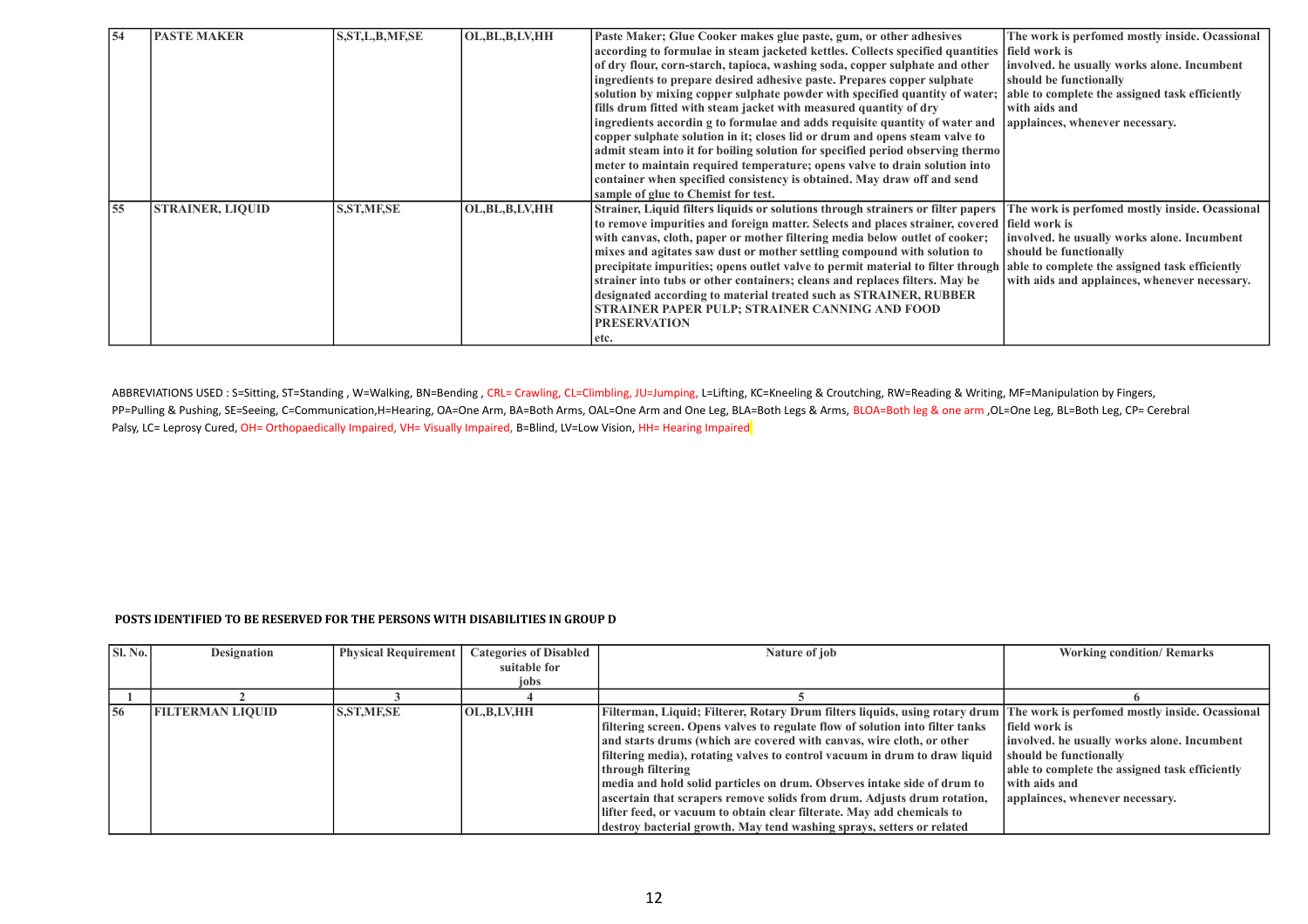|    |                                        |                     |                | equipment. May make minor repairs to equipment. May be designated<br>according to type of solution filtered or solid separated.                                                                                                                                                                                                                                                                                                                                                                                                                                                                                                                                                                                                                                                                                                                                                                                                                                                                                                         |                                                                                                                                                                                            |
|----|----------------------------------------|---------------------|----------------|-----------------------------------------------------------------------------------------------------------------------------------------------------------------------------------------------------------------------------------------------------------------------------------------------------------------------------------------------------------------------------------------------------------------------------------------------------------------------------------------------------------------------------------------------------------------------------------------------------------------------------------------------------------------------------------------------------------------------------------------------------------------------------------------------------------------------------------------------------------------------------------------------------------------------------------------------------------------------------------------------------------------------------------------|--------------------------------------------------------------------------------------------------------------------------------------------------------------------------------------------|
| 57 | <b>Coir assistant Weaver (Matting)</b> | S, ST, MF, SE       | OL, B, LV, HH  | Weaves coir matting on handloom. Mounts wrap beam on loom. Sets heald<br>frame in position. Draws ends of warp yarn from beam through healds and<br>reeds (beater) and fasten ends to mat winding roll. Places quill of required<br>colour into shuttle. Presses and relieves levers alternately to raise and<br>lower heald according to weaving design, operates shuttle from end to end<br>to weave matting. Moves beater forward and backwards forcibly by hands<br>to fill weft yarn. Passes wooden rod between weft and beater and moves<br>beater forward and backward again to fill weft. Removes rod and repeats<br>operation using quills of specified colour according to pattern of matting<br>required. Draws broken ends of yarn through<br>heald and reed and knots them. Cuts fibres projecting upwards with shears<br>according to thickness of mat required. Rolls matting on mat winding roll<br>by pressing lever. Removes matting from roll when<br>required length is woven. May do bleaching and dyeing of coir. | The work is perfomed inside as well as outside.<br>Incumbent should be functionally able to<br>complete the assigned task efficiently with aids<br>and applainces, whenever<br>necessary.  |
| 58 | <b>Weaver Handloom</b>                 | ST, W, MF, SE, H    | OL, B, LV, HH, | Weaves cloth from yarn on handloom. Mounts warp beam on loom. Sets<br>heald frame in position. Draws ends of warp yarn from beam through<br>comb and fastens them together to cloth winding roll. Places full bobbins o<br>weft yarn in shuttle. Operates loom by pressing and relieving two foot<br>levers alternately to raise and lower heald, simultaneously pulling string<br>with jerk with one hand so as to throw shuttle across warp yarn from side<br>to side and by moving comb forward and backward with other hand to<br>properly fill<br>weft yarn. Draws broken ends of yarn through heald and comb and knots<br>them. Replaces empty bobbins in shuttles. Removes cloth from roll when<br>required length has been woven. May size and dye<br>yarn, wind yarn on bobbins or beam and draw ends of yarn from warp<br>beam through healds preparatory to weaving.                                                                                                                                                         | The work is perfomed inside as well as outside.<br>Incumbent should be functionally able to<br>complete the assigned task efficiently with aids<br>and applainces, whenever necessary.     |
| 59 | <b>Store Attendant</b>                 | S, ST, W, L, BN, RW | OL, B, LV, HH  | Perform low Skilled, manual tasks according to the need of the particular<br>department.                                                                                                                                                                                                                                                                                                                                                                                                                                                                                                                                                                                                                                                                                                                                                                                                                                                                                                                                                | The work is performed inside as well as<br>outside. Incumbent should be functionally able to<br>complete the assigned task efficiently with aids<br>and applainces, whenever<br>necessary. |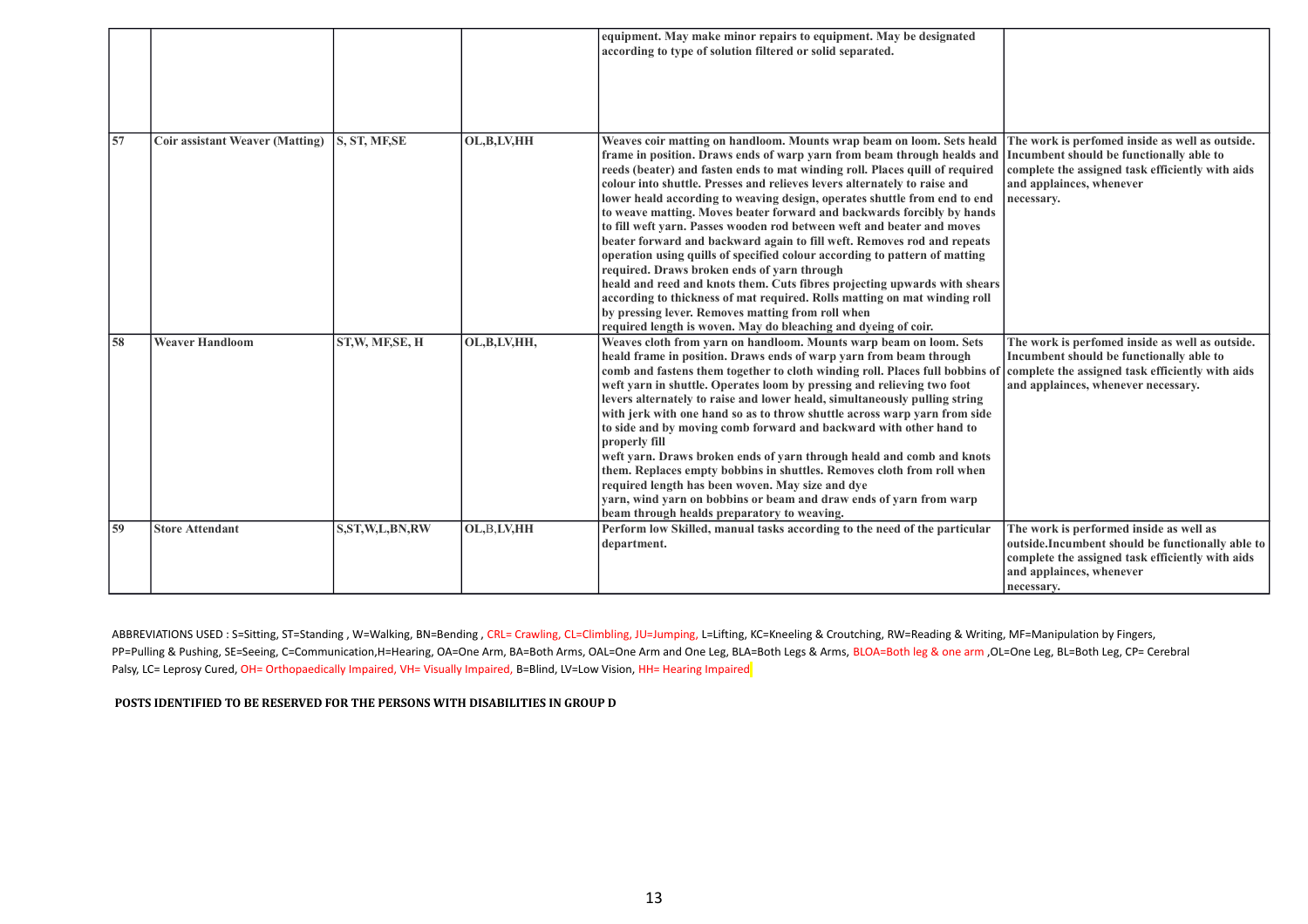| 60 | <b>AUTOCLAVE OPERATOR</b>                                  | S, ST, W, BN, MF, PP, L, C   OL, HH |                 | Sterilisation Attendant charges, operates and unloads an autoclave (high-<br>pressure vessel) for processing chemicals, oils, or sterilizing bottles,<br>ampoules, etc. Charges or loads vessel with<br>predetermined quantities of chemicals or objects; checks valves for<br>operation; raises temperature of autoclave by increasing steam pressure.<br>Observes pressure and temperature gauges, hermometers, timings and<br>other instruments and makes necessary adjustments to ensure that process<br>or sterilization is carried out correctly. Unloads product on completion of<br>process and prepares vessel for next batch. Implements safety measures in<br>regard to operation of plant/machinery and in handling and processing<br>materials, and maintains machinery. May keep records. May be designated<br>according to product processed or sterilized. | The work is perfomed mostly inside. Ocassional<br>field work is<br>involved. he usually works alone. Incumbent<br>should be functionally<br>able to complete the assigned task efficiently<br>with aids and applainces, whenever necessary. |
|----|------------------------------------------------------------|-------------------------------------|-----------------|----------------------------------------------------------------------------------------------------------------------------------------------------------------------------------------------------------------------------------------------------------------------------------------------------------------------------------------------------------------------------------------------------------------------------------------------------------------------------------------------------------------------------------------------------------------------------------------------------------------------------------------------------------------------------------------------------------------------------------------------------------------------------------------------------------------------------------------------------------------------------|---------------------------------------------------------------------------------------------------------------------------------------------------------------------------------------------------------------------------------------------|
| 61 | <b>BALE CUTTER OPERATOR</b><br><b>RUBBER</b>               | <b>S,ST,MF,SE</b>                   | OL, BL, HH      | Bale Cutter Operator, Rubber cuts bales of crude rubber into small pieces<br>by hand or hydraulic cutting press. Removes wired wooden wrapping or<br>metal straps, using cutters covering from rubber bales and oads them on<br>machine; pushes bale on bed of cutting machine and moves lever, actuating<br>hydraulic ram<br>that pushes bale against stationary knives or to lower knife or blades<br>against rubber placed on platform of machine; pulls layers of smoked or<br>crepe rubber apart by hand and completes operation; collects cut pieces,<br>loads them in truck and moves truck to hot chamber for further<br>processing; cleans, oils and lubricates machine and keeps work place neat<br>and tidy.                                                                                                                                                    | The wrok is performed inside as well as outside.<br>Incumbent should be functionally able to<br>complete the assigned task efficiently with aids<br>and applainces, whenever necessary.                                                     |
| 62 | <b>COOKER, SILKWORM</b>                                    | <b>S,ST,MF,SE</b>                   | <b>BL,OA,HH</b> | Cooker (Silkworm) boils cocoons to kill pupa inside cocoon and trace end<br>of silk filament for reeling silk. Fills tube containing water with cocoons<br>and lets in steam to heat it. Allows cocoons to remain in boiling water for<br>specified period. Ensures that all pupa inside cocoon are killed and water is<br>kept at prescribed temperature. Stirs cocoons and boiling water with<br>wooden stick to which they get attached. Collects in ladle cocoons whose<br>filaments are drawn out. Delivers such cocoons at reeling section for Reeler<br>to draw silk. May reel silk over reeling machine.                                                                                                                                                                                                                                                           | The wrok is performed inside as well as outside.<br>Incumbent should be functionally able to<br>complete the assigned task efficiently with aids<br>and applainces, whenever necessary.                                                     |
| 63 | <b>BREAKER RECEIVER AND</b><br><b>FINISHER FEEDER JUTE</b> | <b>S,ST,W,MF,SE</b>                 | OL, HH          | Breaker Receiver and Finisher Feeder, Jute collects sliver coming out from<br>breaker in cans at delivery end of machine for feeding finisher machine.<br>Places required number of empty cans at delivery end of breaker machine<br>for collecting sliver. Adjusts flow of sliver coming out from breaker into<br>can. Replaces filled cans with empties. Carries cans to finisher machine for<br>further processing. Removes waste from machine and cleans it. May feed<br>sliver in finisher machine. May tend breaker and finisher<br>machines.                                                                                                                                                                                                                                                                                                                        | The wrok is performed inside as well as outside.<br>Incumbent should be functionally able to<br>complete the assigned task efficiently with aids<br>and applainces, whenever necessary.                                                     |
| 64 | <b>Inter Tenter</b>                                        | S, ST, W, L, MF, SE, C              | OL, HH          | Roving Tenter (Textile) tends inter or roving machine for drawing and<br>twisting two slubbing rovings into one strand. Brings filled bobbins from<br>slubbing machine, puts them on spindles (skewers) at rear of machine,<br>feeds two ends into each set of rollers, threads end through guide and flyer<br>to bobbins and starts machine. Replaces empty slubbing bobbins with<br>filled ones and joins ends of rovings. Stops machine when roving breaks,<br>pieces broken ends and restarts machine. Stops machine when prescribed<br>length has been wound on bobbins. Cleans top and under clearers and oils<br>machine.                                                                                                                                                                                                                                           | The wrok is performed mostly inside. Incumbent<br>should be functionally able to complete the<br>assigned task efficiently with aids and<br>applainces, whenever necessary.                                                                 |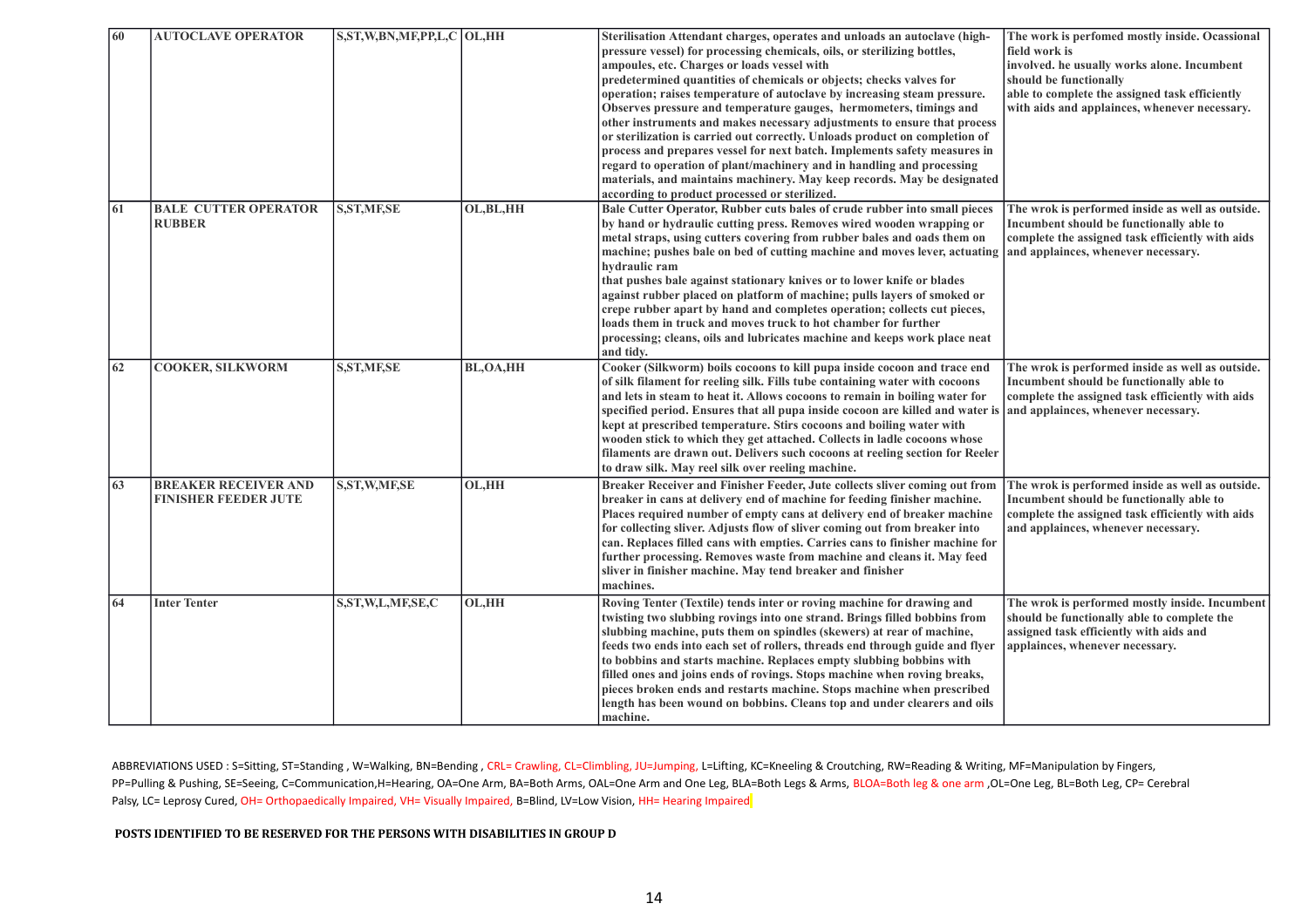| 65 | <b>DRAWING MAN</b>                            | ST, W, L, PP, MF, SE  | OL, HH         | Re ducer (Woollen Textile) tends drawing frame for drawing wool sliver<br>into yarn. Fixes empty bobbins on spindles. Arranges sliver cans at feed<br>end of drawing frame. Draws sliver from can and passes them through<br>guides, rollers and gill-box and loops them around bobbins on spindle.<br><b>Starts drawing frame.</b>                                                                                                                                                                                                                                                                                                                                                                                                                                                                                                                                                                                                                                                                                                                                                                                           | The wrok is performed mostly inside. Incumbent<br>should be functionally able to complete the assigned<br>task efficiently with aids and applainces, whenever<br>necessary.                                                                                                                        |
|----|-----------------------------------------------|-----------------------|----------------|-------------------------------------------------------------------------------------------------------------------------------------------------------------------------------------------------------------------------------------------------------------------------------------------------------------------------------------------------------------------------------------------------------------------------------------------------------------------------------------------------------------------------------------------------------------------------------------------------------------------------------------------------------------------------------------------------------------------------------------------------------------------------------------------------------------------------------------------------------------------------------------------------------------------------------------------------------------------------------------------------------------------------------------------------------------------------------------------------------------------------------|----------------------------------------------------------------------------------------------------------------------------------------------------------------------------------------------------------------------------------------------------------------------------------------------------|
| 66 | <b>LATTICE PEGGER</b>                         | S, ST, W, MF, SE      | OL, HH         | Lattice Pegger; Latticeman fixes pegs on lattice (wooden pattern chain)<br>used on dobby loom for controlling fancy pattern weaving. Collects graph<br>paper with marked draft and peg plan. Calculates<br>number of pegs of lattice required to make out complete design. Studies<br>peg plan to know places where warp is to be raised over weft. Inserts<br>wooden pegs into lattice as per diagram to control pattern on cloth to be<br>woven. Carries lattice to dobby loom. Fixes and adjusts heald and pegged<br>lattice on loom. Repairs old, broken and defective lattice. May assist in<br>handling dobbies. May make draft, prepare peg plan and sketch designs on<br>graph paper. May cut and lace cards.                                                                                                                                                                                                                                                                                                                                                                                                         | The wrok is performed mostly inside. Incumbent<br>should be functionally able to complete the assigned<br>task efficiently with aids and applainces, whenever<br>necessary.                                                                                                                        |
| 67 | <b>WEAVER HELPER</b>                          | ST,W,MF,SE,H          | OL, OA, LV, HH | <b>Helps Weaver in the work</b>                                                                                                                                                                                                                                                                                                                                                                                                                                                                                                                                                                                                                                                                                                                                                                                                                                                                                                                                                                                                                                                                                               | The work is perfomed mostly inside. Ocassional<br>field work is<br>involved. he usually works alone. Incumbent should<br>be functionally able to complete the assigned task<br>efficiently with aids and<br>applainces, whenever necessary.                                                        |
| 68 | <b>CARPET WEAVER, HAND</b><br><b>KNITTING</b> | S, ST, BN, KC, MF, SE | OL, BL, LV, HH | Carpet Weaver, Hand Knotting weaves woollen or cotton carpets and<br>druggets on handloom. Studies design and colour combination from chart.<br>Determines number of knots involved in pattern by counting graphical<br>squares as instructed. Counts and determines number and length of warp<br>strands required in<br>single colour weaving of particular size of carpet. Prepares cotton yarn for<br>warp by processes of bleaching, dyeing as required. Wind by hand<br>requisite number of cotton strands on warp beam<br>according to quality and number of stitches required. Draws ends from<br>warp-beam and ties them to carpet beam. Collects woolen yarn and winds<br>it by hand into balls. Hands woolen balls from roof near loom to facilitate<br>pulling and weaving of yarn. Sets and adjusts loom. Determines number of<br>weavers required according to size of carpet. Passes and draws weft yarn<br>through alternate warp strands by hand to weave fringe of carpet. Ties<br>knots of woolen yarn on each strand of warp. Cuts yarn after each<br>knot at fixed length to maintain required thickness. | The work is perfomed mostly inside. Ocassional<br>field work is<br>involved. Some of the job may require colour<br>identification. He usually works alone. Incumbent<br>should be functionally able to complete the assigned<br>task efficiently with aids and<br>applainces, whenever necessary.  |
| 69 | <b>CARPET CLIPPER, HAND</b>                   | S, BN, KC, MF, SE     | OL, BL, HH     | Carpet Trimmer, Hand clips extra fibres from upper side of carpet to give<br>it smooth finish. Spreads carpet on even surface and rubs and scraps<br>surface with scraper or metal comb to align and raise fibres. Clips excess<br>fibres with and shears. May mend and repair carpets.                                                                                                                                                                                                                                                                                                                                                                                                                                                                                                                                                                                                                                                                                                                                                                                                                                       | The work is perfomed mostly inside. Ocassional<br>field work is<br>involved. he usually works alone. Incumbent should<br>be functionally able to complete the assigned task<br>efficiently with aids and<br>applainces, whenever necessary.                                                        |
| 70 | <b>CARPET EMBOSSER</b>                        | S, BN, KC, MF, SE     | OL, BL, LV, HH | Carpet Carver trims edges of floral designs of patterns on carpet to give<br>raised appearance. Spreads carpet on even surface. On floral design cuts<br>wool with hand scissors to give raised appearance to design. Chalks around<br>or stencils outline of designs on carpet and creates embossed effect by<br>clipping wool either wholly under or wholly outside design. May prepare<br>designs.                                                                                                                                                                                                                                                                                                                                                                                                                                                                                                                                                                                                                                                                                                                         | The work is perfomed mostly inside. Ocassional<br>field work is<br>involved. he usually works alone. Some of the jobs<br>may require colour identification. Incumbent<br>should be functionally able to complete the assigned<br>task efficiently with aids and<br>applainces, whenever necessary. |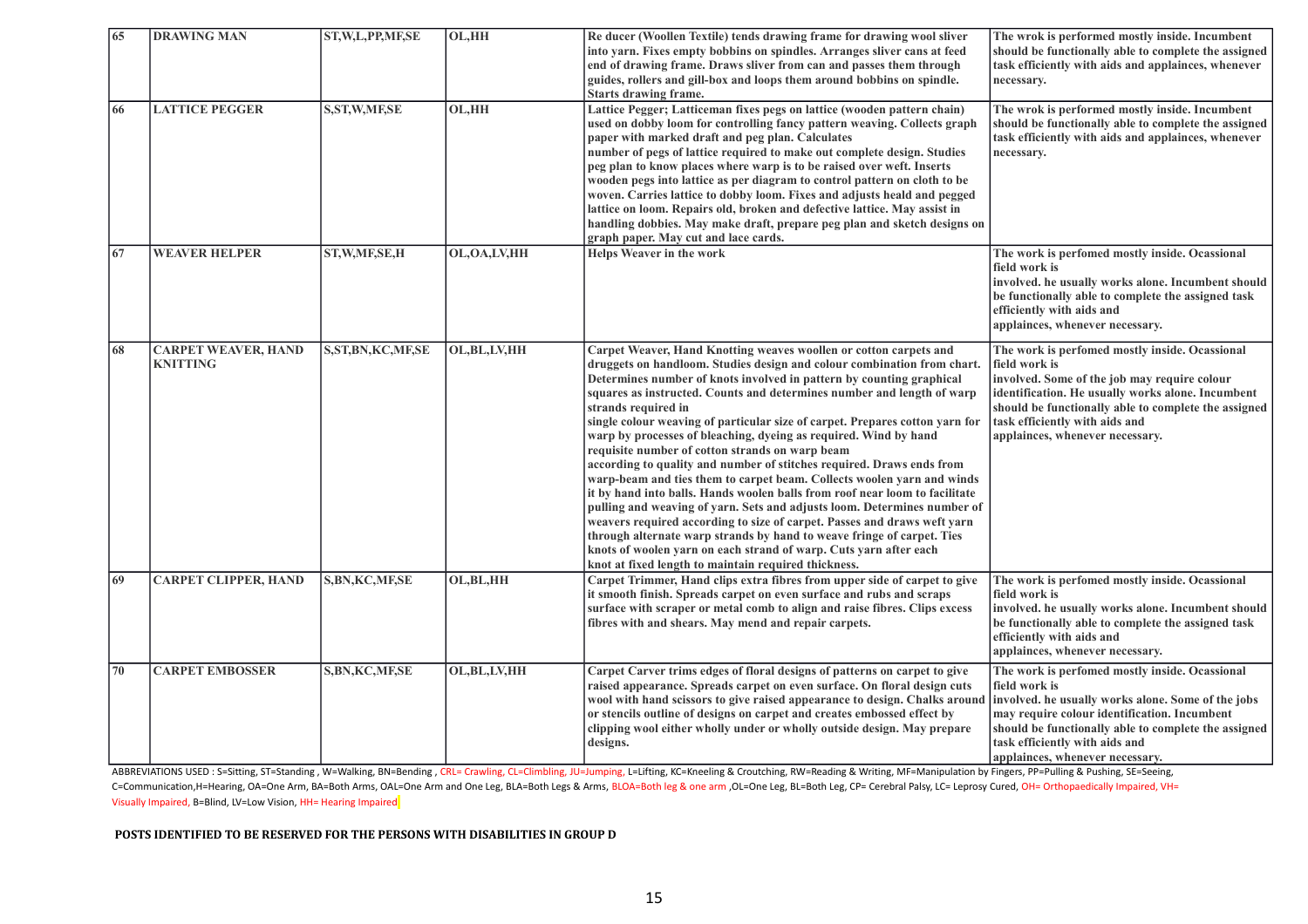| SI.<br>No. | <b>Designation</b>                     | <b>Physical Requirement</b> | <b>Categories of Disabled</b><br>suitable for<br>jobs | Nature of job                                                                                                                                                                                                                                                                                                                                                                                                                                                                                                                                                                                                                                                                                                                                                                                                                                                                                                                                                                                                                                                    | <b>Working condition/ Remarks</b>                                                                                                                                                                                                                       |
|------------|----------------------------------------|-----------------------------|-------------------------------------------------------|------------------------------------------------------------------------------------------------------------------------------------------------------------------------------------------------------------------------------------------------------------------------------------------------------------------------------------------------------------------------------------------------------------------------------------------------------------------------------------------------------------------------------------------------------------------------------------------------------------------------------------------------------------------------------------------------------------------------------------------------------------------------------------------------------------------------------------------------------------------------------------------------------------------------------------------------------------------------------------------------------------------------------------------------------------------|---------------------------------------------------------------------------------------------------------------------------------------------------------------------------------------------------------------------------------------------------------|
|            | $\overline{2}$                         | 3                           | Δ                                                     | $\overline{5}$                                                                                                                                                                                                                                                                                                                                                                                                                                                                                                                                                                                                                                                                                                                                                                                                                                                                                                                                                                                                                                                   | 6                                                                                                                                                                                                                                                       |
| 71         | <b>CARPET REPAIRER</b>                 | S,BN,KC,MF,SE               | OL, B, LV, HH                                         | Carpet Repairer Repairs and gives final finish to carpets and rugs.<br>Stretches carpet on flat surface. Rubs red or coloured chalk on separate<br>string. Sets it straight against edge of stretched carpet. Strikes coloured<br>string over edge of carpet to mark straight line. Cuts marked edges, using<br>knife, to bring carpet to required measurement. Binds and trims cut edges<br>using needle and thread. Checks front and back of carpet for gaps in knots<br>and badly woven parts, and corrects any defects by stitching loose knots<br>and repairing cuts and damaged portions. May apply stiffening solution to<br>back of loosely woven carpet.                                                                                                                                                                                                                                                                                                                                                                                                | The work is perfomed mostly inside.<br>Ocassional field work is<br>involved, he usually works alone, Incumbent<br>should be functionally able to complete the<br>assigned task efficiently with aids and<br>applainces, whenever necessary.             |
| 72         | <b>Coir weaver, Matting</b>            | S, ST, BN, PP, KC, F, SE    | OL, B, LV, HH                                         | Coir Weaver (Matting) weaves coir matting on handloom. Mounts wrap<br>beam on loom. Sets heald frame in position. Draws ends of warp yarn from<br>beam through healds and reeds (beater) and fasten ends to mat winding<br>roll. Places quill of required colour into shuttle. Presses and relieves levers<br>alternately to raise and lower heald according to weaving design, operates<br>shuttle from end to end to weave matting. Moves beater forward and<br>backwards forcibly by hands to fill weft yarn. Passes wooden rod between<br>weft and beater and moves beater forward and backward again to fill weft.<br>Removes rod and repeats operation using quills of specified colour<br>according to pattern of matting required. Draws broken ends of yarn<br>through heald and reed and knots them. Cuts fibres projecting upwards<br>with shears according to thickness of mat required. Rolls matting on mat<br>winding roll by pressing lever. Removes matting from roll when required<br>length is woven. May do bleaching and dyeing<br>of coir. | The work is perfomed inside as well as outside.<br>Ocassional field work is involved, he usually<br>works alone. Incumbent should be<br>functionally able to complete the assigned task<br>efficiently with aids<br>and applainces, whenever necessary. |
| 73         | <b>Mat Shearing</b>                    | S, ST, B, PP, KC, F, SE     | OL, B, LV, HH                                         | Mat Shearing; Mat Trimmer (Coir) operates shearing and trimming<br>machine to make surface and edges of mats even. Sets machine depth of<br>shearing by adjusting gap between roller and blades. Feeds mat into<br>machine which clips off high fibres. Trims sheared mat on all sides by<br>holding aides between blades and roller. Removes loose fibres from surface.<br>May repeat process if additional shearing is required.                                                                                                                                                                                                                                                                                                                                                                                                                                                                                                                                                                                                                               | The work is perfomed inside as well as<br>outside.Ocassional field work is involved. he<br>usually works alone. Incumbent should be<br>functionally able to complete the assigned task<br>efficiently with aids and applainces, whenever<br>necessary.  |
| 74         | FLAT KNITTER, MACHINE S,ST,PP,MF,BN,SE |                             | OL, B, LV, HH                                         | Flat knitting Machine Operator; Flat Knitting Machineman operates<br>knitting machine for producing flat fabric (as distinct from tubular or<br>circular fabric). Places cones of yarn on stand of machine and threads ends<br>of yarn through guides and feeders. Starts machine. Replaces empty cones<br>with filled ones and joins broken ends. Cleans machine. Replaces defective<br>or broken needles. May oil and clean machine.                                                                                                                                                                                                                                                                                                                                                                                                                                                                                                                                                                                                                           | The work is perfomed mostly inside.<br>Ocassional field work is<br>involved. he usually works alone Incumbent<br>should be functionally able to complete the<br>assigned task efficiently with aids and<br>applainces, whenever necessary.              |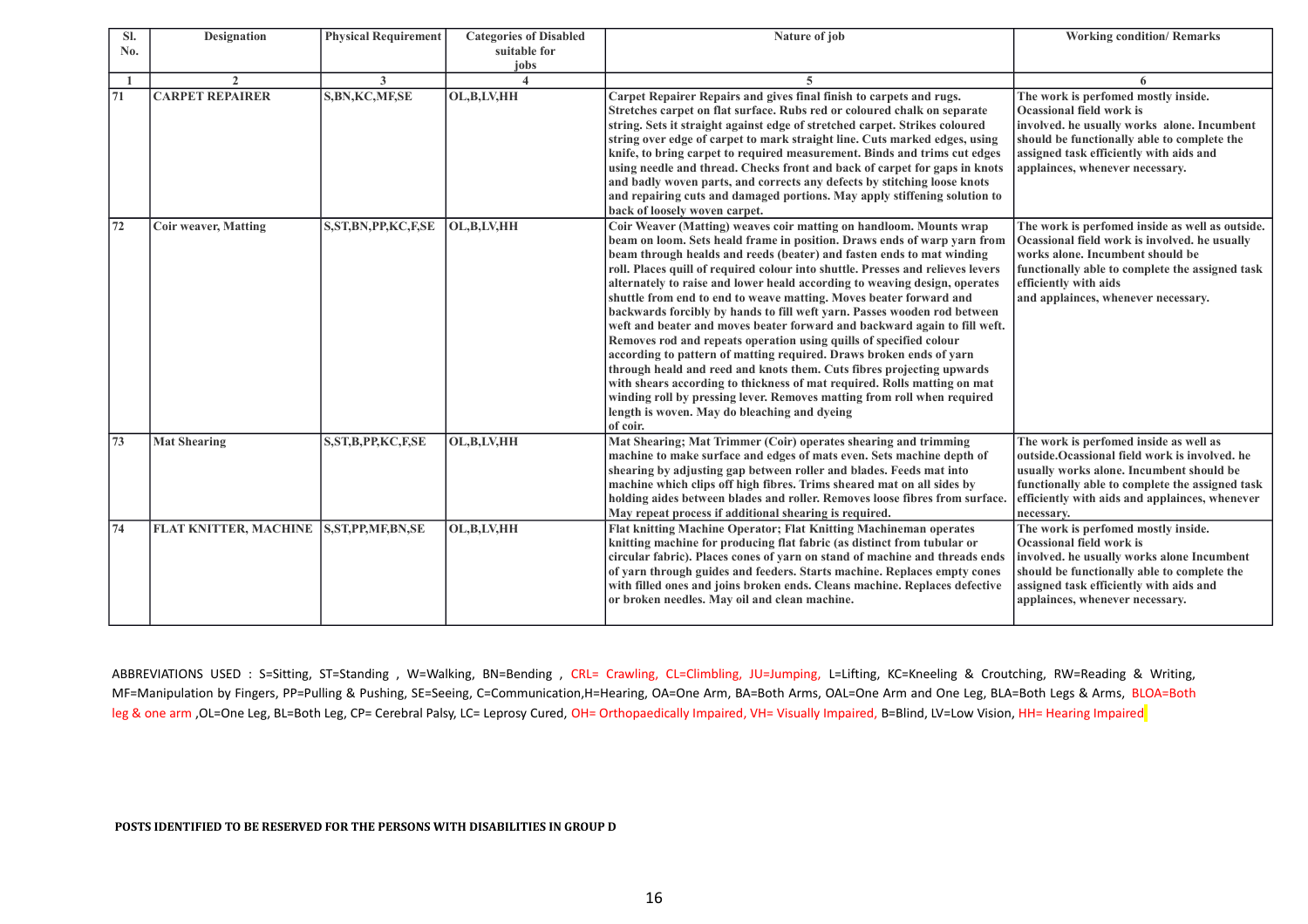| SI. | <b>Designation</b>                                         | <b>Physical Requirement</b> | <b>Categories of</b>          | Nature of job                                                                                                                                                                                                                                                                                                                                                                                                                                                                                                                                                                                                                                                                                                                                                                                                                                                                                                                                                                                                                                                                                                                                                                                            | <b>Working condition/ Remarks</b>                                                                                                                                                                                                                                                      |
|-----|------------------------------------------------------------|-----------------------------|-------------------------------|----------------------------------------------------------------------------------------------------------------------------------------------------------------------------------------------------------------------------------------------------------------------------------------------------------------------------------------------------------------------------------------------------------------------------------------------------------------------------------------------------------------------------------------------------------------------------------------------------------------------------------------------------------------------------------------------------------------------------------------------------------------------------------------------------------------------------------------------------------------------------------------------------------------------------------------------------------------------------------------------------------------------------------------------------------------------------------------------------------------------------------------------------------------------------------------------------------|----------------------------------------------------------------------------------------------------------------------------------------------------------------------------------------------------------------------------------------------------------------------------------------|
| No. |                                                            |                             | Disabled suitable for<br>jobs |                                                                                                                                                                                                                                                                                                                                                                                                                                                                                                                                                                                                                                                                                                                                                                                                                                                                                                                                                                                                                                                                                                                                                                                                          |                                                                                                                                                                                                                                                                                        |
| -1  | $\overline{2}$                                             | $\mathbf{3}$                |                               | $\overline{5}$                                                                                                                                                                                                                                                                                                                                                                                                                                                                                                                                                                                                                                                                                                                                                                                                                                                                                                                                                                                                                                                                                                                                                                                           | 6                                                                                                                                                                                                                                                                                      |
| 75  | <b>SOCK KNITTER</b>                                        | S, PP, MF, SE, E,           | OL, BL, HH                    | <b>Sock Knitter; Sock Knitting Machineman; Sock Knitting Machine</b><br>Operator operates machine for<br>knitting heel and toes of socks into ribs or tops cut from circular<br>fabric. Places cones of yarn on stand of<br>machine. Threads yarn through guides and feeders. Sets loops of<br>one end of top on pins of transfer dial<br>or ring, sets transfer ring by hand over needles of knitting machine<br>and turns handle that transfers loops<br>from pins of ring to needles of machine. Starts machine that knits<br>rest of sock into top. Removes empty<br>ones with full ones and joins ends. Replaces defective or broken<br>needles. Cleans and oils machine.                                                                                                                                                                                                                                                                                                                                                                                                                                                                                                                           | The work is perfomed mostly inside. Ocassional field work is<br>involved, he usually works alone. Incumbent should be<br>functionally<br>able to complete the assigned task efficiently with aids and<br>applainces, whenever necessary.                                               |
| 76  | <b>SOCK KNITTER,</b><br><b>AUTOMATIC</b><br><b>MACHINE</b> | S, PP, MF, SE               | OL, BL, HH                    | <b>Automatic Sock Knitting Machine Operator operates knitting</b><br>kachine for knitting all parts of sock<br>such as rib top or elastic top, leg, heel, foot and toe in continuous<br>tube. Adjusts machine according to<br>size of sock to be knitted. Places filled cones of yarn on stand of<br>machine. Threads ends of yarn through<br>guides and feeders. Turns cylinder by handle so that all ends are<br>caught by latches of needles set in<br>cylinder. Starts machine. Replaces empty cones with full ones and<br>joins ends. Replaces defective or<br>broken needles and sinkers (mechanism that pushes thread over<br>needles to form new loops). Oils and<br>cleans machine.                                                                                                                                                                                                                                                                                                                                                                                                                                                                                                             | The work is perfomed mostly inside. Ocassional field work is<br>involved. he usually works alone. Incumbent should be<br>functionally<br>able to complete the assigned task efficiently with aids and<br>applainces, whenever necessary.                                               |
| 77  | <b>HALWAI</b>                                              | S, ST, W, BN, MF, SE, K     | OL, BL, HH                    | Halwai prepares one or more kinds of Indian sweets by mixing<br>flour, sugar, milk, cream and other ingredients to form dough or<br>paste according to direction or formula and frying them in pans in<br>desired forms and shapes. Mixes ingredients such as flour, sugar,<br>milk, ghee, nuts and water in required proportion according to<br>instructions or formula; tastes and feels dough or paste for desired<br>consistency; rolls, cuts and shapes dough to form sweet rolls and<br>related products preparatory to frying; fills pan with required<br>quantity of oil or ghee and places pan on heated oven; places dough<br>in pan to fry controlling temperature of oven regulating fire;<br>checks progress of frying by observing colour of products and<br>noting length of time in oven; removes fried products and keeps<br>them aside for a cooling; prepares sugar syrup by boiling sugar<br>and water in prescribed proportion to desired consistency; soaks<br>products in sugar syrup where required; applies silver foils and<br>other ingredient to make product more presentable. May<br>specialise in making one or more types of products such as Peda;<br>Gulab Jamoon etc. | The work is perfomed mostly inside. Ocassional field work is<br>involved. he usually works alone. Mobierty of the incubment<br>should be adequate. Incumbent should be functionally able to<br>complete the assigned task efficiently with aids and<br>applainces, whenever necessary. |
| 78  | <b>SHOE MAKER (MODIFIED) S, MF, SE</b>                     |                             | OL, BL, HH                    | Shoemakers and related workers make and repair standard or<br>special footwear and, except for leather garments, hats and gloves,<br>make natural or synthetic leather articles, such as luggage,<br>handbags, and belts, or participate in the manufacture of shoes and aids and<br>related goods.                                                                                                                                                                                                                                                                                                                                                                                                                                                                                                                                                                                                                                                                                                                                                                                                                                                                                                      | The work is perfomed mostly inside. Ocassional field work is<br>involved, he usually works alone. Incumbent should be<br>functionally able to complete the assigned task efficiently with<br>applainces, whenever necessary.                                                           |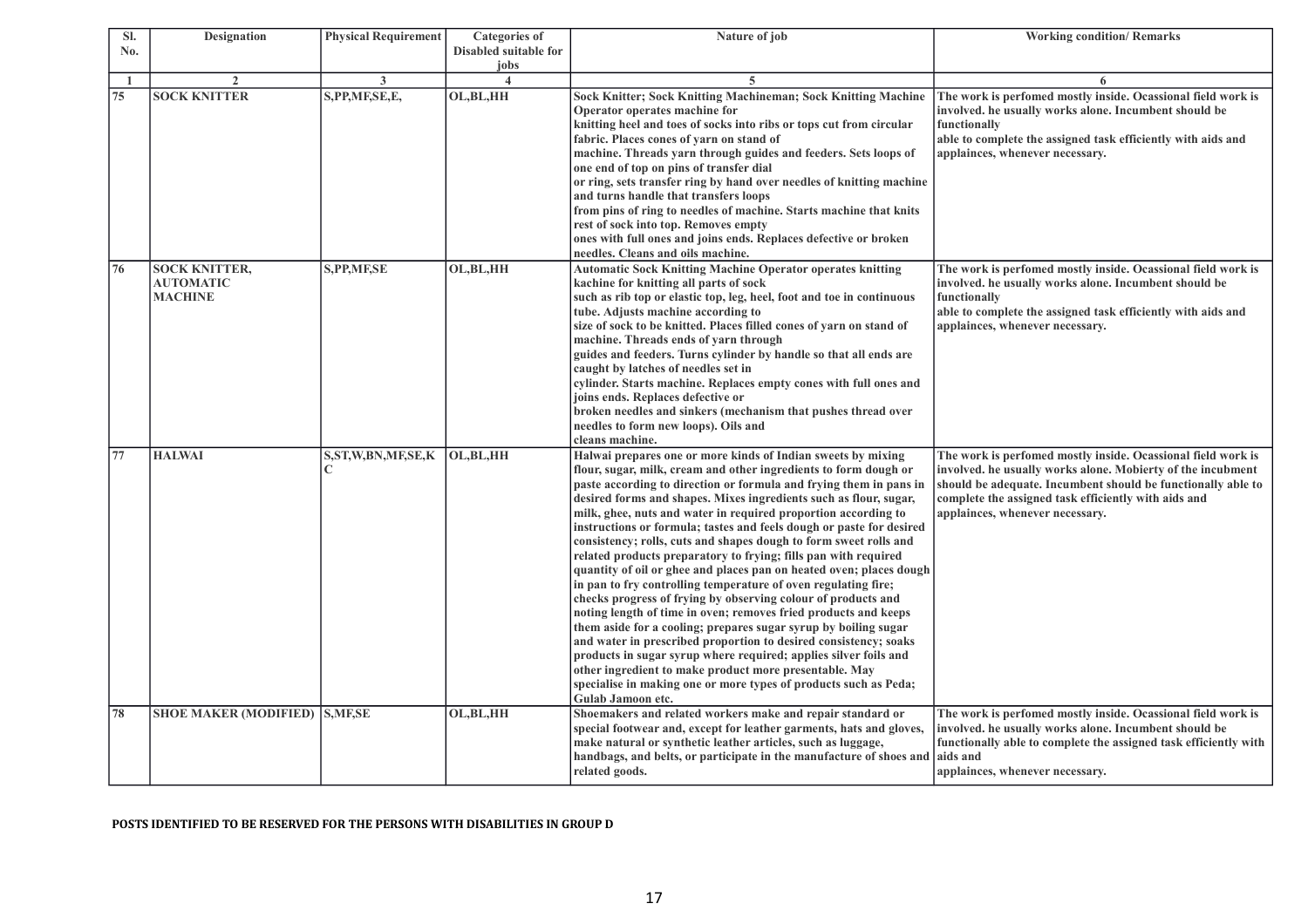| SI.<br>No. | <b>Designation</b>       | <b>Physical Requirement</b>                        | <b>Categories of Disabled</b><br>suitable for | Nature of job                                                                                                                                                                                                                                                                                                                                                                                                                                                                                                                                                                                                                                                                                                                                                                                                                                                                                                                                                                                      | <b>Working condition/ Remarks</b>                                                                                                                                                                                                                                                                                                                                                                                                                                            |
|------------|--------------------------|----------------------------------------------------|-----------------------------------------------|----------------------------------------------------------------------------------------------------------------------------------------------------------------------------------------------------------------------------------------------------------------------------------------------------------------------------------------------------------------------------------------------------------------------------------------------------------------------------------------------------------------------------------------------------------------------------------------------------------------------------------------------------------------------------------------------------------------------------------------------------------------------------------------------------------------------------------------------------------------------------------------------------------------------------------------------------------------------------------------------------|------------------------------------------------------------------------------------------------------------------------------------------------------------------------------------------------------------------------------------------------------------------------------------------------------------------------------------------------------------------------------------------------------------------------------------------------------------------------------|
|            |                          |                                                    | jobs                                          |                                                                                                                                                                                                                                                                                                                                                                                                                                                                                                                                                                                                                                                                                                                                                                                                                                                                                                                                                                                                    |                                                                                                                                                                                                                                                                                                                                                                                                                                                                              |
|            | $\overline{2}$           | 3                                                  |                                               | 5                                                                                                                                                                                                                                                                                                                                                                                                                                                                                                                                                                                                                                                                                                                                                                                                                                                                                                                                                                                                  |                                                                                                                                                                                                                                                                                                                                                                                                                                                                              |
| 79         | <b>COBBLER</b>           | S,L,BN,MF,SE                                       | OA, OL, BL, OLA, LV, HH,                      | Cobbler; Mochi repairs and reconditions old, worn out and defective shoes,<br>sandals, slippers, etc. using hand tools to make them serviceable. Carries<br>own tools and materials goes round different localities, and collects worn<br>out footwear from customers for repairs. Examines defects, determines<br>repairs to be done and settles repair charges with customer. Removes or<br>cuts off worn out portion of footwear and repairs them by re-soling (either<br>full or half) attaching heels, stitching ripped seams, skiving and patching<br>with new pieces of leather after softening in water, etc. as necessary, using.<br>Knife (rapi) awl, hammer, last, nails, waxed thread, glass, etc. Fixes nails<br>where necessary by placing shoe<br>on iron last and ensures that sharp ends of nails are well bedded inside<br>leather. Polishes shoes after repairs if desired by customer. May repair<br>other leather articles. May work as paid employee at big repairing shops. | The work is perfomed mostly inside.<br>Ocassional field work is<br>involved. he usually works alone. Bilateral<br>hand activities should be adequate. Incumbent<br>should be considered with aids &<br>appliances.                                                                                                                                                                                                                                                           |
| 80         | <b>CARPENTER, HELPER</b> | S, ST, W, MF, PP, L, SE, H OL, BL, B, LV, HH<br>.C |                                               | Carpentry and Joinery Operatives, other perform variety of routine and<br>low skilled tasks such as sawing, cleaning, rough planning, drilling etc., and<br>may be designated as Carpenter Mate, Carpenter Helper, Joiner Helper,<br>etc.                                                                                                                                                                                                                                                                                                                                                                                                                                                                                                                                                                                                                                                                                                                                                          | The work<br>is<br>perfomed<br>mostly<br>inside.<br><b>Ocassional</b><br>work<br>field<br>is<br>involved, he usually works alone. Incumbent<br>should be functionally able to complete the<br>assigned task efficiently with aids and<br>applainces, whenever necessary.<br>*Not identified for Railways personnel who are<br>involeved in opreation of trains, maintence of<br>tracks, movement of engine and compartment in<br>yards, telecommunication and signalling etc. |
| 81         | <b>BOOK BINDER</b>       | S,MF,L                                             | OL, BL, LV, HH                                | Book Binder assembles printed or written pages in the form of books,<br>magazines, ledgers, etc. Performs all or any of operations connected with<br>book binding such as reeling, perforating, cutting,<br>stitching, fixing covers, fixing leather or calico back.                                                                                                                                                                                                                                                                                                                                                                                                                                                                                                                                                                                                                                                                                                                               | The work is perfomed mostly inside. Ocassional<br>field work is<br>involved. he usually works alone. Incumbent<br>should be functionally able to complete the<br>assigned task efficiently with aids and<br>appliances, whenever necessary.                                                                                                                                                                                                                                  |
| 82         | PACKER, HAND             | S, ST, BN, MF, PP, L, SE                           | OL, BL, B, LV, HH                             | Packer, Hand; Carton Filler; Boxer; Case Packer Packs material and<br>products by hand in bags, barrels, baskets, boxes, cartons, and crates for<br>purpose of storage or transport performing any combination of following<br>duties. Examines product for brittleness, fragility, moisture and other<br>characteristics. Collects packaging containers and cleans them. Lines and<br>pads crates. Assembles cartons from flattened state. Wraps protective<br>material around product. Weighs containers and adjusts<br>quantity. Places or pours product into containers or fills containers from<br>spout or chute. Inserts excelsior, shredded paper, wood wool or paper trays<br>on top of product. Sews bag, fits lids on<br>container, nails, wires or otherwise closes containers. Stamps grade, brand,<br>and date of packing on containers. Visually inspects materials, products<br>and containers at each step of packaging process.                                                  | The work is perfomed mostly inside. Ocassional<br>field work is<br>involved. he usually works alone. Incumbent<br>should be functionally able to complete the<br>assigned task efficiently with aids and<br>appliances, whenever necessary.                                                                                                                                                                                                                                  |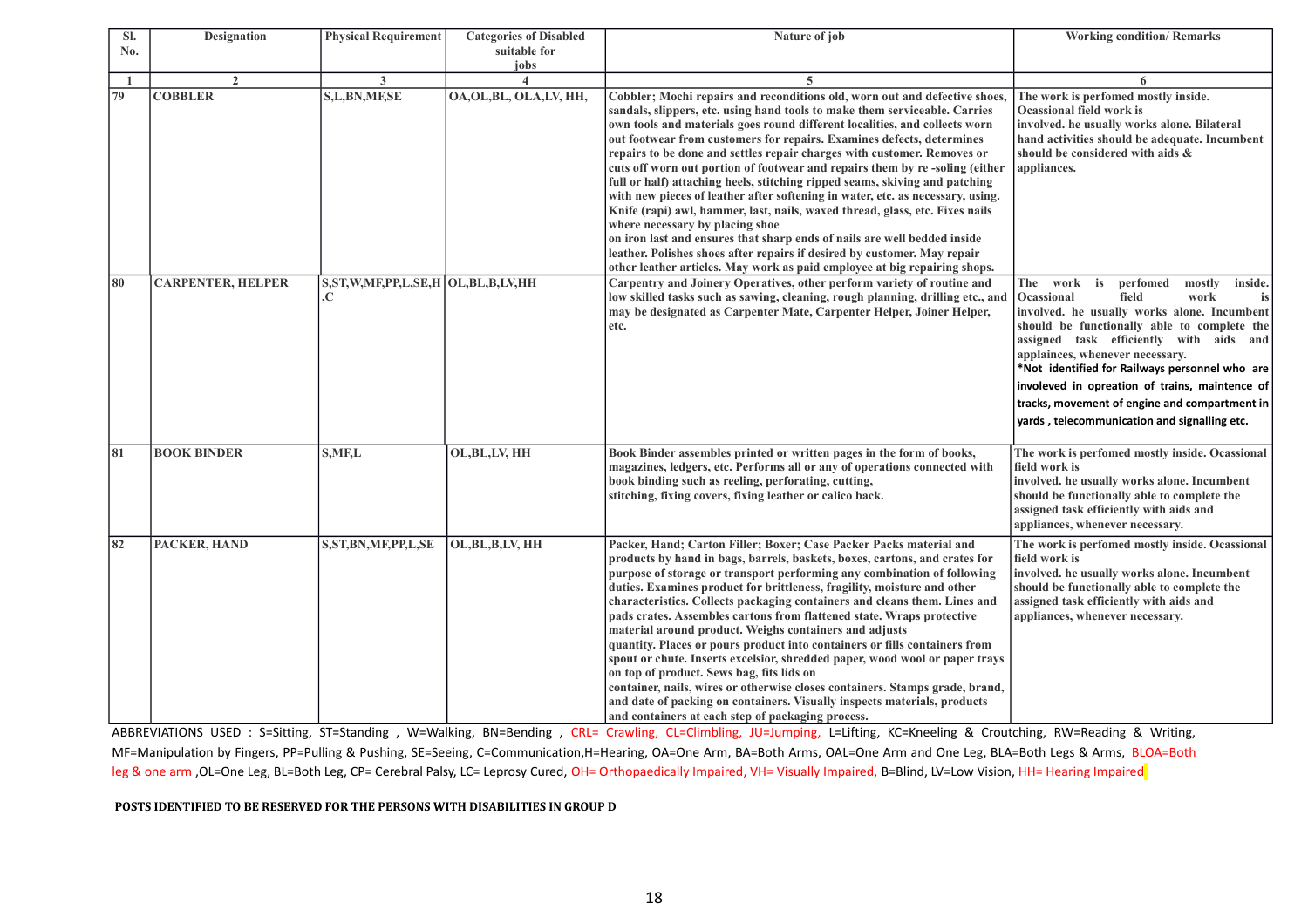| 83 | <b>LABELLER</b>                                             | S, ST, BN, MF, SE       | BL, OL, B, LV, HH    | Labeller affixes labels indicating information such as size, colour grade or<br>process code, on merchandise, material, products, containers or bottles by<br>hand or machine. Collects appropriate labels markings, descriptions or<br>designs to be affixed on container. Lines articles and containers to be<br>labeled. Inspects items and affixes or pastes labels at appropriate places<br>using hand. May use labeling machine. May be designated according to<br>product, material or container labeled as LABELLER, CIGAR,<br>LABELLER, BOTTLES; LABELLER, CARRIAGE; LABELLER,<br>LUGGAGE; LABELLER, WAGON.                                                 | The work is perfomed mostly inside. Ocassional<br>field work is<br>involved. he usually works alone. Incumbent<br>should be functionally able to complete the<br>assigned task efficiently with aids and<br>applainces, whenever necessary.                                                                                                                                                                                                                                                                                                          |
|----|-------------------------------------------------------------|-------------------------|----------------------|----------------------------------------------------------------------------------------------------------------------------------------------------------------------------------------------------------------------------------------------------------------------------------------------------------------------------------------------------------------------------------------------------------------------------------------------------------------------------------------------------------------------------------------------------------------------------------------------------------------------------------------------------------------------|------------------------------------------------------------------------------------------------------------------------------------------------------------------------------------------------------------------------------------------------------------------------------------------------------------------------------------------------------------------------------------------------------------------------------------------------------------------------------------------------------------------------------------------------------|
| 84 | <b>STENCILLER</b>                                           | S, MF, SE, B            | OA, OL, B.L, HH      | Stenciler marks size, lot number, contents, or other iden tifyling<br>information or symbols on containers or directly on article by placing<br>stencil on container or article and rubbing ink or paint brush across open<br>lettering, or by spraying paint on it. Lines and inspects containers or<br>articles to be stencilled. Selects<br>appropriate stencil and places stencil on container, package or box rubs ink<br>using hand brush or sprays paint across cut-out letterings or design. May<br>mix paints or lacquers. May be designated according to type of container<br>stencilled as CARTON STENCILLER; DRUM STENCILLER; SACK<br><b>STENCILLER.</b> | The work is perfomed mostly outside.<br>Ocassional field work is<br>involved. he usually works alone.Incumbent<br>should be considered with aids & appliances.                                                                                                                                                                                                                                                                                                                                                                                       |
| 85 | <b>STAMPER, HAND</b>                                        | S, MF, SE, BN           | OA, L, BL, B, LV, HH | Stamper, Hand impresses stamp on bales, bags, boxes or other containers<br>to indicate nature of contents. Collects appropriate stamp-impression.<br>Lines and inspects article; places stamp on ink or paint pad and presses<br>stamp on article to leave mark or impression. May use stamping machine.                                                                                                                                                                                                                                                                                                                                                             | The work is perfomed mostly inside. Ocassional<br>field work is<br>involved. he usually works alone. Incumbent<br>should be functionally able to complete the<br>assigned task efficiently with aids and<br>applainces, whenever necessary.                                                                                                                                                                                                                                                                                                          |
| 86 | <b>KHALASI*</b>                                             | S, ST, BN, L, MF, SE, C | OA, OL, BL, LV, HH   | Khalasi; Seaman; Deck-hand Cleans decks and deck equipment by<br>washing decks, chipping points, painting wood and metal fixtures, and<br>splicing wires and cables. Breaks out rigs, overhauls lifeboats,<br>cargo-handling and life -saving gears lowers and raises lifeboats. Takes<br>depth sounding in unfamiliar or shallow waters and shouts information to<br>bridge. Makes ready derricks and winches for operation. May stow and<br>remove cargo from hold.                                                                                                                                                                                                | The work is perfomed mostly inside. Ocassional<br>field<br>work<br>is<br>involved. he usually works alone. Mobility and<br>Bilateral hand activities should be adequate.<br>Incumbent should be functionally able to<br>complete the assigned task efficiently with aids<br>and appliances, whenever necessary.<br>* Not identified for Railways personnel<br>who are involved in operation of trains,<br>maintence of rail tracks and movement of<br>engines and compartments in yards,<br>telecommunicatication<br>and<br>signalling<br>works etc. |
| 87 | DRIVER (AUTO, MOTOR S,ST,W,MF,BN<br><b>CYCLE, RICKSHAW)</b> |                         | <b>OL</b>            | Driver, Auto Rickshaw; Driver, Motor Cycle Rickshaw drives auto<br>rickshaw on hire or as paid employee for transporting men and material,<br>observing traffic rules and signals. Cleans and washes<br>vehicle and does running repairs. May maintain book of journey.                                                                                                                                                                                                                                                                                                                                                                                              | The work is perfomed mostly outside. He<br>usually works alone. Mobility should not be<br>affected. Incumbent should be functionally able<br>to complete the assigned task efficiently with<br>aids and<br>appliances, whenever necessary.                                                                                                                                                                                                                                                                                                           |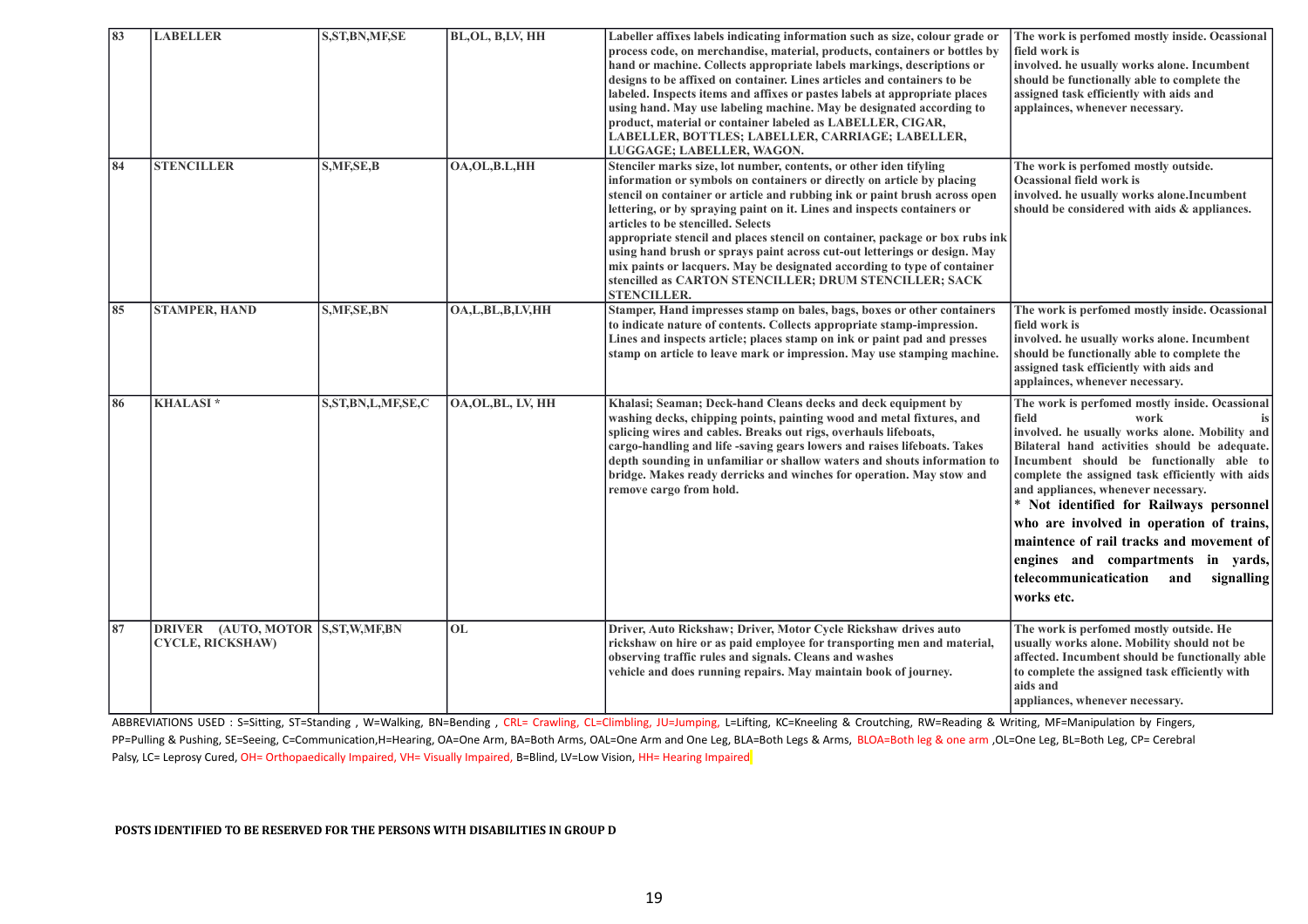| 88 | <b>MAZDOOR</b>                           | S, ST, W, BN, L, MF, SE, C | OA, OL, B, OAL, LV, HH | performs simple manual tasks of routine nature requiring physical<br>strength, and are engaged in lifting and carrying loads, civil construction or outside. He usually works alone.<br>works, cleaning and sweeping machine rooms, sprinkling water on khas<br>tattis, etc.                                                                                                                                                                                                                                                                                                                                                                                                            | The work is perfomed mostly in the field<br><b>Mobility and Bilateral hand activities</b><br>should be adequate. Incumbent should be<br>functionally able to complete the assigned<br>task efficiently with aids and<br>appliances, whenever necessary. |
|----|------------------------------------------|----------------------------|------------------------|-----------------------------------------------------------------------------------------------------------------------------------------------------------------------------------------------------------------------------------------------------------------------------------------------------------------------------------------------------------------------------------------------------------------------------------------------------------------------------------------------------------------------------------------------------------------------------------------------------------------------------------------------------------------------------------------|---------------------------------------------------------------------------------------------------------------------------------------------------------------------------------------------------------------------------------------------------------|
| 89 | <b>MACHINE OPERATOR</b><br>(Duplicating) | <b>S,ST,BN,MF,SE</b>       | OA, OL, B, LV, HH      | <b>Cyclostyle Machine Operator sets and operates hand or electrically</b><br>operated duplicating or cyclostyling machine for reproducing cyclostyled   Bilateral hand activities should be<br>copies of type written or hand written matter. Fastens stencil to cylinder<br>of duplicating machine by placing perforated top end of stencil into<br>identically fixed nails on top of cylinder and spreads stencil paper gently<br>by hand over silk skin. Applies duplicating ink over rollers. Rotates<br>cylinder for spreading ink uniformly over rollers and silk skin. Loads<br>and adjusts duplicating<br>paper at feeding end. Makes necessary adjustments and starts machine. | The work is perfomed mostly inside.<br>adequate. Incumbent should be<br>functionally able to complete the assigned<br>task efficiently with aids<br>and applainces, whenever necessary.                                                                 |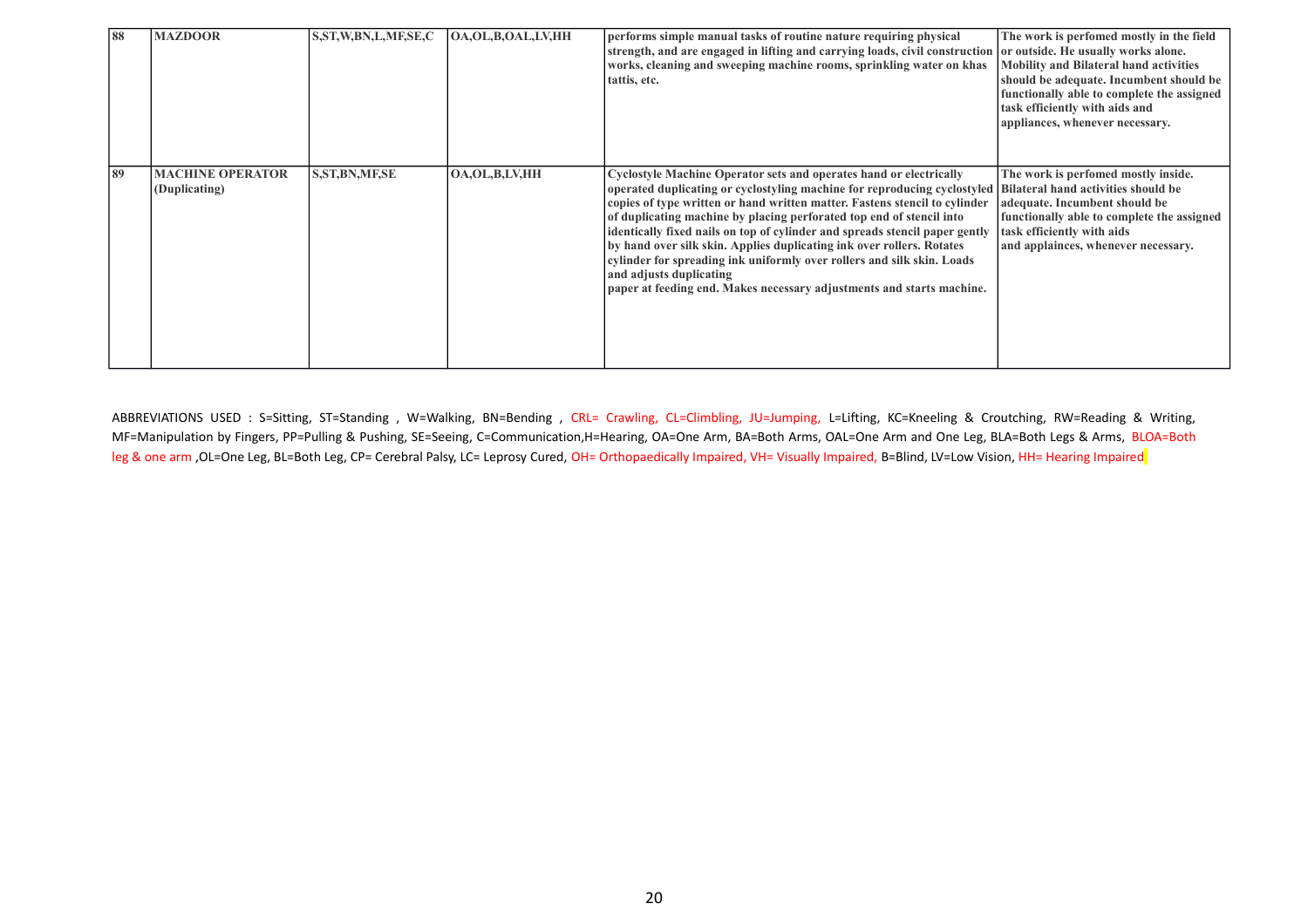| Sl. No. | <b>Designation</b>       | <b>Physical Requirement</b>     | <b>Categories of Disabled</b><br>suitable for<br>jobs | Nature of job                                                                                                                                                                                                                                                                                                                                                                                                                                                                      | <b>Working condition/ Remarks</b>                                                                                                                                                                                                                         |
|---------|--------------------------|---------------------------------|-------------------------------------------------------|------------------------------------------------------------------------------------------------------------------------------------------------------------------------------------------------------------------------------------------------------------------------------------------------------------------------------------------------------------------------------------------------------------------------------------------------------------------------------------|-----------------------------------------------------------------------------------------------------------------------------------------------------------------------------------------------------------------------------------------------------------|
|         | $\mathbf{2}$             | 3                               |                                                       |                                                                                                                                                                                                                                                                                                                                                                                                                                                                                    |                                                                                                                                                                                                                                                           |
| 90      | <b>JANITORIAL ASSTT.</b> | S, ST, W, BN, MF,<br>SE, H, C   | OL, HH                                                | keeps hotel, office building, apartment house, or similar building in<br>clean and orderly condition and tends furnace, airconditioner, and<br>boiler to provide heat, cool air, and hot water for tenants, performing<br>any combination of following duties: Sweeps, mops, scrubs, and<br>vacuums hallways, stairs and office space. Regulates flow of fuel into<br>automatic furnace or shovels coal into hand-fired furnace. Empties<br>tenants' trash and garbage containers. | The work is perfomed mostly inside.<br>Bilateral hand activities should be<br>adequate. He usually works alone.<br>Incumbent should be functionally able to<br>complete the assigned task efficiently with<br>aids and<br>applainces, whenever necessary. |
| 91      | <b>BOAT CLEANER</b>      | S, ST, W, SE, B                 | OL, HH                                                | Cleans the boat, removes water from base of boat and help boatman in<br>handling the boat                                                                                                                                                                                                                                                                                                                                                                                          | The work is performed mostly outside.<br><b>Bilateral hand activities should be</b><br>adequate. The incumbent should be<br>considered with aids<br>and appliances.                                                                                       |
| 92      | <b>Health worker</b>     | S, ST, W, M, F,<br>RW, SE, H, C | OL,LV                                                 | Renders health care at private residence and at health centres. Gives<br>advice on personal and environmental hygiene. May give injections,<br>drops, may also conduct sewing and first aid classes at<br>welfare centres and give family planning advice.                                                                                                                                                                                                                         | The work is perfomed inside as well as<br>outside. Mobility should be adequate<br>Incumbent should be functionally able to<br>complete the assigned task efficiently with<br>aids and appliances, whenever necessary.                                     |
| 93      | <b>Gate Keeper</b>       | S, ST, W, M, F, RW, H, C        | OL, LV, HH                                            | Cheeks entrance and exit of unauthorized persons and goods to and<br>from residential and commercial buildings, industrial premises /<br>institutions etc.                                                                                                                                                                                                                                                                                                                         | The work is perfomed inside as well as<br>outside. Incumbent should<br>be functionally able to complete the<br>assigned task efficiently with<br>aids and applainces, whenever necessary.                                                                 |
| 94      | <b>Animal Keeper</b>     | S, ST, W, H, F, RW              | OA, OL, LV, HH                                        | Feeds, waters and cleans quarters of animals and birds feeds and waters<br>animals as per sechedule or prescribed list and records amounts of food<br>consumed observes and reports sick animals to relevant authority track<br>minor injuries and ailments under directions of veterinarian.                                                                                                                                                                                      | The work is perfomed inside as well as<br>outside. Mobility and Bilateral hand<br>activities should be adequate. Incumbent<br>should be functionally able to complete the<br>assigned task efficiently with<br>aids and appliances, whenever necessary.   |

ABBREVIATIONS USED : S=Sitting, ST=Standing, W=Walking, BN=Bending, CRL= Crawling, CL=Climbling, JU=Jumping, L=Lifting, KC=Kneeling & Croutching, RW=Reading & Writing, MF=Manipulation by Fingers, PP=Pulling & Pushing, SE=Seeing, C=Communication,H=Hearing, OA=One Arm, BA=Both Arms, OAL=One Arm and One Leg, BLA=Both Legs & Arms, BLOA=Both leg & one arm ,OL=One Leg, BL=Both Leg, CP= Cerebral Palsy, LC= Leprosy Cured, OH= Orthopaedically Impaired, VH= Visually Impaired, B=Blind, LV=Low Vision, HH= Hearing Impaired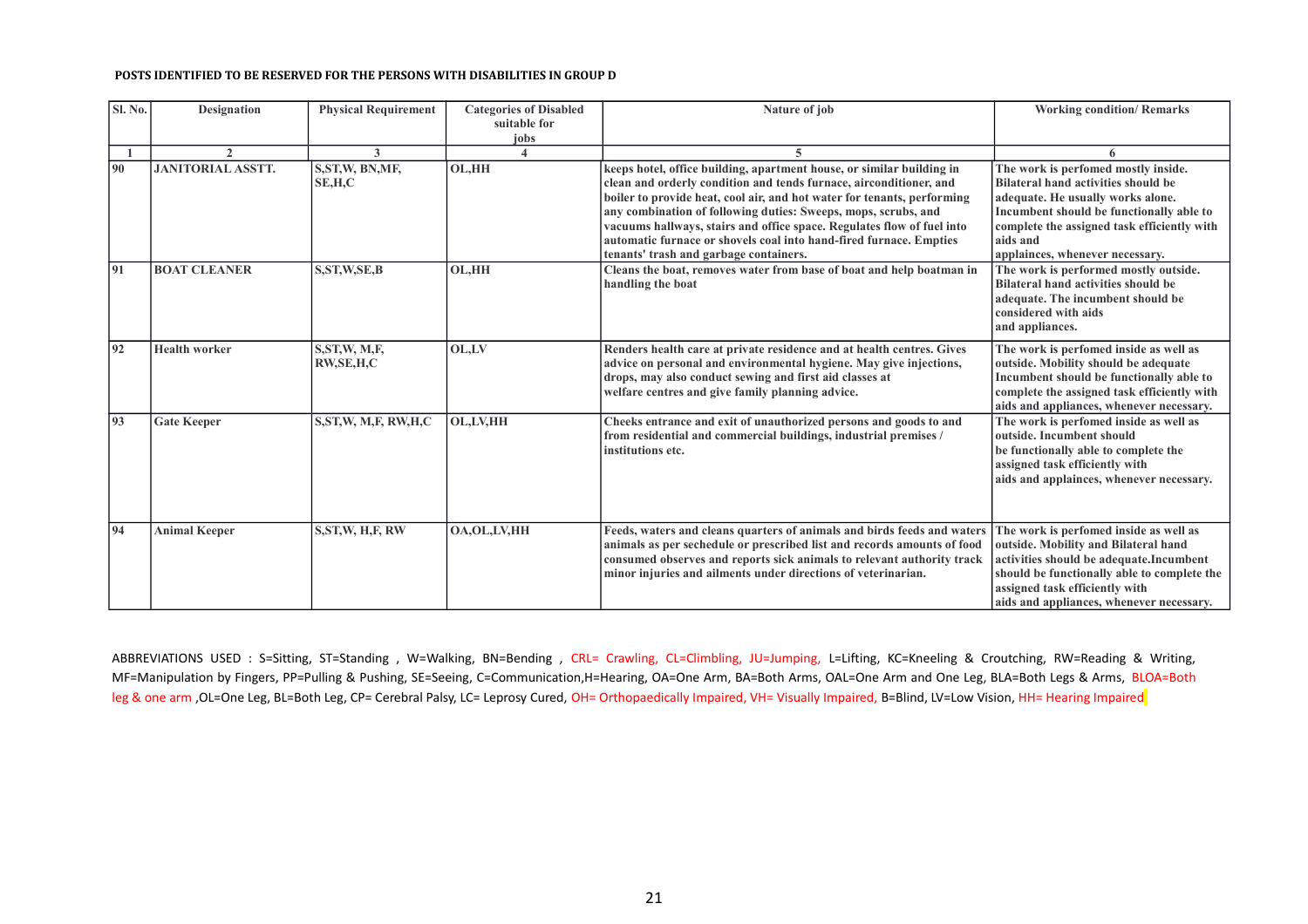| Sl. No. | <b>Designation</b>                | <b>Physical Requirement</b>                            | <b>Categories of Disabled</b> | Nature of job                                                                                                                                                                           | <b>Working condition/ Remarks</b>                                                                                                                                                                                                                                |
|---------|-----------------------------------|--------------------------------------------------------|-------------------------------|-----------------------------------------------------------------------------------------------------------------------------------------------------------------------------------------|------------------------------------------------------------------------------------------------------------------------------------------------------------------------------------------------------------------------------------------------------------------|
|         |                                   |                                                        | suitable for<br>jobs          |                                                                                                                                                                                         |                                                                                                                                                                                                                                                                  |
|         | $\mathcal{D}$                     | 3                                                      |                               | 5                                                                                                                                                                                       | 6                                                                                                                                                                                                                                                                |
| 95      | <b>Library Attendant</b>          | S, ST, W, PP, L, KC, BN<br>MF, RW, SE, H               | OA, OL, BL, LV, HH            | To open doors windows, dusting cupboards books chairs carry<br>books as instructed etc.                                                                                                 | The work is performed mostly inside. Mobility and<br>Bilateral hand activities should be adequate.Incumbent<br>should be functionally able to complete<br>the assigned task efficiently with aids and applainces,<br>whenever necessary.                         |
| 96      | <b>Semiskilled worker Canteen</b> | S,ST,W,MF,PP,L,KC,<br><b>BN,SE,H</b>                   | OL, B, LV, HH                 | Cutting sorting washing serving etc.                                                                                                                                                    | The work is performed mostly inside. Mobility and<br>bilateral hand activities shoule be adequete. Incumbent<br>should be functionally able to complete<br>the assigned task efficiently with aids and appliances,<br>whenever necessary.                        |
| 97      | <b>Maid servant Hostel</b>        | S,ST,W,MF,PP,L,KC,<br><b>BN,SE,H</b>                   | OL, B, LV, HH                 | Cleaning, washing, open and locking gate , report damages etc.                                                                                                                          | The work is performed mostly inside. Mobility and<br>bilateral hand activities shoule be adequete. Incumbent<br>should be functionally able to complete<br>the assigned task efficiently with aids and appliances,<br>whenever necessary.                        |
| 98      | Safaiwala / Sweeper               | S,ST,W,MF,PP,L,KC,<br><b>BN,SE,H</b>                   | OL, B, LV, HH                 | Cleaning, sweeping, swabbing, moving things and materials.<br>Other works assigned by superiors.                                                                                        | The work is perfomed mostly inside. Mobility and<br>bilateral hand activities shoule be adequete. He usually<br>works alone. Incumbent should be functionally able to<br>complete the assigned task efficiently with aids and<br>appliances, whenever necessary. |
| 99      | <b>Kitchen Attendant</b>          | S, ST, W, BN, MF, RW<br>SE,H                           | OL, B, LV, HH                 | Cooking, cleaning, cutting and preserving materials for<br>cooking. Procurement of things like vegetable, oil and etc.<br>Cleaning vessels. stove etc. Keeping and maintaining records. | The work is perfomed mostly inside. Mobility and<br>bilateral hand activities shoule be adequete. He usually<br>works alone. Incumbent should be functionally able to<br>complete the assigned task efficiently with aids and<br>appliances, whenever necessary. |
| 100     | Porter                            | S, ST, W, BN, L, PP, SE, H   OL, LV, HH                |                               | Carrying various things, articles and parcels from one<br>department to another and to various places.                                                                                  | The work is performed inside as well as outside. Mobility<br>and bilateral hand activities shoule be adequete. The<br>incumbent should be considered with aids and appliances.                                                                                   |
| 101     | <b>Bearers</b>                    | S, ST, L, PP, F, BW, SE, H, OL, B, LV, HH<br><b>RW</b> |                               | Providing files, office stationeries among staff members and<br>students. Other works assigned by seniors.                                                                              | The work is performed mostly inside. Mobility and<br>bilateral hand activities shoule be adequete. Incumbent<br>should be functionally able to complete<br>the assigned task efficiently with aids and appliances,<br>whenever necessary.                        |
| 102     | <b>Hall Attendant</b>             | S, ST, L, PP, MF, RW, SE, OL, LV, HH<br>H, C           |                               | Preparation works in halls like auditorium, conference halls<br>etc. Assisting in all manual duties and works assigned by the<br>superiors.                                             | The work is performed mostly inside. Mobility and<br>bilateral hand activities shoule be adequete. Incumbent<br>should be functionally able to complete<br>the assigned task efficiently with aids and appliances,<br>whenever necessary.                        |

ABBREVIATIONS USED : S=Sitting, ST=Standing , W=Walking, BN=Bending , CRL= Crawling, CL=Climbling, JU=Jumping, L=Lifting, KC=Kneeling & Croutching, RW=Reading & Writing, MF=Manipulation by Fingers, PP=Pulling & Pushing, SE=Seeing, C=Communication,H=Hearing, OA=One Arm, BA=Both Arms, OAL=One Arm and One Leg, BLA=Both Legs & Arms, BLOA=Both leg & one arm ,OL=One Leg, BL=Both Leg, CP= Cerebral Palsy, LC= Leprosy Cured, OH= Orthopaedically Impaired, VH= Visually Impaired, B=Blind, LV=Low Vision, HH= Hearing Impaired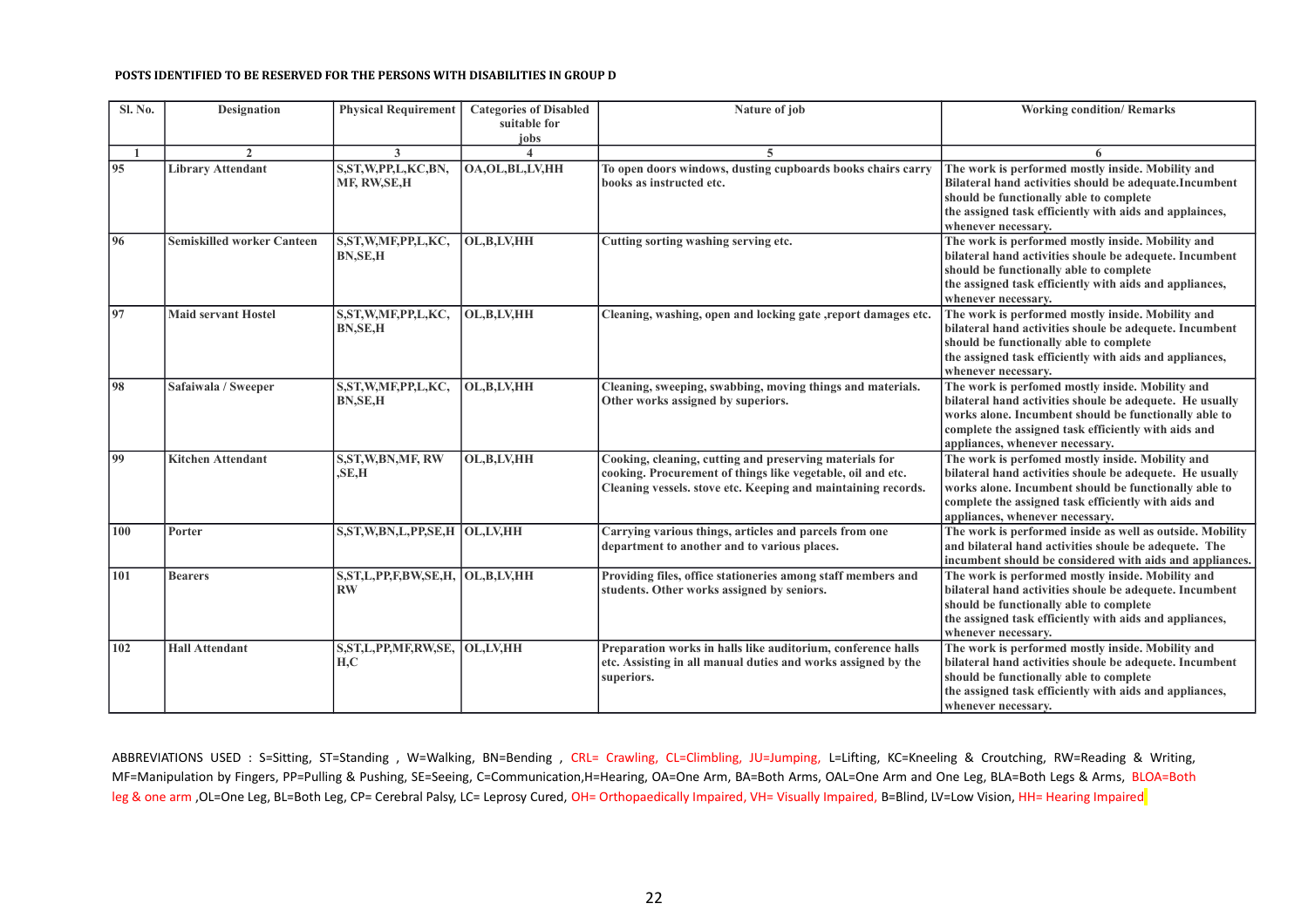| Sl. No. | <b>Designation</b>                     | <b>Physical Requirement</b>                                | <b>Categories of Disabled</b><br>suitable for | Nature of job                                                                                                                                                                                                                               | <b>Working condition/ Remarks</b>                                                                                                                                                                                                                     |
|---------|----------------------------------------|------------------------------------------------------------|-----------------------------------------------|---------------------------------------------------------------------------------------------------------------------------------------------------------------------------------------------------------------------------------------------|-------------------------------------------------------------------------------------------------------------------------------------------------------------------------------------------------------------------------------------------------------|
|         |                                        |                                                            | jobs                                          |                                                                                                                                                                                                                                             |                                                                                                                                                                                                                                                       |
|         | $\overline{2}$                         | 3                                                          | $\overline{4}$                                | 5                                                                                                                                                                                                                                           | 6                                                                                                                                                                                                                                                     |
| 103     | Ground<br><b>Marker</b>                | S, ST, W, MF, RW, SE                                       | OL, HH                                        | Drawing marks on the play grounds, assisting to make<br>necessary preparations for sports and games.                                                                                                                                        | The work is performed mostly outside. Mobility and bilateral hand<br>activities shoule be adequete. Incumbent should be functionally able<br>to complete the assigned task efficiently with aids and appliances,<br>whenever necessary.               |
| 104     | <b>Attendant</b>                       | S, ST, W, L, BN, PP, RW, OA, OL, BL, B, LV, HH<br>SE, H, C |                                               | Assisting in all manual duties and works assigned by the<br>superiors.                                                                                                                                                                      | The work is performed inside as well as outside. Mobility and<br>biliteral hand activities should be adequate. Incumbent should be<br>functionally able to complete the assigned task efficiently with aids<br>and appliances, whenever<br>necessary. |
| 105     | Animal<br><b>Attendant</b>             | S, ST, B, L, F, PP, SE, H, R OA, OL, LV, HH<br>W           |                                               | Maintenance (Feeding & breeding) of living animals, keep<br>the animals room and surroundings clean with the help of<br>attendants. Keep record of animals, preserve animals when<br>they die for use by students and<br>research scholars. | The work is performed inside as well as outside. Mobility and<br>bilateral hand activities shoule be adequete. Incumbent should be<br>functionally able to complete the assigned task efficiently with aids<br>and applainces, whenever necessary.    |
| 106     | <b>Mortuary</b><br><b>Attendant</b>    | S, ST, PP, SE                                              | OL, LV, HH                                    | Carrying dead bodies and assisting in autopsy and other<br>cadaveric work. Other jobs assigned by Head / Incharge of<br>the Dept./ Section.                                                                                                 | The work is performed inside as well as outside. Mobility should be<br>adequate. Incumbent should be functionally able to complete the<br>assigned task efficiently with aids and applainces, whenever<br>necessary.                                  |
| 107     | Coolie                                 | S, ST, W, L, BN, PP, MF, OL, LV, HH<br>SE, H, C            |                                               | Lifting, moving transferring and carrying the things, articles The work is perfomed mostly inside. Mobility should be<br>etc from one section to another.                                                                                   | adequate.Ocassional field work is<br>involved. he usually works alone. Incumbent should be functionally<br>able to complete the assigned task efficiently with aids and<br>applainces, whenever necessary.                                            |
| 108     | <b>Temple</b><br><b>Attendant</b>      | S, ST, BN, MF, SE, H, R<br>W                               | OL, HH, B, LV                                 | To perform manual jobs and helping the pujari in<br>performing rites.                                                                                                                                                                       | The work is perfomed mostly inside. Ocassional field work is<br>involved. Incumbent should be functionally able to complete the<br>assigned task efficiently with aids and<br>applainces, whenever necessary.                                         |
| 109     | <b>Guest House</b><br><b>Attendant</b> | S, ST, W, BN, PP, L, MF, OL, HH, LV/B<br><b>RW SE,H</b>    |                                               | Maintaining guest houses and rooms clean and tidy.<br>Providing water, food to the guests. Maintaining register of<br>information regards guests and articles used inside the<br>rooms.                                                     | The work is performed inside as well as outside. Incumbent should<br>be functionally able to complete the assigned task efficiently with aids<br>and applainces, whenever<br>necessary.                                                               |
| 110     | Canteen<br><b>Employees</b>            | S, ST, BN, MF, L, SE, H, OL, LV, HH<br>$\mathbf{RW}$       |                                               | Cooking, cleaning, cutting and preserving materials for<br>cooking. Procurement of things like vegetable, oil and etc.<br>Cleaning vessels. stove etc. Keeping and maintaining<br>records.                                                  | The work is perfomed mostly inside. Ocassional field work is<br>involved, he usually works alone. Incumbent should be functionally<br>able to complete the assigned task efficiently with aids and<br>applainces, whenever necessary.                 |
| 111     | Literate<br><b>Attendant</b>           | S, ST, PP, L, BN, SE, C                                    | OL, OA, HH, LV                                | Assisting superiors in transfering dak files etc. from one<br>desk to another. May operate Xerox machine etc. May have<br>to perform any other work assigned by his superiors in the<br>office.                                             | The work is perfomed mostly inside. Ocassional field work is<br>involved. he usually works alone. Incumbent should be functionally<br>able to complete the assigned task efficiently with aids and<br>applainces, whenever necessary.                 |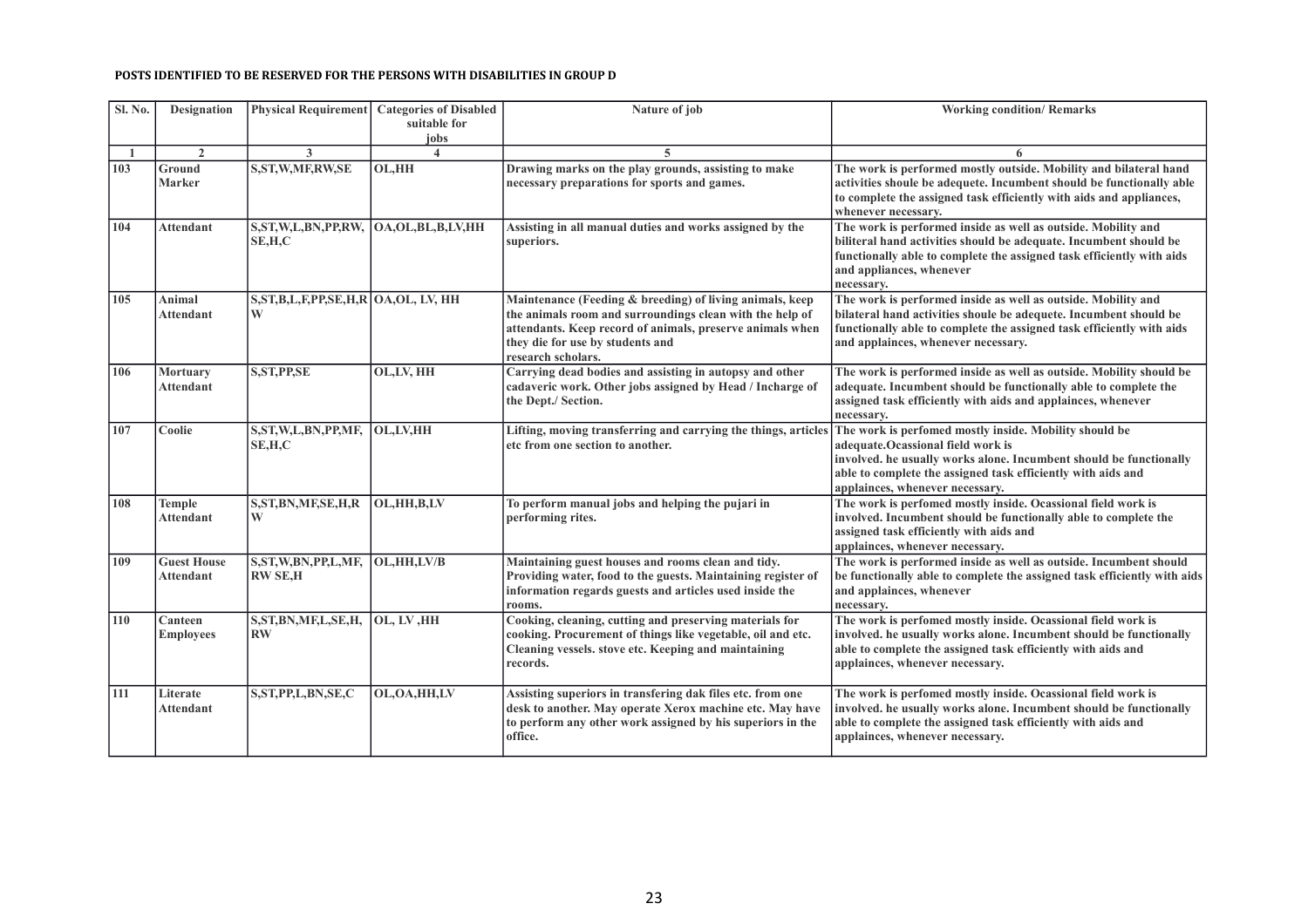| 112 | <b>Attendant</b>                                      | Lecture Theatre S, ST, PP, L, BN, SE, C | OL, B, LV, HH     | Closing, opening and proper maintenance of<br>lecture hall.                                                                                                                                                                                                                                                                                                                                                                                                                                                                                                                                                                                                                                                                                                                                                                                                                                                                                 | The work is perfomed mostly inside. Occasional field work is<br>involved, he usually works alone. Incumbent should be functionally<br>able to complete the assigned task efficiently with aids and<br>applainces, whenever necessary. |                                                                                                                                                                                                                                                                                 |
|-----|-------------------------------------------------------|-----------------------------------------|-------------------|---------------------------------------------------------------------------------------------------------------------------------------------------------------------------------------------------------------------------------------------------------------------------------------------------------------------------------------------------------------------------------------------------------------------------------------------------------------------------------------------------------------------------------------------------------------------------------------------------------------------------------------------------------------------------------------------------------------------------------------------------------------------------------------------------------------------------------------------------------------------------------------------------------------------------------------------|---------------------------------------------------------------------------------------------------------------------------------------------------------------------------------------------------------------------------------------|---------------------------------------------------------------------------------------------------------------------------------------------------------------------------------------------------------------------------------------------------------------------------------|
| 113 | <b>Village Work</b><br><b>Attendant</b>               | S, ST, PP, L, BN, MF, SE                | OL, BL, B, LV, HH | Doing works in the villages, works assigned by the<br>Superiors.                                                                                                                                                                                                                                                                                                                                                                                                                                                                                                                                                                                                                                                                                                                                                                                                                                                                            | alone. Incumbent should be<br>efficiently with aids<br>and applainces, whenever necessary.                                                                                                                                            | The work is perfomed inside as well as outside.<br>Ocassional field work is involved. he usually works<br>functionally able to complete the assigned task                                                                                                                       |
| 114 | <b>Mess Helper</b>                                    | S, ST, W, L, BN, MF, SE                 | OL, LV, HH        | Cooking, cleaning, cutting and preserving materials for<br>cooking. Procurement of things like vegetable, oil and etc.<br>Cleaning vessels. stove etc. Keeping and maintaining<br>records.                                                                                                                                                                                                                                                                                                                                                                                                                                                                                                                                                                                                                                                                                                                                                  | work is<br>efficiently with aids and<br>applainces, whenever necessary.                                                                                                                                                               | The work is perfomed mostly inside. Ocassional field<br>involved. he usually works alone. Incumbent should be<br>functionally able to complete the assigned task                                                                                                                |
| 115 | Gallery<br><b>Attendant</b>                           | ST, W, L, BN, MF, SE, H, C              | OL, LV, HH        | Opening, closing the doors of gallery, providing necessary<br>facilities like water and etc to the guests.                                                                                                                                                                                                                                                                                                                                                                                                                                                                                                                                                                                                                                                                                                                                                                                                                                  | efficiently with aids and<br>applainces, whenever necessary.                                                                                                                                                                          | The work is perfomed mostly inside as welloutside in<br>the field. He usually works alone. The incubment<br>should be able to hear and communicate with the help<br>of aids and appliances. Incumbent should be assessed<br>and functionally able to complete the assigned task |
| 116 | <b>GRINDING</b><br><b>MACHINE</b><br><b>ATTENDANT</b> | <b>ST,SE</b>                            | OL, LV, HH        | <b>Grinding Machine Attendant (Abrasive), Shifting Machine</b><br>Attendant (Abrasive) shifts and grades powdered ore or<br>minerals by machine for use as abrasive powder and collects<br>them separately according to their grades. Loads hopper of<br>grading or sifting machine with powder ore; ensures that<br>different grades or<br>mesh of sieves are set to machine by Fitter; places empty<br>containers or bags at delivery end of each sizing or grading<br>compartment; starts machine; maintains steady flow of<br>powder into sieve and pokes rod to remove blocks as<br>necessary; observes operations to ensure correct sifting and<br>sorting of powder<br>according to size of sieving mesh; collects sifted materials<br>according to grades (coarse to fine particles) in bags and<br>stores them in central place. Cleans machine with<br>compressed air at close of shift and keeps surroundings<br>clean and tidy. | work is<br>efficiently with aids and<br>applainces, whenever necessary.                                                                                                                                                               | The work is perfomed mostly inside. Ocassional field<br>involved, he usually works alone. Incumbent should be<br>functionally able to complete the assigned task                                                                                                                |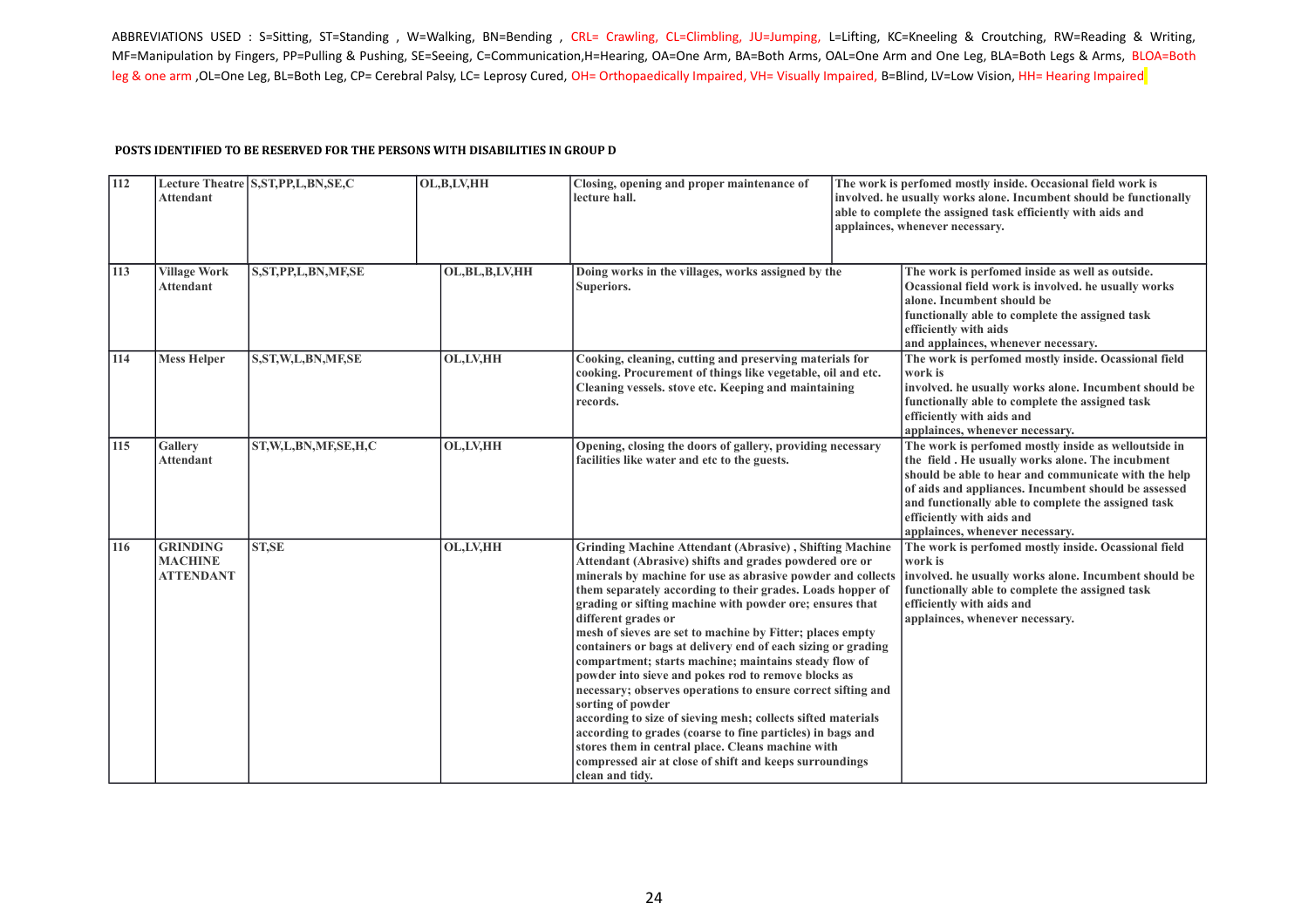### **POSTS IDENTIFIED TO BE RESERVED FOR THE PERSONS WITH DISABILITIES IN GROUP D**

| 117 | Caretaker,<br>Burial a<br><b>Cremation</b><br><b>Grounds</b> | S, ST, W, BN, MF, L, SE, C | OL, B, LV, HH | <b>Caretaker Burial Places and Cremation Ground looks after</b><br>maintenance of grave-yard, crematorium or tower of silence<br>and arranges requisite material and keeps record of dead<br>bodies buried or disposed. Receives and records particulars<br>of deceased, allocates or marks place for burial or cremation,<br>arranges supply of necessary inmplements for digging of<br>grave, firewood for cremation, and orther assistance where<br>required. Keeps premises clean and tidy and arranges<br>removal of remains of cremated body not collected. May<br>undertake responsibility for disposal of unclaimed bodies or<br>of destitutes.                                                                                                                                                                                                                                       | The work is perfomed mostly outside.Ocassional field<br>work is<br>involved, he usually works alone. Incumbent should be<br>functionally able to complete the assigned task<br>efficiently with aids and<br>applainces, whenever necessary.                                                        |
|-----|--------------------------------------------------------------|----------------------------|---------------|-----------------------------------------------------------------------------------------------------------------------------------------------------------------------------------------------------------------------------------------------------------------------------------------------------------------------------------------------------------------------------------------------------------------------------------------------------------------------------------------------------------------------------------------------------------------------------------------------------------------------------------------------------------------------------------------------------------------------------------------------------------------------------------------------------------------------------------------------------------------------------------------------|----------------------------------------------------------------------------------------------------------------------------------------------------------------------------------------------------------------------------------------------------------------------------------------------------|
| 118 | Dry cleaner,<br>machine                                      | S, ST, W, L, MF, SE, C     | OL, LV, HH    | Dry-Cleaner, Machine; Dry Cleaning Machine Operator<br>cleans and disinfects woolen and silken garments, textile<br>furnishings and other similar articles with chemical solution<br>or pertroleum product by operating power-driven cleaning<br>machine. Places articles in drum of machine and fastens<br>cover. Operates valves to feed chemical solution into<br>machine and operates controls to start rolation of drum<br>allowing drum to rotate until articles are cleaned. Stops<br>rolation of drum and drains off solution. Opens machine,<br>removes articles from it for pressiung by machine or ironing<br>by presser. May periodically, filter dirty cleaning fluid. May<br>sort articles according to colour and condition and type of<br>material. May remove spots or stains by rubbing them with<br>solvent. May examine dry-cleaned articles for any defect or<br>damage. | The work is perfomed mostly inside. Ocassional field<br>work is<br>involved. Some of the jobs may require colour<br>identification. He usually works alone. Incumbent<br>should be functionally able to complete the assigned<br>task efficiently with aids and<br>applainces, whenever necessary. |

ABBREVIATIONS USED: S=Sitting, ST=Standing, W=Walking, BN=Bending, CRL= Crawling, CL=Climbling, JU=Jumping, L=Lifting, KC=Kneeling & Croutching, RW=Reading & Writing, MF=Manipulation by Fingers, PP=Pulling & Pushing, SE=Seeing, C=Communication,H=Hearing, OA=One Arm, BA=Both Arms, OAL=One Arm and One Leg, BLA=Both Legs & Arms, BLOA=Both leg & one arm ,OL=One Leg, BL=Both Leg, CP= Cerebral Palsy, LC= Leprosy Cured, OH= Orthopaedically Impaired, VH= Visually Impaired, B=Blind, LV=Low Vision, HH= Hearing Impaired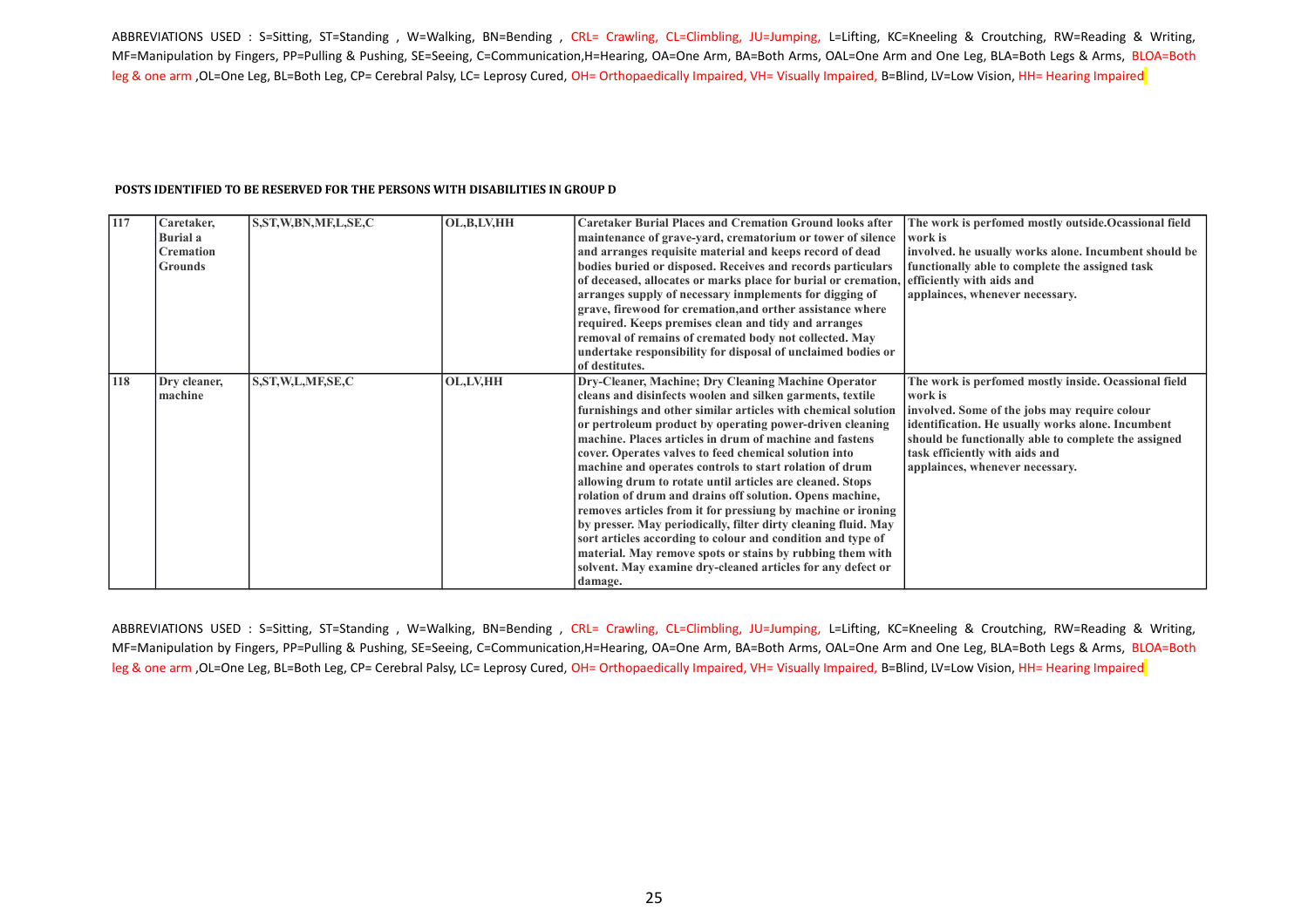| Sl. No. | <b>Designation</b>           | <b>Physical Requirement</b> | <b>Categories of Disabled</b> | Nature of job                                                                                                                                                                                                                                                                                                                                                                                                                                                                                                                                                                                                                                                                                                                                                                                           | <b>Working condition/ Remarks</b>                                                                                                                                                                                                                        |
|---------|------------------------------|-----------------------------|-------------------------------|---------------------------------------------------------------------------------------------------------------------------------------------------------------------------------------------------------------------------------------------------------------------------------------------------------------------------------------------------------------------------------------------------------------------------------------------------------------------------------------------------------------------------------------------------------------------------------------------------------------------------------------------------------------------------------------------------------------------------------------------------------------------------------------------------------|----------------------------------------------------------------------------------------------------------------------------------------------------------------------------------------------------------------------------------------------------------|
|         |                              |                             | suitable for                  |                                                                                                                                                                                                                                                                                                                                                                                                                                                                                                                                                                                                                                                                                                                                                                                                         |                                                                                                                                                                                                                                                          |
|         |                              |                             | jobs                          |                                                                                                                                                                                                                                                                                                                                                                                                                                                                                                                                                                                                                                                                                                                                                                                                         |                                                                                                                                                                                                                                                          |
|         | $\overline{2}$               | 3                           | 4                             |                                                                                                                                                                                                                                                                                                                                                                                                                                                                                                                                                                                                                                                                                                                                                                                                         |                                                                                                                                                                                                                                                          |
| 119     | <b>Embalmer</b>              | S, ST, L, PP, KC, SE        | OL, HH                        | Embalmer preserves dead human bodies by injecting and<br>applying preserving medicines to retard or arrest process of<br>decay or decomposition. Washes body with germicidal soap;<br>sews lips shut, and packs orifices with cotton to prevent<br>leakage; drains blood from body by cutting artery and injects<br>preservative or embalming fluid into body under gravitational<br>pressure. Moves parts of dead body manually for injected fluid<br>to spread thoroughly. Punctures internal organs through<br>abdomen to remove fluids and gases. Closes incisions and<br>restores disfigured bodies to their normal appearance affixing<br>pieces of moulded wax or other material to injured portions of<br>body. Dresses body and places it in coffin<br>for preservation till specified period. | The work is performed mostly inside. The job requires<br>lefting heavy weights handling chemicals and human<br>body. Incumbent should be functionally able to complete<br>the assigned task efficiently with aids and applainces,<br>whenever necessary. |
| 120     | <b>Mixer hand (Chemical)</b> | B, W, PP, SE, F             | OL, HH                        | Mixer, Hand (Chemical) mixes by hand, solid or liquids, in<br>prescribed proportions to form mixture of required standard.<br>Loads prescribed quantities of chemical ingredients in mixing<br>bowls or tanks. Adds prescribed quantity of water or other<br>liquids to form a mixture. Mixes by hand all ingredients to<br>make mixture of required moisture, thickness and consistency.<br>Cleans bowls, tanks and place with water, after mixed<br>ingredients kept in bowl or tank have been removed. May<br>carry mixture in containers to digester machine.                                                                                                                                                                                                                                       | The work is performed mostly inside. The job requires<br>lefting heavy weights. Incumbent should be functionally<br>able to complete the assigned task fficiently with aids and<br>applainces, whenever necessary.                                       |
| 121     | Size maker (Abrasive)        | F,ST,B,SE                   | OL, HH                        | Size Maker (Abrasive); Mixing Machine Man (Abrasive)<br>prepares sizing mixture and ensures its continuous supply to<br>sizing machine (abrasive). Weighs and measures sizing<br>materials such as glue, resin, varnish, solvents, water, etc. as<br>per formulae and fills them in heating kettle or tank fitted with<br>steam pipes; opens steam valve to heat kettle and boil<br>ingredients; allows ingredients to mix and boil for prescribed<br>period; stops supply of steam after set period; opens outlet or<br>drain valve of kettle or tank to drain and maintain regular<br>supply of glue to sizing machine; cleans tank and keeps place<br>clean and tidy.                                                                                                                                | The work is performed mostly inside. The job requires<br>lefting heavy weights. Incumbent should be functionally<br>able to complete the assigned task efficiently with aids<br>and applainces, whenever necessary.                                      |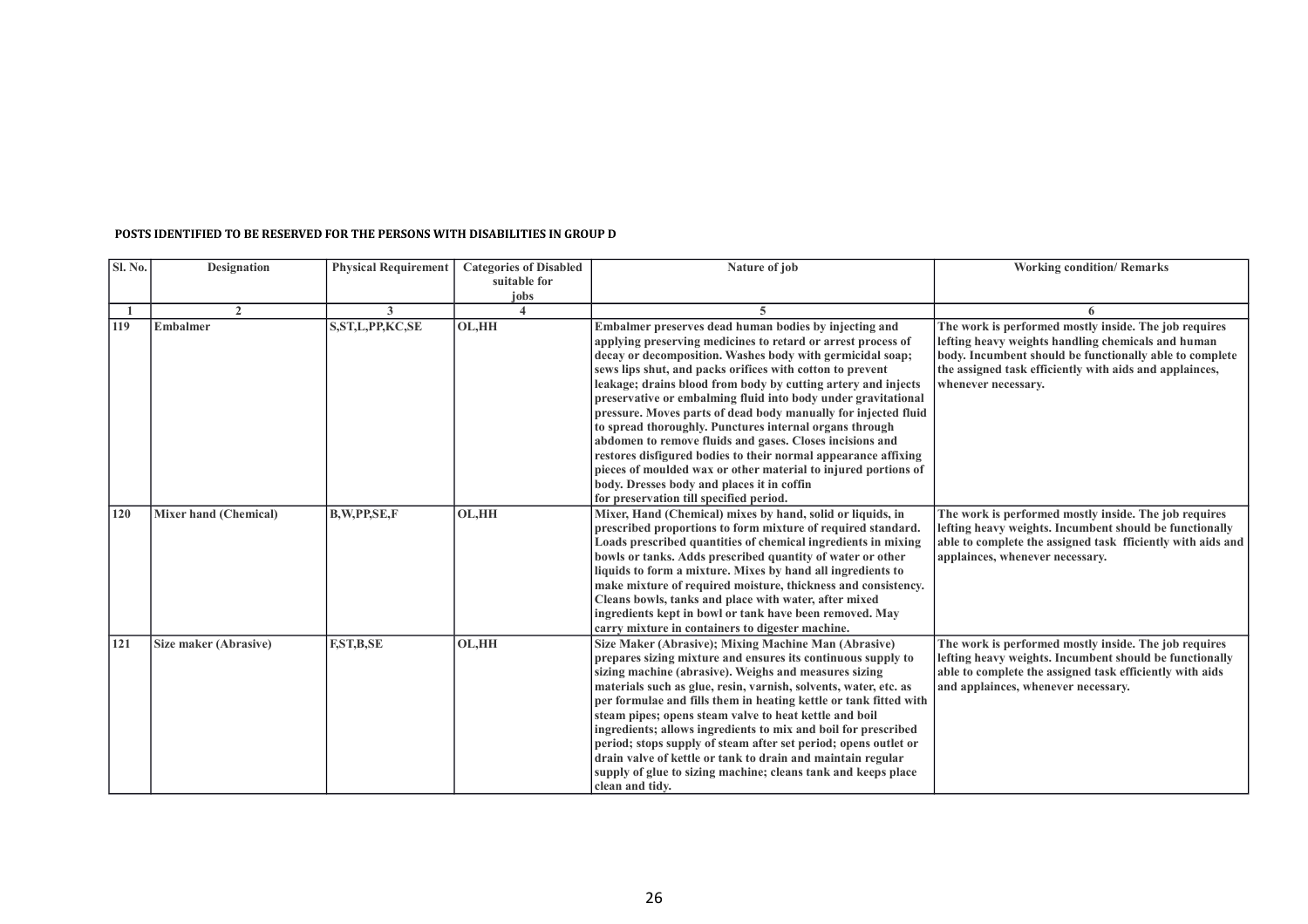| 122 | <b>Fibre Preparer, grass</b> | S, ST, B, L, KC, SE | OL, HH | <b>Fibre Preparer, Grass; prepares fibres from hemp. Grass, etc.</b> | The work is performed inside as well as outside.      |
|-----|------------------------------|---------------------|--------|----------------------------------------------------------------------|-------------------------------------------------------|
|     |                              |                     |        | for making ropes, cords and like materials. Collects hemp,           | Incumbent should be functionally able to complete the |
|     |                              |                     |        | grass, etc. and cuts off ends and unnecessary portions using         | assigned task efficiently with aids and applainces,   |
|     |                              |                     |        | knife. Submerges them in standing water to allow them to             | whenever necessary.                                   |
|     |                              |                     |        | decay for specified period. Takes them out and washes off            |                                                       |
|     |                              |                     |        | decayed matter in running water. Extracts fibres and dries           |                                                       |
|     |                              |                     |        | them in sun, may manually make ropes, cords, etc. with dried         |                                                       |
|     |                              |                     |        | fibres.                                                              |                                                       |

| <b>Sl. No.</b> | <b>Designation</b><br><b>Physical Requirement</b><br><b>Categories of Disabled</b><br>suitable for<br>jobs |                      | Nature of job          | <b>Working condition/ Remarks</b>                                                                                                                                                                                                                                                                                                                                                                                                                                                                                                                                                                                                                                                                                                                                                                                                                                                                                                                                                                                                         |                                                                                                                                                                                                                                                                                                     |
|----------------|------------------------------------------------------------------------------------------------------------|----------------------|------------------------|-------------------------------------------------------------------------------------------------------------------------------------------------------------------------------------------------------------------------------------------------------------------------------------------------------------------------------------------------------------------------------------------------------------------------------------------------------------------------------------------------------------------------------------------------------------------------------------------------------------------------------------------------------------------------------------------------------------------------------------------------------------------------------------------------------------------------------------------------------------------------------------------------------------------------------------------------------------------------------------------------------------------------------------------|-----------------------------------------------------------------------------------------------------------------------------------------------------------------------------------------------------------------------------------------------------------------------------------------------------|
|                | $\overline{2}$                                                                                             | 3                    |                        |                                                                                                                                                                                                                                                                                                                                                                                                                                                                                                                                                                                                                                                                                                                                                                                                                                                                                                                                                                                                                                           | 6                                                                                                                                                                                                                                                                                                   |
| 123            | Carder catton, hand                                                                                        | S, ST, MF, F, KC, SE | OL, HH                 | Carder, Cotton, Hand; Teaser, Cotton, Hand breaks and<br>cleans cotton by hand using bow string and mallet. Receives<br>cotton from customers or godown for breaking into fluff.<br>Spreads cotton on clean floor generally in closed place.<br>Suspends bow with cord over cotton so that bow string<br>touches cotton. Holds bow with one hand and strikes mallet<br>on bow-string with other ensuring that cotton gets wrapped<br>on string and is broken into fluff by tension and vibration<br>created in string. Manipulates bow to reach cotton at<br>different places. Removes cotton stuck to bow string with<br>hand. Replaces string if broken. May supply cotton to<br>customers on payment. May also stuff pillows, cushions,<br>quilts, etc. When<br>engaged in such work.                                                                                                                                                                                                                                                  | The wrok is performed inside as well as outside. The job<br>requires sitting for long periods. Incumbent should be<br>functionally able to complete the assigned task efficiently<br>with aids and applainces, whenever necessary.                                                                  |
| 124            | <b>Office Attendants</b>                                                                                   | S, ST, W, MF, SE,    | OL, OA, OLA, B, LV, HH | Office attendant supplies stationery articles to officials,<br>preparces evelopes, weighs and affixes postage stamps on<br>outgoing dak, binds registers, loose files, books etc. and<br>performs other<br>miscellaneous work. Sorts out files according to number or<br>other distinguished marks. Helps Record Clerk in stitching<br>papers or typing bundles and marking them. Arranges files in<br>racks or other special receptacles in prescribed order or as<br>instructed by Record Clerk. Takes inventory of stationery<br>items received from central stores and helps Record Clerk in<br>getting them entered in registers. Collects indent from Record<br>Clerk and supplies stationery articles or files to indentors<br>against acknowledgement. Weighs covers of outgoing dak,<br>affixes correct stamps on them and fastens them for posting.<br>May prepare new envelops from rough paper and paste<br>economy slips. May operate duplicating machine and<br>cyclostyle required number of copies. May supervise work of | The work is perfomed mostly inside. Ocassional field work<br>is involved.Incumbent usually works alone. Mobility and<br>biliteral hand hand should be adequate. Incumbent should<br>be functionally able to complete the assigned task<br>efficiently with aids and applainces, whenever necessary. |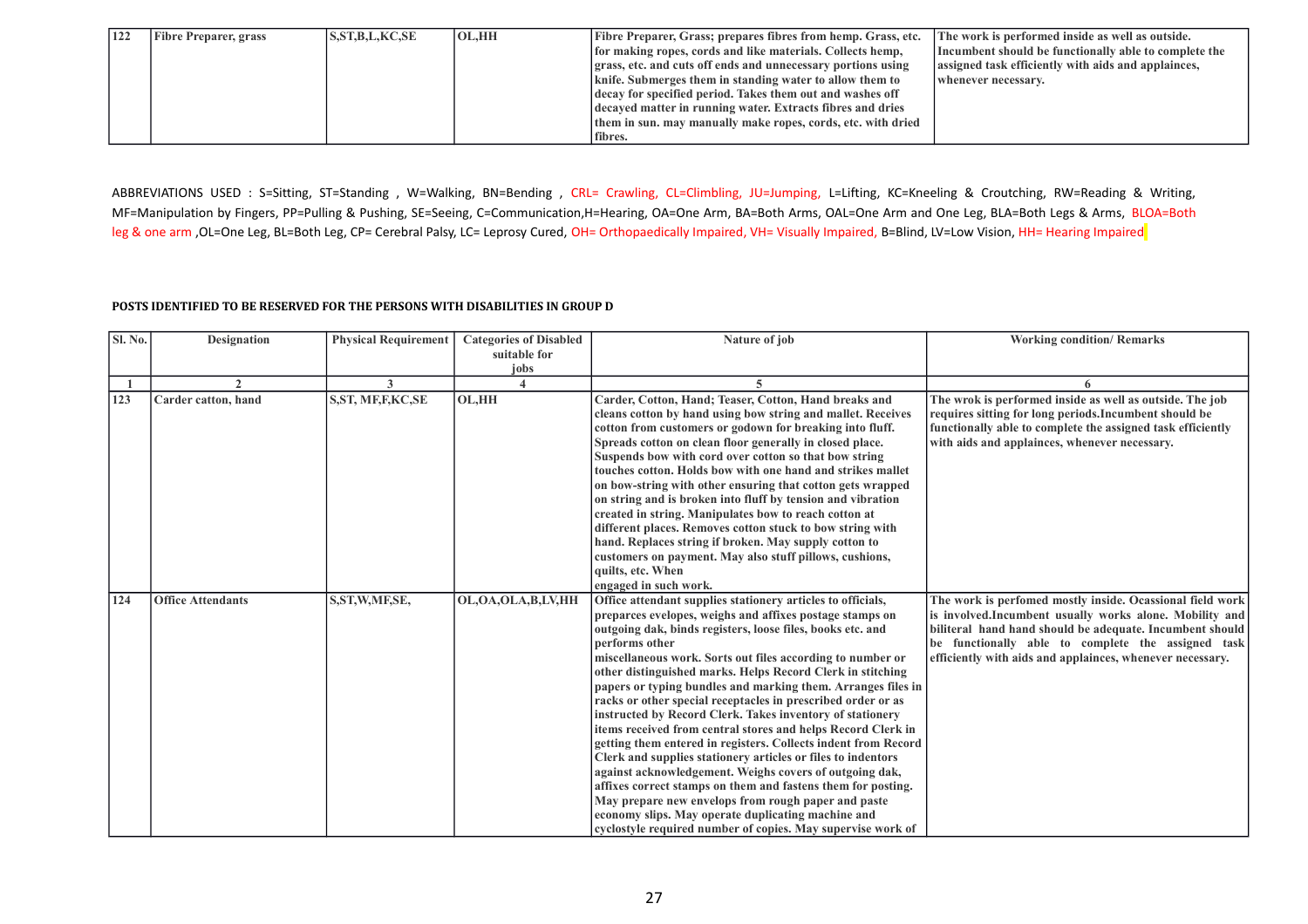|     |                             |                     |               | peons. May attend to any other duties<br>allotted.                                                                                 |                                                                                                                                                                                                                                                                     |
|-----|-----------------------------|---------------------|---------------|------------------------------------------------------------------------------------------------------------------------------------|---------------------------------------------------------------------------------------------------------------------------------------------------------------------------------------------------------------------------------------------------------------------|
|     |                             |                     |               |                                                                                                                                    |                                                                                                                                                                                                                                                                     |
| 125 | <b>Mail Room Attendants</b> | <b>S.ST.W.MF.SE</b> | OL, B, LV, HH | May collect and sort incoming a outgoing mail. May stamp<br>letters and covers, seal begs and load or unload them in<br>mailvan.   | The wrok is performed inside as well as outside. The job<br>requires sitting for long periods. Incumbent should be<br>functionally able to complete the assigned task efficiently<br>with aids and applainces, whenever necessary.                                  |
| 126 | Laundry, Man                | S, ST, L, MF, SE    | OL, LV, HH    | Launderers, Dry Cleaners and Pressers, Other include all<br>laundry and dry cleaning, service workers not elsewhere<br>classified. | The wrok is performed inside as well as outside. The job<br>may requires colour identification and sitting for long<br>periods. Incumbent should be functionally able to complete<br>the assigned task efficiently<br>with aids and applainces, whenever necessary. |
| 127 | <b>Barber</b>               | <b>S,ST,MF,SE</b>   | OL, HH        | Hair cutting and shaving of clients beard.                                                                                         | The wrok is performed inside as well as outside. The job<br>requires sitting or standing for long periods. Incumbent<br>should be functionally able to complete the assigned task<br>efficiently<br>with aids and applainces, whenever necessary.                   |

| Sl. No. | <b>Designation</b> | <b>Physical Requirement</b>   | <b>Categories of Disabled</b> | Nature of job                                                         | <b>Working condition/ Remarks</b>                                                                                                            |
|---------|--------------------|-------------------------------|-------------------------------|-----------------------------------------------------------------------|----------------------------------------------------------------------------------------------------------------------------------------------|
|         |                    |                               | suitable for                  |                                                                       |                                                                                                                                              |
|         |                    |                               | jobs                          |                                                                       |                                                                                                                                              |
|         |                    |                               |                               |                                                                       |                                                                                                                                              |
| 128     | MaliA,             | S,ST,W,F,PP,L,KC,B,S HH,OL,LV |                               | Gardener, General; Mali General grows flowers trees shrubs,           | The work is performed mostly outside. The Incumbent should be                                                                                |
|         |                    |                               |                               |                                                                       | seedlings vegetables, etc. in public or private gardens. Prepares soil functionally able to complete the assigned task efficiently with aids |
|         |                    |                               |                               | and sows seeds, plants, seedlings etc. Waters seed-beds and           | and applainces, whenever necessary.                                                                                                          |
| 129     | Mali B,            |                               |                               | growing plants. Weeds and hoes garden and prunes hedges and           |                                                                                                                                              |
|         |                    |                               |                               | bushes. Spray and dusts pesticides and evolves other measures to      |                                                                                                                                              |
|         |                    |                               |                               | protect plants from diseases and wild animals. Prepares soil and      |                                                                                                                                              |
|         |                    |                               |                               | lays lawn. Waters mows and levels lawns. Prepares paths and           |                                                                                                                                              |
|         |                    |                               |                               | ensures their proper up-keep. Collects and preserves seeds for        |                                                                                                                                              |
|         |                    |                               |                               | sowing. Supervises labourers engaged for assistance. Keeps            |                                                                                                                                              |
|         |                    |                               |                               | implements etc. in good working order. May maintain green house       |                                                                                                                                              |
| 130     | Mali C             |                               |                               | for display. May cultivate vegetables and fruit trees. May specialize |                                                                                                                                              |
|         |                    |                               |                               | in ornamental gardening. May work in nursery for improving            |                                                                                                                                              |
|         |                    |                               |                               | variety of plants from seeds cuttings, grafting or budding and be     |                                                                                                                                              |
|         |                    |                               |                               | designated as MALI, Nursery. May sell plants buy seeds fertilizers    |                                                                                                                                              |
|         |                    |                               |                               | insecticides, etc. May pay wages to labourers employed.               |                                                                                                                                              |
| 131     | Mazdoor Gr. II,    | S, ST, W, MF, PP, L, KC,      | OL, LV, HH                    | Performing all manual works. Works given by the superior              | The work is performed inside as well as outside. The Incumbent                                                                               |
|         |                    | <b>B,SE,H,RW</b>              |                               | officers.                                                             | should be functionally able to complete the assigned task efficiently                                                                        |
|         |                    |                               |                               |                                                                       | with aids and applainces, whenever necessary.                                                                                                |
|         |                    |                               |                               |                                                                       |                                                                                                                                              |
|         |                    |                               |                               |                                                                       |                                                                                                                                              |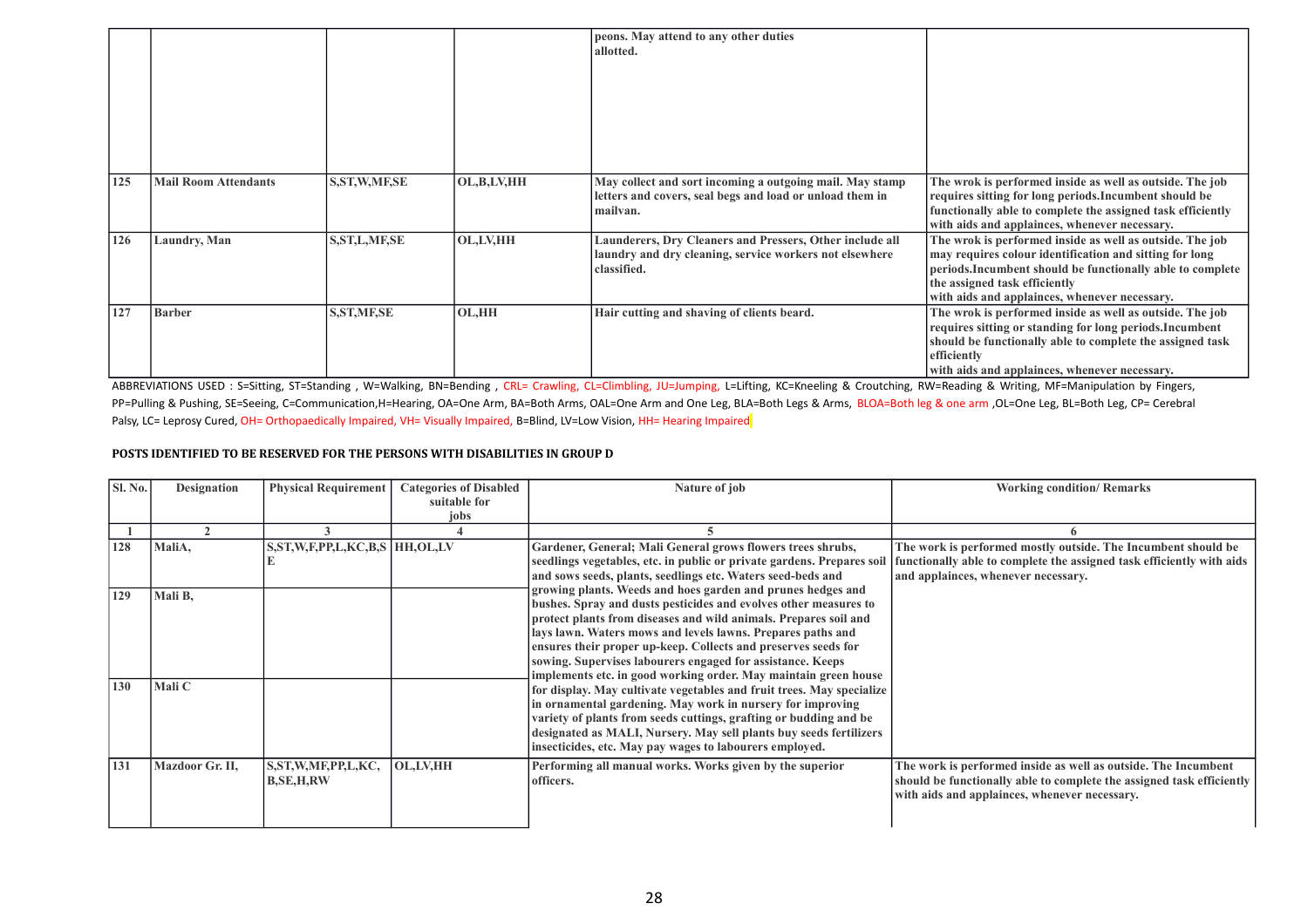| 132 | Mazdoor Gr. I,          |                                                           |                                                                                                                                                                                                            |                                                                                                                        |
|-----|-------------------------|-----------------------------------------------------------|------------------------------------------------------------------------------------------------------------------------------------------------------------------------------------------------------------|------------------------------------------------------------------------------------------------------------------------|
|     |                         |                                                           |                                                                                                                                                                                                            |                                                                                                                        |
|     |                         |                                                           |                                                                                                                                                                                                            |                                                                                                                        |
|     |                         |                                                           |                                                                                                                                                                                                            |                                                                                                                        |
|     |                         |                                                           |                                                                                                                                                                                                            |                                                                                                                        |
|     |                         |                                                           |                                                                                                                                                                                                            |                                                                                                                        |
| 133 |                         |                                                           |                                                                                                                                                                                                            |                                                                                                                        |
|     |                         |                                                           |                                                                                                                                                                                                            |                                                                                                                        |
|     | Sr.Mazdoor              |                                                           |                                                                                                                                                                                                            |                                                                                                                        |
|     |                         |                                                           |                                                                                                                                                                                                            |                                                                                                                        |
| 134 | Messenger Gr. II,       | S, ST, W, F, PP, L, KC, B, S OA, OL, HH, LV/B<br>E, H, RW | Carrying files, folders, papers and articles from one department to                                                                                                                                        | The work is performed inside as well as outside. The Incumbent                                                         |
|     | Messenger<br>Gr. I, Sr. |                                                           | another department. Dispatching files, letters among the<br>departments.                                                                                                                                   | should be functionally able to complete the assigned task efficiently<br>with aids and applainces, whenever necessary. |
|     |                         |                                                           |                                                                                                                                                                                                            |                                                                                                                        |
|     |                         |                                                           |                                                                                                                                                                                                            |                                                                                                                        |
|     | Messenger               |                                                           |                                                                                                                                                                                                            |                                                                                                                        |
|     |                         |                                                           |                                                                                                                                                                                                            |                                                                                                                        |
|     |                         |                                                           |                                                                                                                                                                                                            |                                                                                                                        |
|     |                         |                                                           |                                                                                                                                                                                                            |                                                                                                                        |
|     |                         |                                                           |                                                                                                                                                                                                            |                                                                                                                        |
| 135 | Ward Attendant,         | S, ST, W, F, PP, L, KC, B, S OL, LV, HH                   | Working in the wards, cleaning the rooms, wards. Maintaining the                                                                                                                                           | The work is performed mostly inside. The Incumbent should be                                                           |
|     | <b>Sr. Ward</b>         | E,H,RW                                                    | cleanliness of the wards. Maintaining the reports and records.                                                                                                                                             | functionally able to complete the assigned task efficiently with aids                                                  |
|     | <b>Attendant</b>        |                                                           | ADDDEVIATIONS USED, S-Sitting ST-Standing W-Walking DN-Danding CDL-Conviling CL-Climbing W-lymping L-Lifting VC-Vacaling & Convention DW-Daeding & Writing ME-Mapipulation by Eingene DD-Dulling & Duching | and applainces, whenever necessary.                                                                                    |

| 136 | Lab Attendent Gr.<br>II, Lab<br>Attendent Gr. I,<br>Sr. Lab<br><b>Attendent</b> | S, ST, W, F, PP, L, KC, B, S OL, HH, LV<br>E,H,RW |           | Taking care of the wards. Maintaining the cleanliness of the lab<br>and equipments. Preparing the lab equipments and apparatus<br>for tests and experiments. | The work is performed mostly inside. The Incumbent should be<br>functionally able to complete the assigned task efficiently with aids and<br>applainces, whenever necessary.                                                      |
|-----|---------------------------------------------------------------------------------|---------------------------------------------------|-----------|--------------------------------------------------------------------------------------------------------------------------------------------------------------|-----------------------------------------------------------------------------------------------------------------------------------------------------------------------------------------------------------------------------------|
| 137 | Lab Attendent<br>IGr. II.                                                       | S,ST,W,F,PP,L,KC,<br>B, SE, H, RW                 | OL, LV HH | Taking care of the lab. Maintaining the cleanliness of<br>and apparatus for tests and experiments.                                                           | The work is performed mostly inside. The Incumbent should<br>the lab and equipments. Preparing the lab equipments be functionally able to complete the assigned task efficiently<br>with aids and applainces, whenever necessary. |
| 138 | l Lab<br>Attendent Gr.                                                          | S, ST, W, F, PP, L, KC,<br>B, SE, H, RW           | OL.LV HH  | Taking care of the lab. Maintaining the cleanliness of<br>and apparatus for tests and experiments.                                                           | The work is performed mostly inside. The Incumbent should<br>the lab and equipments. Preparing the lab equipments be functionally able to complete the assigned task efficiently<br>with aids and applainces, whenever necessary. |
| 139 | <b>Sr. Lab</b><br><b>Attendent</b>                                              | S, ST, W, F, PP, L, KC,<br>B.SE.H.RW              | OL.LV HH  | Taking care of the lab. Maintaining the cleanliness of<br>and apparatus for tests and experiments.                                                           | The work is performed mostly inside. The Incumbent should<br>the lab and equipments. Preparing the lab equipments be functionally able to complete the assigned task efficiently<br>with aids and applainces, whenever necessary. |
| 140 | Wash Boys<br>(Canteen)                                                          | S, ST, W, F, PP, L, KC,<br>B,SE                   | OL, LV HH | washing and cleaning the plates, glass and cups.<br>Serving tea & snacks.                                                                                    | The work is performed mostly inside. The Incumbent should<br>be functionally able to complete the assigned task efficiently                                                                                                       |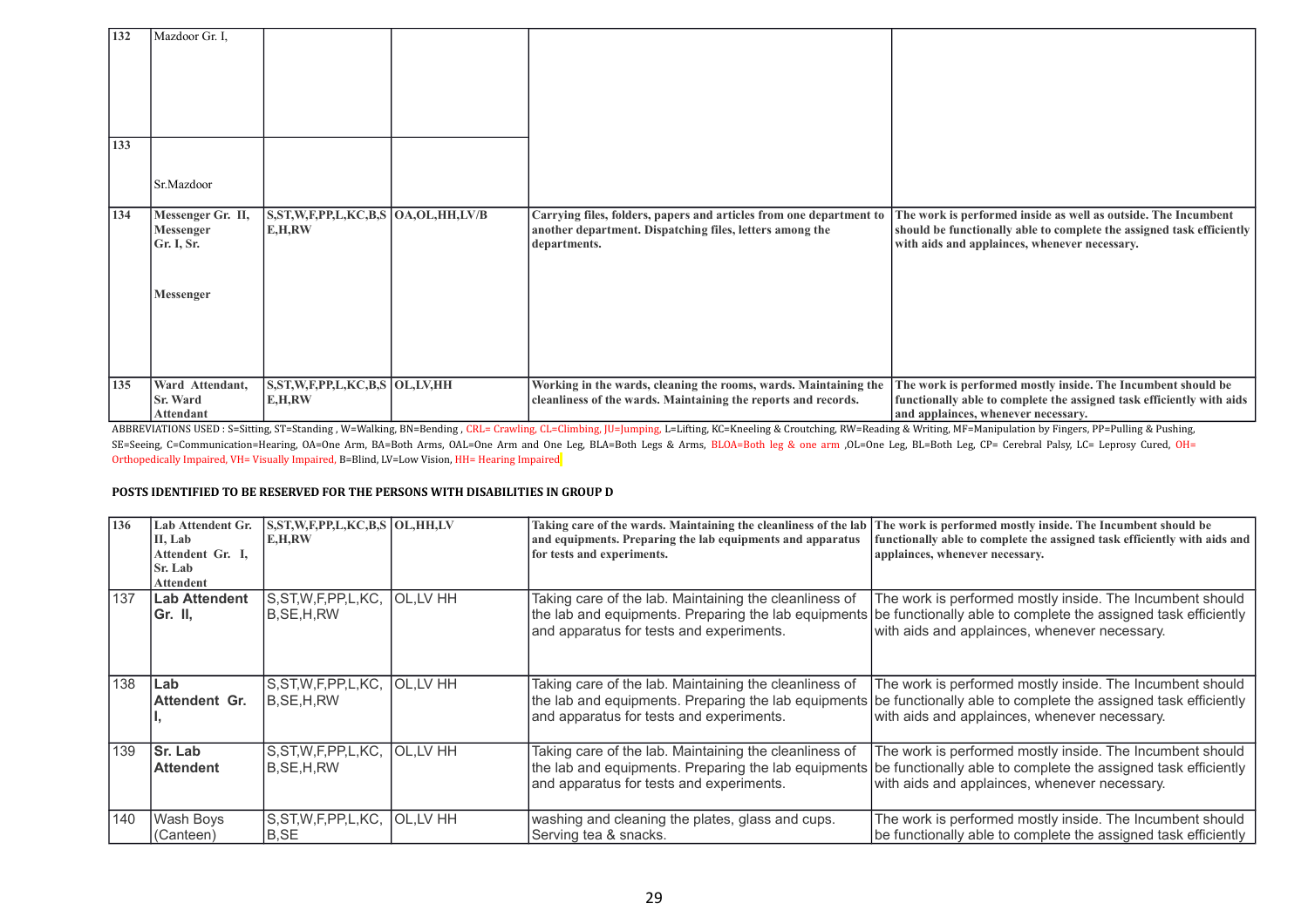|     |             |                                               |           |                                                                                            | with aids and applainces, whenever necessary.                                                                                                                                |
|-----|-------------|-----------------------------------------------|-----------|--------------------------------------------------------------------------------------------|------------------------------------------------------------------------------------------------------------------------------------------------------------------------------|
| 141 | Helper A, , | S, ST, W, F, PP, L, KC,<br>B, SE, C           | OL, LV HH | Cleaning the laboratories, bath rooms, washing floors<br>and cleaning windows / doors etc. | The work is performed mostly inside. The Incumbent should<br>be functionally able to complete the assigned task efficiently<br>with aids and applainces, whenever necessary. |
| 142 | Helper B    | S, ST, W, F, PP, L, KC,<br>B, SE, C           | OL,LV HH  |                                                                                            |                                                                                                                                                                              |
| 143 | Helper C    | S, ST, W, F, PP, L, KC, OL, LV HH<br>B, SE, C |           |                                                                                            |                                                                                                                                                                              |

| 144 | Peon             | S, ST, W, BN, MFF, OL.B. LV. HH<br>PP,L,KC,,SE,H, |                                           | To open office class rooms dusting of tables chairs,<br>carrying files, serving tea coffee any other work<br>assigned. | The work is performed mostly inside. The Incumbent should be<br>functionally able to complete the assigned task efficiently with<br>aids and applainces, whenever necessary.                                              |
|-----|------------------|---------------------------------------------------|-------------------------------------------|------------------------------------------------------------------------------------------------------------------------|---------------------------------------------------------------------------------------------------------------------------------------------------------------------------------------------------------------------------|
| 145 | Peon cum Hamal   | S, ST, W, F, PP, L, K   OL. B. LV. HH<br>C.B, SE  |                                           | Manual work collection of keys and open doors<br>serve water any other manual work assigned.                           | The work is performed mostly inside. The Incumbent should be<br>functionally able to complete the assigned task efficiently with<br>aids and applainces, whenever necessary.                                              |
| 146 | Liftman          |                                                   | S, ST, W, MF, SE, C   OL, OA, OAL. LV. HH | Operate and maintain lift.                                                                                             | The work is performed mostly inside. Bilatralhand<br>activitiesshouldbe adequate. The Incumbent should be<br>functionally able to complete the assigned task efficiently with<br>aids and applainces, whenever necessary. |
| 147 | <b>Asst Cook</b> | S,STW.BN.MF.L. OL, .LV HH<br>SE.H.C               |                                           | Assist cook in cutting sorting things and maintaining<br>İkitchen. Works in kitchen.                                   | The work is performed mostly inside. The Incumbent should be<br>functionally able to complete the assigned task efficiently with<br>aids and applainces, whenever necessary.                                              |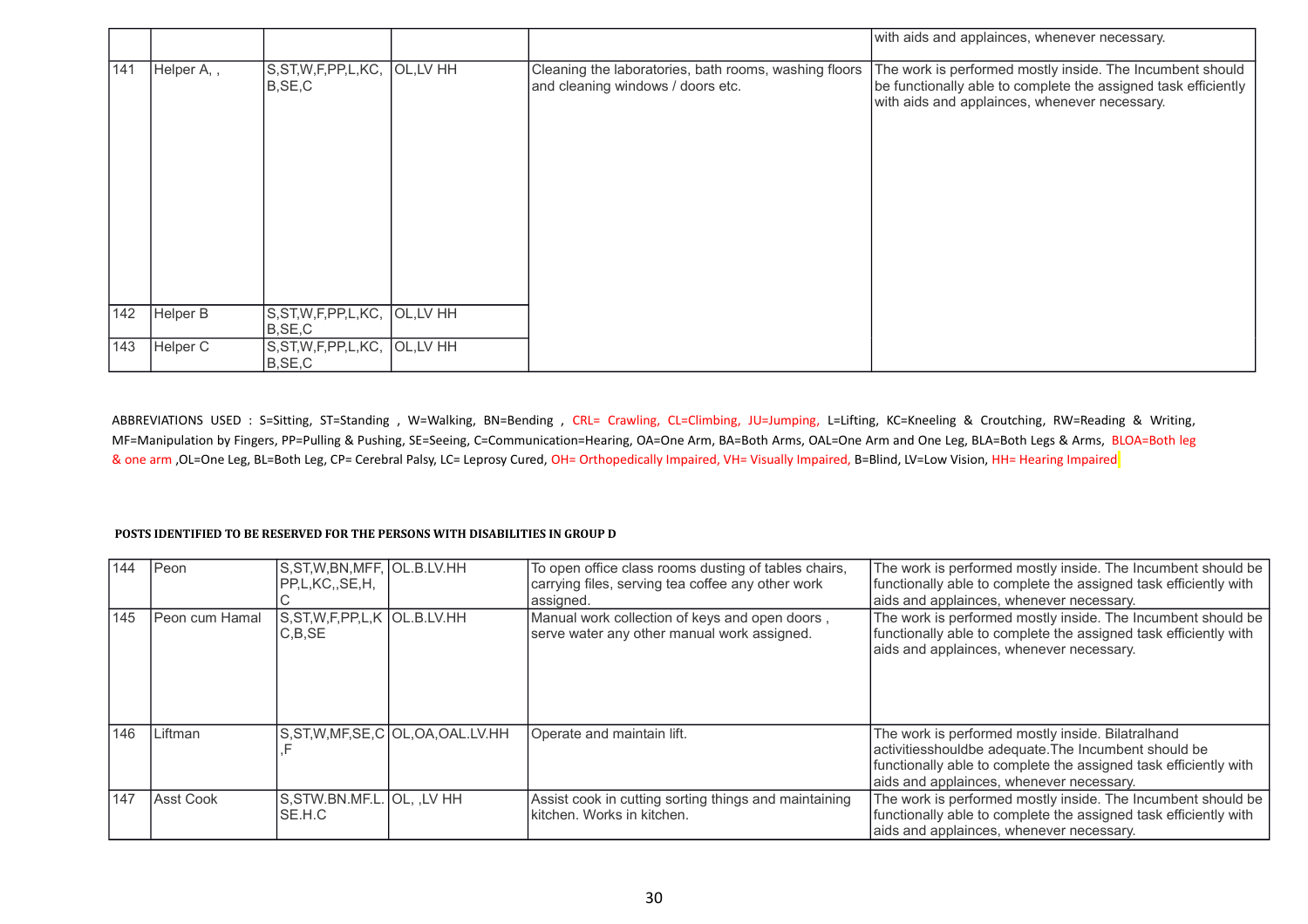| 148 | Hamal / Peon<br>(P&A), Hamal /<br>Peon (Liner a<br>Passenger),<br>Hamal<br>/ Peon (Accounts a<br>Finance),<br>Hamal / Peon<br>(Technical a<br>Offshore Service) | S, ST, W, BN.MF.R OL, LV/B HH<br>W,SE,H             |                                        | Carrying files and registers from one section to<br>another section. Manual work collection of keys and<br>open doors, serve water any other manual work<br>assigned. Works in office.                                             | The work is perfomed mostly inside. Ocassional field work is<br>involved. He usually works alone. Incumbent should be functionally<br>able to complete the assigned task efficiently with aids and<br>applainces, whenever necessary. |
|-----|-----------------------------------------------------------------------------------------------------------------------------------------------------------------|-----------------------------------------------------|----------------------------------------|------------------------------------------------------------------------------------------------------------------------------------------------------------------------------------------------------------------------------------|---------------------------------------------------------------------------------------------------------------------------------------------------------------------------------------------------------------------------------------|
| 149 | Helper to Mason                                                                                                                                                 | SST.W.BN.MF.F OL, B, LV, HH<br>.PP.L.KC.RW.SE<br>H. |                                        | Supervising the work of Jr. Skilled and Unskilled staff.<br>Prepare estimate materials required, keep account of<br>materials issued. Attend all types of masonry works /<br>repairs. Keep tools a materials in working condition. | The work is perfomed inside as well as outside. Incumbent should<br>be functionally able to complete the assigned task efficiently with<br>aids and applainces, whenever necessary.                                                   |
| 150 | Helper to Painter                                                                                                                                               | $ S.ST.W.BN.MF.S OL,$ , LV, HH,<br>E.H              |                                        | Paint wood work / walls / structures, varnishing,<br>polishing and painting.                                                                                                                                                       | The work is perfomed inside as well as outside. Incumbent should<br>be functionally able to complete the assigned task efficiently with<br>aids and applainces, whenever necessary.                                                   |
| 151 | Aya                                                                                                                                                             | ,PP,MF<br>RW, SE, H,                                | S, ST, W, KC, L, BN OA, OL, , B. LV HH | Keeping the premises neat and tidy. Making the<br>rooms attractive. Receiving and distribution of mail,<br>telegrams, parcels, etc.                                                                                                | The work is perfomed mostly inside. Bil. Hand activities should be<br>adequate. Incumbent should be functionally able to complete the<br>assigned task efficiently with aids and applainces, whenever<br>necessary.                   |
| 152 | Ward Aya                                                                                                                                                        | S, ST, W, L, B, BN.<br>MF.RW.SE.H.                  | OL, ,LV HH                             | Assisting the House Sister/Keeper. Keeping and<br>looking after the patients and their requirements.                                                                                                                               | The work is perfomed mostly inside. Incumbent should be<br>functionally able to complete the assigned task efficiently with aids<br>and applainces, whenever necessary.                                                               |

| 153 | Pump Attendant          | $S, ST, W, F, PP, L, K$ OL, LV, HH<br>C,B,SE,H,RW | Operate and maintain pump sets, including motors,<br>starters and switches. Carry out minor repairs.<br>Prepare estimate of materials required. Keep proper<br>Iaccounts. | The work is perfomed mostly inside. The job include hazad of ex<br>prosure to high voltage current. Incumbent should be functionally able<br>to complete the assigned task efficiently with aids and applainces,<br>whenever necessary. |
|-----|-------------------------|---------------------------------------------------|---------------------------------------------------------------------------------------------------------------------------------------------------------------------------|-----------------------------------------------------------------------------------------------------------------------------------------------------------------------------------------------------------------------------------------|
| 154 | Store Coolie            | S, ST, W, BN. MFF, OL, BLV. HH<br>PP,L,KC,,SE,H   | Lifting, moving transferring and carrying the things,<br>articles etc from one section to another.                                                                        | The work is perfomed inside as well as outside. Incumbent should<br>be functionally able to complete the assigned task efficiently with<br>aids and applainces, whenever necessary.                                                     |
| 155 | Jamadar<br>(Sanitation) | S,ST,W,B.N.MF. OL,LV HH<br>L, SE, H, RW           | Outdoor work including sanitary works. Sanitation<br>Imanual work.                                                                                                        | The work is perfomed inside as well as outside. Mobility should be<br>adequate.Incumbent should<br>be functionally able to complete the assigned task efficiently with<br>aids and applainces, whenever necessary.                      |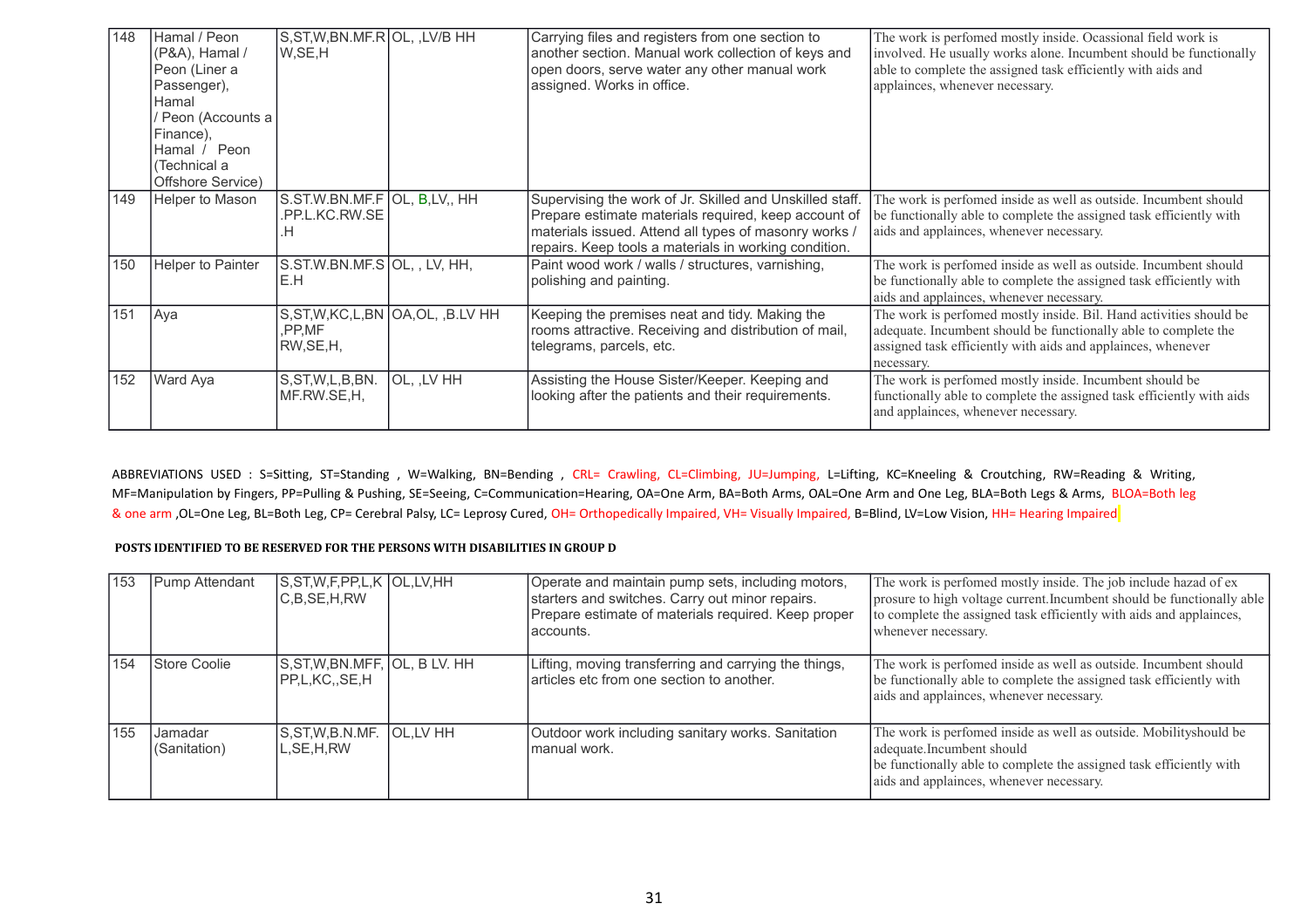| 156 | Tailor            | S, ST, W, MF, BN, S OL, LV HH<br>E.H.RW             |                  | Sewing of cloths and other materials, linen, stitching<br>cloths, making screens for windows, decoration<br>l work. | The work is perfomed mostly inside. Incumbent should be<br>functionally able to complete the assigned task efficiently with aids<br>and applainces, whenever necessary.             |
|-----|-------------------|-----------------------------------------------------|------------------|---------------------------------------------------------------------------------------------------------------------|-------------------------------------------------------------------------------------------------------------------------------------------------------------------------------------|
| 167 | Helper to Plumber | $\mathsf{S}$ , ST, W, bn. mf<br>F, PP, L, KC, SE, H | <b>IOL.LV HH</b> | Works inside and outside buildings.                                                                                 | The work is perfomed inside as well as outside. Incumbent should<br>be functionally able to complete the assigned task efficiently with<br>aids and applainces, whenever necessary. |
| 158 | Mistry            | S.ST.W.bn.mf<br> F,PP, L, KC, SE, H                 | <b>IOL.LV HH</b> | Maintenance and other manual works assigned by<br>superiors.                                                        | The work is perfomed inside as well as outside. Incumbent should<br>be functionally able to complete the assigned task efficiently with<br>aids and applainces, whenever necessary. |

| SI. No. | <b>Designation</b> | <b>Physical</b>                    | <b>Categories of Disabled</b>             | Nature of job                                | <b>Working condition/ Remarks</b>                                     |
|---------|--------------------|------------------------------------|-------------------------------------------|----------------------------------------------|-----------------------------------------------------------------------|
|         |                    | Requirement                        | suitable for                              |                                              |                                                                       |
|         |                    |                                    | jobs                                      |                                              |                                                                       |
|         |                    |                                    |                                           |                                              |                                                                       |
| 159     | Gestetner          |                                    | $ S, ST, W, B, SE, H,  OA. OL, OAL, LVHH$ | Operating Gestetner machine. Maintaining the | The work is perfomed mostly inside. Incumbent should be               |
|         | Operator           | <b>RW</b>                          |                                           | machine.                                     | functionally able to complete the assigned task efficiently with aids |
|         |                    |                                    |                                           |                                              | and applainces, whenever necessary.                                   |
| 160     | Chair              | S, ST, KC, MF, L, B  OL, ,B, LV HH |                                           | Rescanning works of chair, sofa sets etc.    | The work is perfomed mostly inside. Incumbent should be               |
|         | Recaner/Caner      | IN.PP.SE.H                         |                                           |                                              | functionally able to complete the assigned task efficiently with aids |
|         |                    |                                    |                                           |                                              | and applainces, whenever necessary.                                   |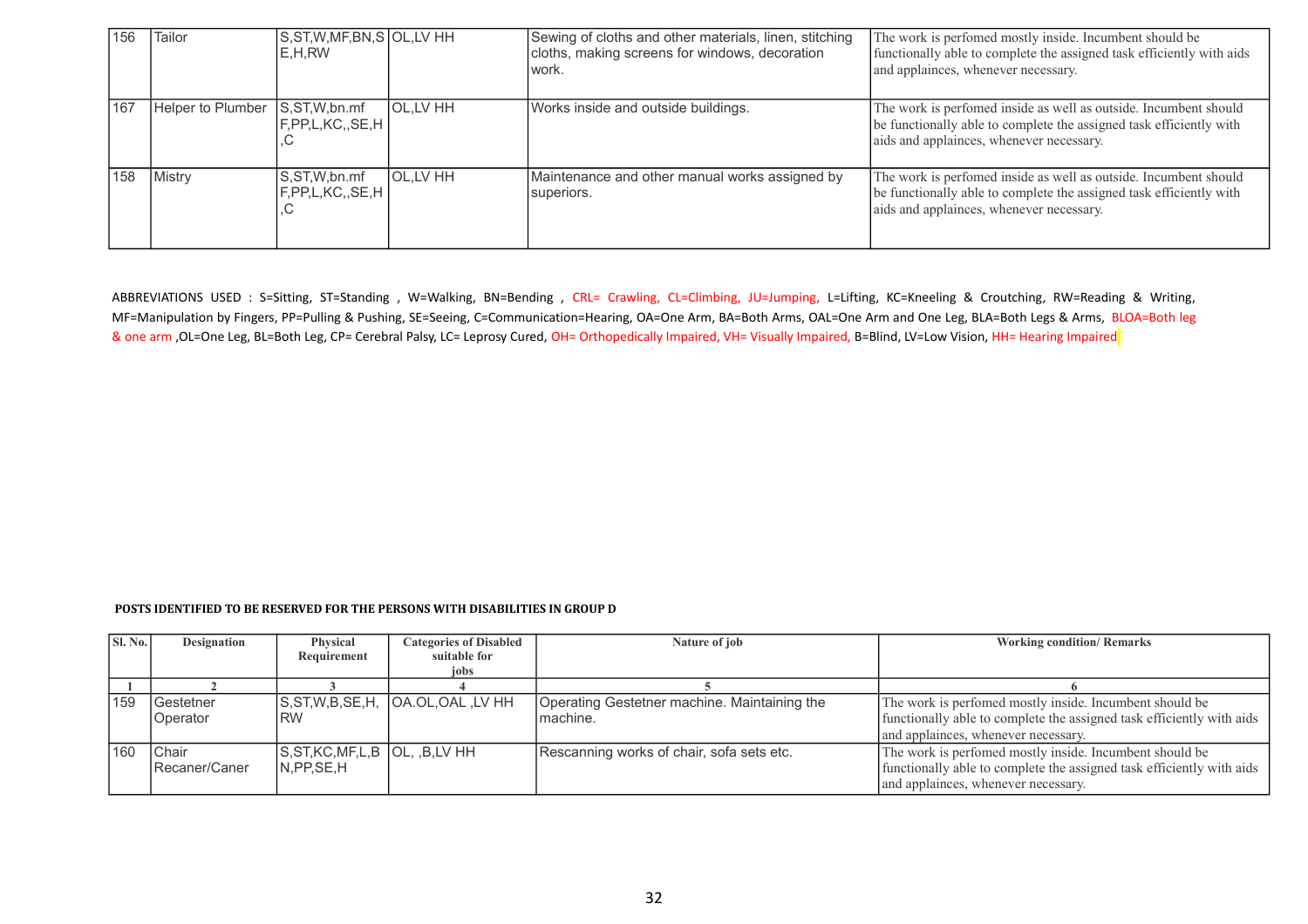| 161 | Mate / Beldar          | S, ST, W, F, PP, L, B OL, , LV HH<br>,SE,H,RW             |             | Assisting mason to carry out masonry work.<br>Maintenance of cleanliness of the tools used.                          | The work is perfomed inside as well as outside. Incumbent should<br>be functionally able to complete the assigned task efficiently with<br>aids and applainces, whenever necessary.                                                      |
|-----|------------------------|-----------------------------------------------------------|-------------|----------------------------------------------------------------------------------------------------------------------|------------------------------------------------------------------------------------------------------------------------------------------------------------------------------------------------------------------------------------------|
| 162 | Ward Sahayak           | S, ST, W, MF, PP, K OA, OL, , LV HH<br>C,L,BN,SE,H,R<br>W |             | Looking after the wards. Maintaining ward's<br>cleanliness.                                                          | The work is perfomed mostly inside. Bilatral hand activities and<br>mobility should be adequate. Incumbent should be functionally able<br>to complete the assigned task efficiently with aids<br>and applainces, whenever necessary.     |
| 163 | Malaria Worker         | S, ST, W, SE, B, H,<br><b>RW</b>                          | OL, ,LV HH  | Providing assistance for preveution curing of malaria<br>and taking necessary steps for guarding against<br>malaria. | The work is perfomed inside as well as outside. Incumbent should<br>be functionally able to complete the assigned task efficiently with<br>aids and applainces, whenever necessary.                                                      |
| 164 | Garden Guard           | S, ST, W, L, B, SE,<br>H,RW                               | OL, LV HH,  | Guarding the garden of University and its colleges,<br>schools. Keep and maintain register.                          | The work is perfomed inside as well as outside. Incumbent should<br>be functionally able to complete the assigned task efficiently with<br>aids and applainces, whenever necessary.                                                      |
| 165 | <b>Billiard Marker</b> | S, ST, W, L, B, SE,<br>IH.RW                              | OL, LV, HH  | Providing necessary tools for billiard games.                                                                        | The work is perfomed mostly inside. Incumbent should be<br>functionally able to complete the assigned task efficiently with aids<br>and applainces, whenever necessary.                                                                  |
| 166 | Porter                 | S, ST, W, L, B, SE,<br>H,RW                               | OL, LV, HH  | Carrying various things, articles and parcels from one<br>department to another and to various places.               | The work is perfomed mostly outside. The job may involve lifting<br>heavy weights. Incumbent should be functionally able to complete<br>the assigned task efficiently with aids and applainces, whenever<br>necessary.                   |
| 167 | Ward Boy               | S, ST, W, L, BN, PP, OA, OL, , LV HH<br>MF, KC, SE, H, RW |             | Looking after the wards.                                                                                             | The work is perfomed mostly inside. Bilatral hand activities and<br>mobility should be adequate Incumbent should be functionally able<br>to complete the assigned task efficiently with aids and applainces,<br>whenever necessary.      |
| 168 | <b>Bus Conductor</b>   | S, ST, W, L, B, PP, F OL, LV, HH<br>,SE,H,RW              |             | To collect fare & issue receipts, maintain records.                                                                  | The work is perfomed mostly inside. The job may involve standing<br>and balancing in moving vehicel. Incumbent should be functionally<br>able to complete the assigned task efficiently with aids and<br>applainces, whenever necessary. |
| 169 | Waterman               | S, ST, W, L, B, SE,<br>H,RW                               | OL, , LV HH | Operating water pipes, filling up water tanks.<br>Providing water to office and hostel premises.                     | The work is perfomed inside as well as outside. Incumbent should<br>be functionally able to complete the assigned task efficiently with<br>aids and applainces, whenever necessary.                                                      |

| 170 | <b>Bell Men</b> | S, ST, W, L, B, SE,<br>'H,RW | IOA.OL.BL.OAL.LV<br>ΗF | classes. | Operating bell, keeping in mind the time schedules of  The work is perfomed mostly inside.Mobility and bilatralhand<br>activities should be adequate. Incumbent should be functionally able<br>to complete the assigned task efficiently with aids and applainces. |
|-----|-----------------|------------------------------|------------------------|----------|--------------------------------------------------------------------------------------------------------------------------------------------------------------------------------------------------------------------------------------------------------------------|
|     |                 |                              |                        |          | whenever necessary.                                                                                                                                                                                                                                                |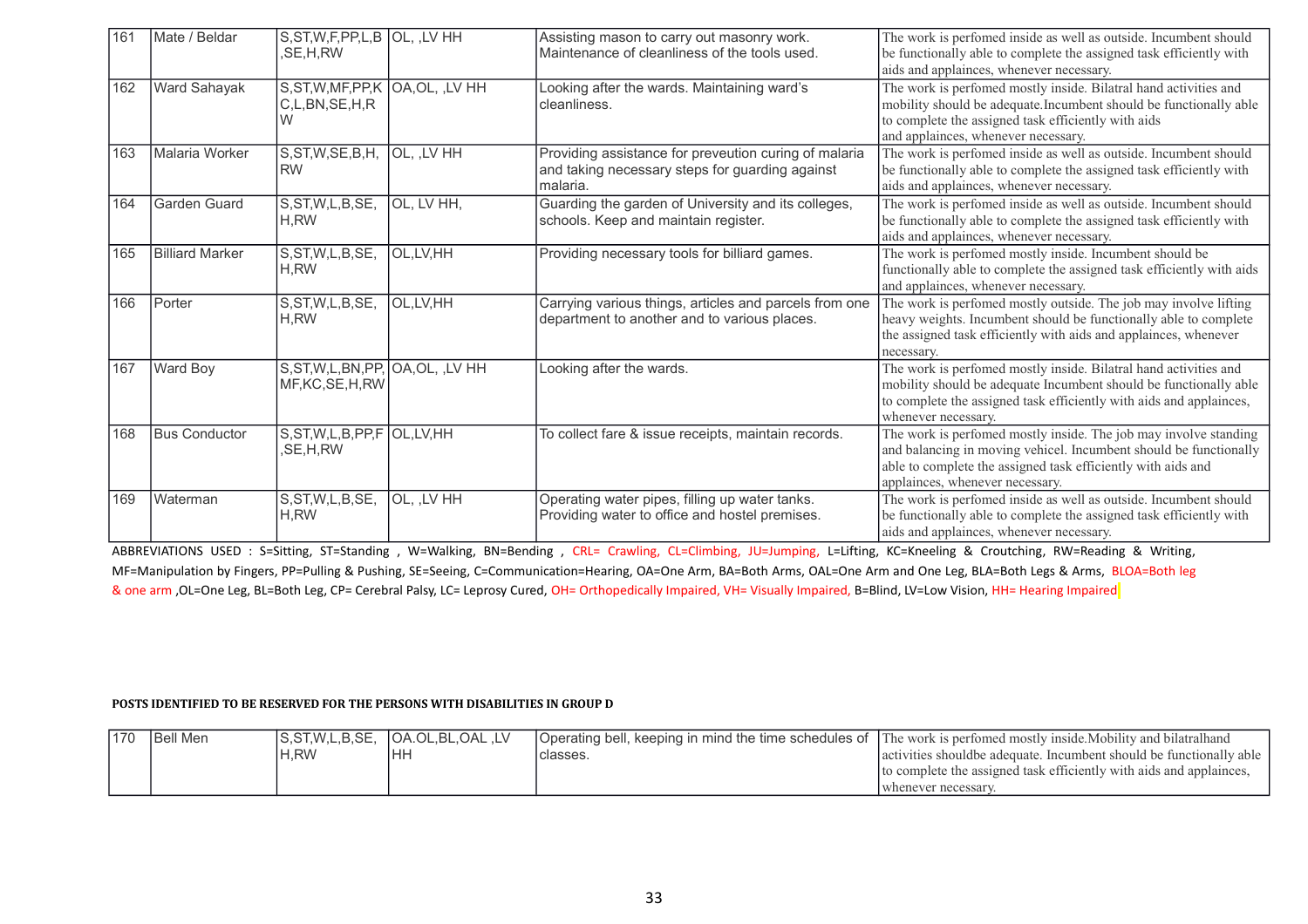| 171 | Helper to Tube well S, ST, W, L, B, SE,<br>Operator | <b>H.RW</b>                                     | OL,HH,LV                                | To operate Tube Well & maintain it.                                                                                                                    | The work is perfomed inside as well as outside. Incumbent should<br>be functionally able to complete the assigned task efficiently with<br>aids and applainces, whenever necessary.                                                    |
|-----|-----------------------------------------------------|-------------------------------------------------|-----------------------------------------|--------------------------------------------------------------------------------------------------------------------------------------------------------|----------------------------------------------------------------------------------------------------------------------------------------------------------------------------------------------------------------------------------------|
| 172 | Lady Attendant                                      | .RW,SE,H,                                       | S, ST, W, L, BN. MF OL, OA, OAL. BLV HH | Assisting in all official manual duties and works<br>assigned by the superiors.                                                                        | The work is perfomed mostly inside . Mobility and bilateral hand<br>activities should be adequate. Incumbent should be functionally<br>able to complete the assigned task efficiently with aids and<br>applainces, whenever necessary. |
| 173 | Workshop<br>Attendant (Sr. / Jr.) P.L.RW.SE.H       |                                                 | S.ST.W.BN.MF.P OL, OA, B. LV HH,        | Maintain the cleanliness of instruments and<br>surroundings of the workshop. Help other staff in the<br>installation and movements of the instruments. | The work is perfomed mostly inside . Mobility and bilateral hand<br>activities should be adequate. Incumbent should be functionally<br>able to complete the assigned task efficiently with aids and<br>applainces, whenever necessary. |
| 174 | Field Attendant                                     | S, ST, B, PP, SE, H, OL, LV HH,<br><b>IRW</b>   |                                         | Working in the fields as per daily duty allotment.                                                                                                     | The work is perfomed mostly outside . Incumbent should be<br>functionally able to complete the assigned task efficiently with aids<br>and applainces, whenever necessary.                                                              |
| 175 | <b>Farm Shed</b><br>Attendant                       | S, ST, BN.MF., PP, OL, , LV HH<br>SE, H, RW     |                                         | Working in the fields as per daily duty allotment.                                                                                                     | The work is perfomed mostly outside. Incumbent should be<br>functionally able to complete the assigned task efficiently with aids<br>and applainces, whenever necessary.                                                               |
| 186 | Asst. Mason                                         | S, ST, W.BN.MF.L OL, LV, HH<br>PP,KC,SE,H       |                                         | Attend all types of masonry works / repairs. Keep<br>tools a materials in working condition.                                                           | The work is perfomed mostly outside. Incumbent should be<br>functionally able to complete the assigned task efficiently with aids<br>and applainces, whenever necessary.                                                               |
| 177 | Asst. Carpenter                                     | S, ST, MF, PP, BN,, OL, B.LV HH<br>KC,L,SE,H,RW |                                         | Attend all types of carpentry works / repairs. Keep<br>tools a materials in working condition. Carry out<br>repairs of wood work.                      | The work is perfomed inside as well as outside. Incumbent should<br>be functionally able to complete the assigned task efficiently with<br>aids and applainces, whenever necessary.                                                    |
| 178 | Asst. Painter                                       | S,ST <br>W,BN,PP, ,KC,L,<br>MF RW SE,H.         | OL,LV.HH                                | Paint wood work / walls / structures, varnishing,<br>polishing and painting.                                                                           | The work is perfomed inside as well as outside. Incumbent should<br>be functionally able to complete the assigned task efficiently with<br>aids and applainces, whenever necessary.                                                    |
| 179 | Wireman                                             | S, ST, F, B, SE, H, R OL, OA, HH<br>W           |                                         | Supervising the work of Jr. Skilled and Unskilled staff.<br>Prepare estimate materials required for painting,<br>varnishing and keep account.          | The work is perfomed inside as well as outside. Incumbent should<br>be functionally able to complete the assigned task efficiently with<br>aids and applainces, whenever necessary.                                                    |
| 180 | <b>Dresser</b>                                      | S,ST,W.MF,PP,B OL,HH<br>,N.SE,H,RW              |                                         | To do dressing and providing first aid to the patients.                                                                                                | The work is perfomed mostly inside. Incumbent should be<br>functionally able to complete the assigned task efficiently with aids<br>and applainces, whenever necessary.                                                                |

| 181 | Domestic Servant   S.ST.W.BN.MF.K   OL., LV HH | IC.SE.H.C. | Lifting, moving transferring and carrying the things,<br>larticles etc from one section to another. | The work is perfomed inside as well as outside. Incumbent should<br>be functionally able to complete the assigned task efficiently with |
|-----|------------------------------------------------|------------|-----------------------------------------------------------------------------------------------------|-----------------------------------------------------------------------------------------------------------------------------------------|
|     |                                                |            |                                                                                                     | alds and applainces, whenever necessary.                                                                                                |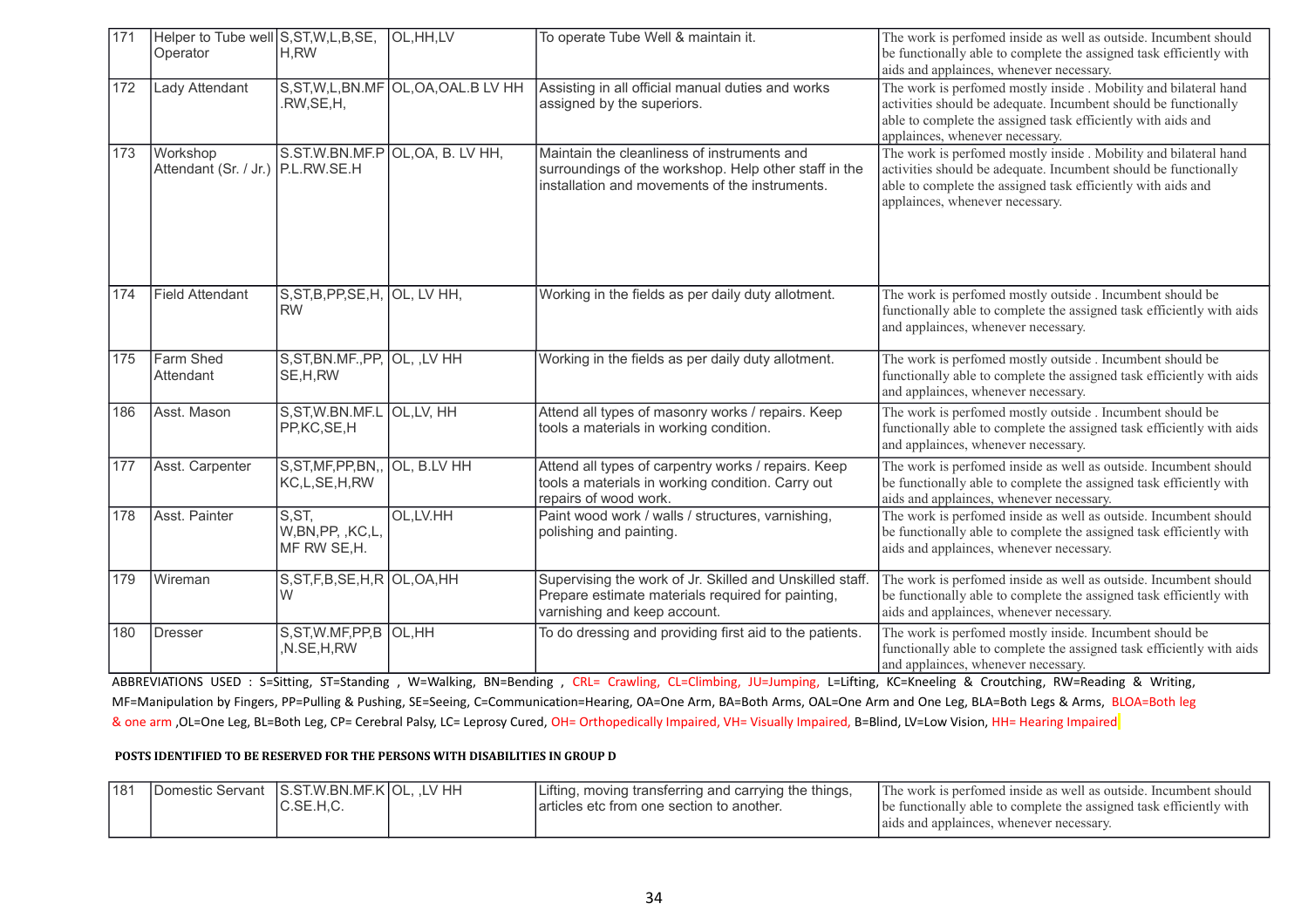| 182 | <b>Hostel Attendant</b>               | S, ST, W.MF.PP, L, OL, , LV HH<br>BN, SE, H   |             | Lifting, moving transferring and carrying the things,<br>articles etc from one section to another.                         | The work is perfomed mostly inside. Incumbent should be<br>functionally able to complete the assigned task efficiently with aids<br>and applainces, whenever necessary.                                                                                     |
|-----|---------------------------------------|-----------------------------------------------|-------------|----------------------------------------------------------------------------------------------------------------------------|-------------------------------------------------------------------------------------------------------------------------------------------------------------------------------------------------------------------------------------------------------------|
| 183 | Helper (Hostel)                       | S, ST, W.MF.PP, L, OL, LV.HH<br>BN,SE,H       |             | Maintaining the hostel rooms, corridors, clean and<br>neat. Maintain and keep records and registers.                       | The work is perfomed mostly inside. Incumbent should be<br>functionally able to complete the assigned task efficiently with aids<br>and applainces, whenever necessary.                                                                                     |
| 184 | Dairyman                              | S, ST, F, B, SE, H, R OL. LV. HH<br>W         |             | Milking, feeding, handling of animals and milk<br>distribution etc.                                                        | The work is perfomed inside as well as outside. Job may involve<br>handling of domestic animals carrying heavy weights. Incumbent<br>should be functionally able to complete the assigned task efficiently<br>with aids and applainces, whenever necessary. |
| 185 | <b>Assistant Plumber</b>              | S,ST,<br>WBN,PP,MF,K<br>C,L,SE, RW,H,         | OL, LV. HH, | Attending to water sewerage work. Work related to<br>tank, sink water outlet inlet fittings.                               | The work is perfomed inside as well as outside. Incumbent should<br>be functionally able to complete the assigned task efficiently with<br>aids and applainces, whenever necessary.                                                                         |
| 186 | <b>Binder Grade-II</b>                | S, ST, BN, MF PP, OL, LV. HH<br>,KC,L,SE,H,RW |             | Various binding works like books files etc.                                                                                | The work is perfomed mostly inside. Incumbent should be<br>functionally able to complete the assigned task efficiently with aids<br>and applainces, whenever necessary.                                                                                     |
| 187 | <b>Metal Melter</b>                   | S.ST.W.MF.BN.P OL, HH<br>P.KC.SE.C            |             | Melting of various metals, raw materials for<br>experiments and for other works related. Keep<br>records.                  | The work is perfomed mostly inside. Mobility should be adequate.<br>Incumbent should be<br>functionally able to complete the assigned task efficiently with aids<br>and applainces, whenever necessary.                                                     |
| 188 | <b>Gas Attendant</b>                  | S.ST.W.MF.BN.P OL,HH<br>IP.KC.SE.C            |             | Operating gas cylinders, maintaining the gas<br>equipments.                                                                | The work is perfomed mostly inside. Mobility should be adequate<br>Incumbent should be functionally able to complete the assigned task<br>efficiently with aids and applainces, whenever necessary.                                                         |
| 189 | <b>Field Attendant</b><br>(Geography) | S, ST, PP, B, SE, H, OL, HH<br>IRW            |             | Collecting samples, raw materials, carrying<br>equipments for geological experiments. Works allotted<br>by<br>the Seniors. | The work is perfomed inside as well as outside. Mobility should be<br>adequate Incumbent should<br>be functionally able to complete the assigned task efficiently with<br>aids and applainces, whenever necessary.                                          |
| 190 | <b>Medical Attendant</b>              | S, ST, PP, B, SE, H, OL, HH<br><b>RW</b>      |             | Manual works in wards, assisting the patients.<br>Prepare the patients for test, treatment etc.                            | The work is perfomed mostly inside. Mobility should be adequate<br>Incumbent should be functionally able to complete the assigned task<br>efficiently with aids and applainces, whenever necessary.                                                         |
| 191 | Section Grinder<br>(Geology)          | S,ST,PP,L,SE,H, OL,HH <br><b>IRW</b>          |             | Grinding the samples of various raw materials, articles<br>for experiments.                                                | The work is perfomed mostly inside. Incumbent should be<br>functionally able to complete the assigned task efficiently with aids<br>and applainces, whenever necessary.                                                                                     |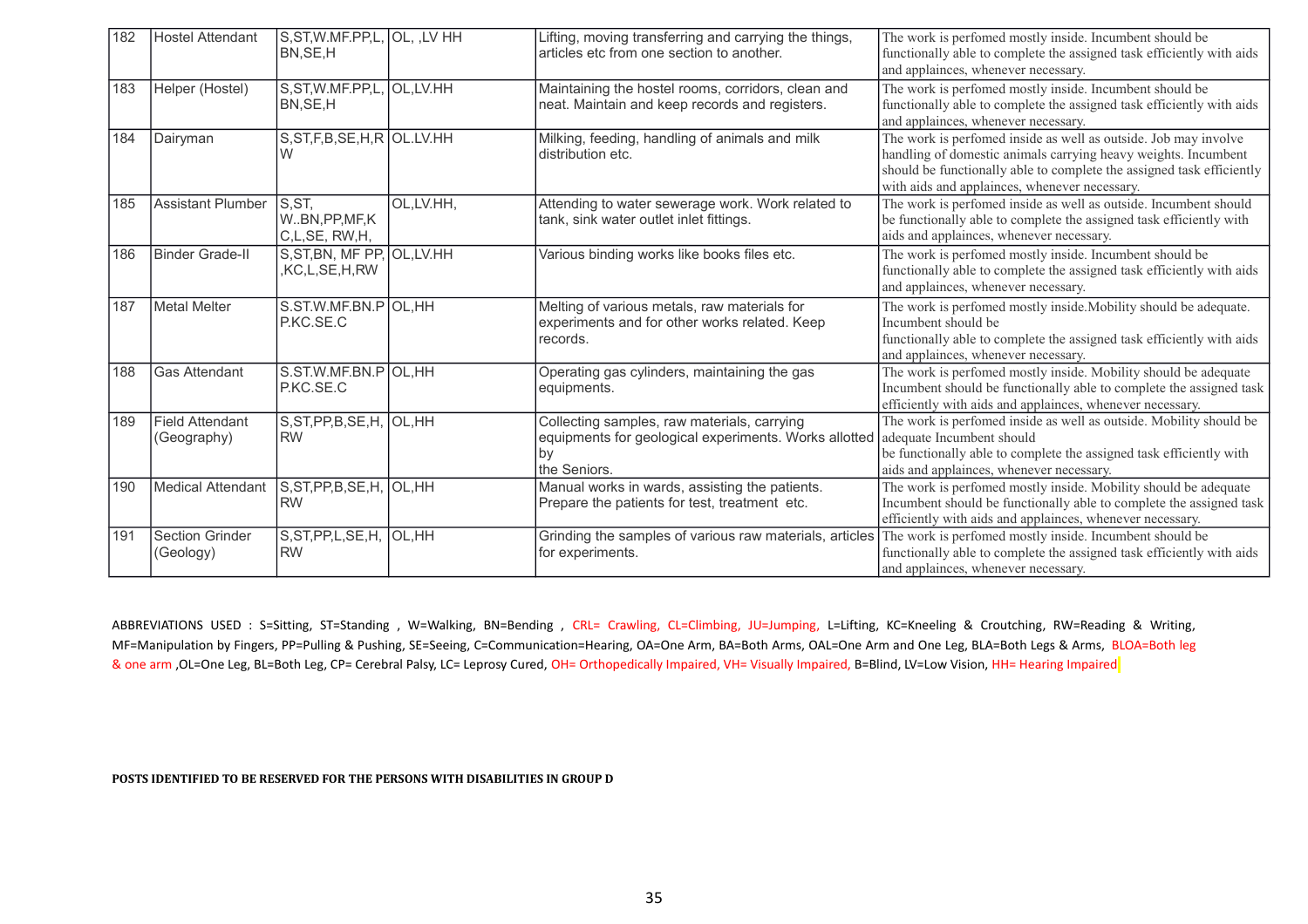| 192 | Composing<br>Attendant             | S, ST, PP, L, F, SE,<br>H,RW           | OL, OA, LV HH, | Composing works given by the seniors.                                                                                                                                                                                                                                                                                                                                                            | The work is perfomed mostly inside. Incumbent should be<br>functionally able to complete the assigned task efficiently with aids<br>and applainces, whenever necessary.                                                                                                                                                                                       |
|-----|------------------------------------|----------------------------------------|----------------|--------------------------------------------------------------------------------------------------------------------------------------------------------------------------------------------------------------------------------------------------------------------------------------------------------------------------------------------------------------------------------------------------|---------------------------------------------------------------------------------------------------------------------------------------------------------------------------------------------------------------------------------------------------------------------------------------------------------------------------------------------------------------|
| 193 | Fireman-cum-<br>cleaner            | S, ST, PP, L, B, SE                    | OL,HH          | Duty related to fire-fighting, cleaning the room, doors<br>and etc.                                                                                                                                                                                                                                                                                                                              | The work is perfomed inside as well as outside. The job may be<br>hazardous and may require swift mobility. The HH category<br>incumbant should possess functional communication skills with the<br>help of hearing aids. Incumbent should be functionally able to<br>complete the assigned task efficiently with aids<br>and applainces, whenever necessary. |
| 194 | <b>Helper to Mistry</b>            | S, ST, PP, L, B, SE                    | OL,HH          | Assisting the Mistry in his duties.                                                                                                                                                                                                                                                                                                                                                              | The work is perfomed mostly outside. Incumbent should be<br>functionally able to complete the assigned task efficiently with aids<br>and applainces, whenever necessary.                                                                                                                                                                                      |
| 195 | Helper to<br>Electrician           | S, ST, BN, PP, MF,<br>KC,L,W,B,SE      | OL,HH          | Assisting the electrician in his duties.                                                                                                                                                                                                                                                                                                                                                         | The work is perfomed inside as well as outside. The job could be<br>hazardourinvolving exprosure to high voltage currant. Incumbent<br>should be functionally able to complete the assigned task efficiently<br>with aids and applainces, whenever necessary.                                                                                                 |
| 196 | Lab Field Mate                     | S, ST, W.BN.MF.P OL, HH<br>P,L,SE.C    |                | Assisting the lab technicians in their duties. Works<br>assigned by seniors concerned.                                                                                                                                                                                                                                                                                                           | The work is perfomed mostly inside. Incumbent should be<br>functionally able to complete the assigned task efficiently with aids<br>and applainces, whenever necessary.                                                                                                                                                                                       |
| 197 | Packer-cum-<br><b>Binder</b>       | S, ST, MF.PP, L, B,<br>lse             | OL, BLV HH.    | Packing all types of materials. Binding the articles,<br>books and other publication articles. Keep records.                                                                                                                                                                                                                                                                                     | The work is perfomed mostly inside. Incumbent should be<br>functionally able to complete the assigned task efficiently with aids<br>and applainces, whenever necessary.                                                                                                                                                                                       |
| 198 | <b>Stretcher Bearer</b>            | $S,$ ST.W,BN.MF,P $O$ L,HH<br>P,L,SE.C |                | Operating the Stretchers for the patients, keep them<br>clean and neat, maintain them in proper working<br>condition. Keep records and reports.                                                                                                                                                                                                                                                  | The work is perfomed inside as well as outside. The job requires<br>carrying casulty with swift mobility. Incumbent should be<br>functionally able to complete the assigned task efficiently with aids<br>and applainces, whenever necessary.                                                                                                                 |
| 199 | Veterinary<br>Attendant            | S, ST, PP, L, SE, H, OL, HH<br>RW      |                | Assisting the Veterinary Officer in his duties. Cleaning<br>the lab and rooms and equipments etc.                                                                                                                                                                                                                                                                                                | The work is perfomed inside as well as outside. The job require<br>handing of pet animals. Mobility should be adequate. Incumbent<br>should be functionally able to complete the assigned task efficiently<br>with aids and applainces,<br>whenever necessary.                                                                                                |
| 200 | <b>CARRIER</b><br><b>ATTENDANT</b> | S.ST.W.MF.SE.H. OL<br>$\mathcal{C}.$   |                | Carrier Attendant (Telephone and Telegraph) operates and<br>maintains carrier equipment for connecting and arranging<br>alternative lines with outside stations. Attends to and<br>maintains telegraph and telephone career equipment which<br>enables multiple transmission to be made on single line.<br>Tests trunk telephone lines and makes operating adjustment<br>in telegraph repeaters. | The work is mostly performed inside. Mobility of the person should<br>not be restricted. He should be able to perform the assigned task<br>effiently. The neumbent should be considered with aids and<br>appliances.                                                                                                                                          |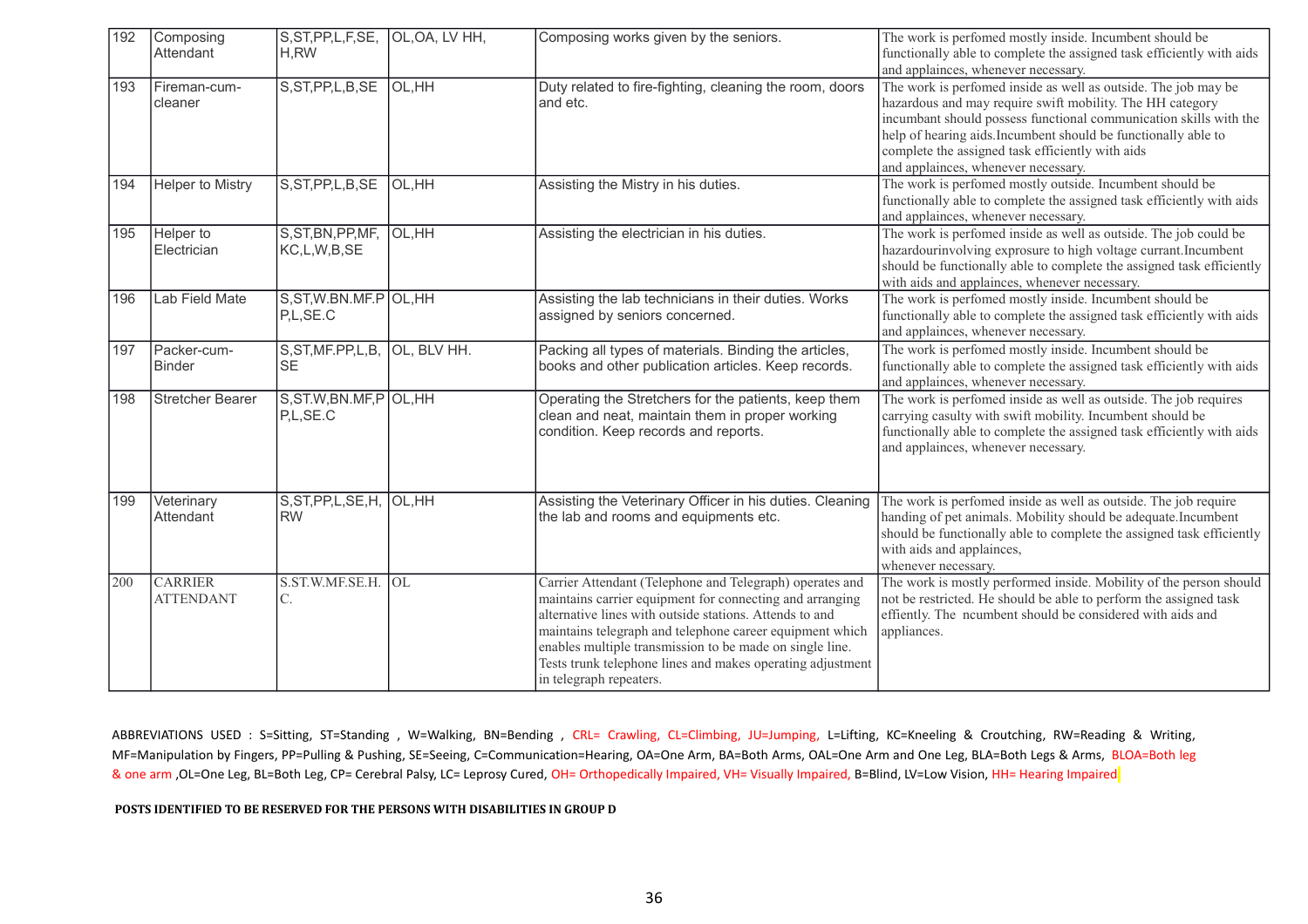| 201 | <b>SHOP</b><br><b>ATTENDANT</b>                             | S.ST.W.BN.L.KC. OA.OL.LV.HH<br>PP.MF.SE.HC |             | Shop Attendant performs number of low skilled tasks in<br>wholesale or retail business establishment such as opening<br>and closing of shop; keeping premises neat and clean;<br>bringing articles from stock or show cases to counter or<br>from manufacturers, dealers or railway stations to<br>establishment premises; opening packages and storing<br>articles at proper places and assisting Shop Assistant in<br>measuring, weighing and packing of articles. May attend to<br>local dak, bank transactions and run other errands.                                                                                                                             | The work is mostly performed inside. Mobility and bilatral hand<br>activities should not be affected. The incumbent should be<br>considered with aids and appliances.          |
|-----|-------------------------------------------------------------|--------------------------------------------|-------------|-----------------------------------------------------------------------------------------------------------------------------------------------------------------------------------------------------------------------------------------------------------------------------------------------------------------------------------------------------------------------------------------------------------------------------------------------------------------------------------------------------------------------------------------------------------------------------------------------------------------------------------------------------------------------|--------------------------------------------------------------------------------------------------------------------------------------------------------------------------------|
| 202 | <b>CLEANERS</b>                                             | S, ST, W.BN,<br>L.MF.SE.C                  | OA.OL. HH   | Sweepers and related labourers sweep and clean streets,<br>parks, airports, stations and other public places or perform<br>odd jobs.                                                                                                                                                                                                                                                                                                                                                                                                                                                                                                                                  | The work is performed inside as well as outside. Mobility and<br>bilateral hand activities should be adequate. The<br>incumbent should be considered with aids and appliances. |
| 203 | PRUNERS, TEA<br><b>GARDEN</b>                               | S.ST.W.BN.MF.S<br>Е.                       | OA.OL.LV.HH | Pruner, Tea Gardens prunes branches of tea plants to<br>produce better yield. Observes plant and decides extent of<br>pruning needed. Cuts branches using pruning knife at<br>desired point and disposes them off by spreading at bottom<br>of plant or by removal. May prepare land for planting tea<br>plants. May spray insecticides. May perform low skilled<br>manufacturing tasks in factory during heavy harvest<br>months.                                                                                                                                                                                                                                    | The work is performed outside. Mobility and bilateral hand<br>activities should be adequate. The incumbent should be considered<br>with aids and appliances.                   |
| 204 | LABOURER(PLAN ST.W.L.PP.MF.SE OA.OL.LV.HH,<br><b>TATION</b> |                                            |             | Labourer, Plantation performs various low skilled tasks in<br>connection with preparing land, planting, weeding,<br>spraying of insecticide, picking tea leaves, plucking coffee<br>seeds, etc. and may be designated according to nature of<br>work performed.                                                                                                                                                                                                                                                                                                                                                                                                       | The work is performed outside. Mobility and bilateral hand<br>activities should be adequate. The incumbent should be considered<br>with aids and appliances.                   |
| 205 | TAPPER, PALM<br>$\ensuremath{\mathsf{JUICE}}$               | S.ST.BN.MF                                 | OA.OL.HH    | Tapper, Palm Juice makes cuts in trunks of palm-trees and<br>gathers oozed out sap (palm juice). Climbs palm-tree with<br>pot and knife tied with his waist through belt. Cleans space<br>at top of tree-trunk preparatory to tapping. Cuts narrow 'V'<br>shaped opening in tree-trunk at specified spot with knife to<br>permit flow of sap. Fastens pot on tree trunk with rope and<br>ensures that palm-juice drops into pot. Adjusts pot, if<br>necessary, to avoid waste. Empties full pot into bucket next<br>day and refixes empty pot at adjacent place on tree trunk for<br>further collection. Repeats process for collection of juice<br>from other trees. | The work is performed outside. Mobility and bilateral hand<br>activities should be adequate. The incumbent should be considered<br>with aids and appliances.                   |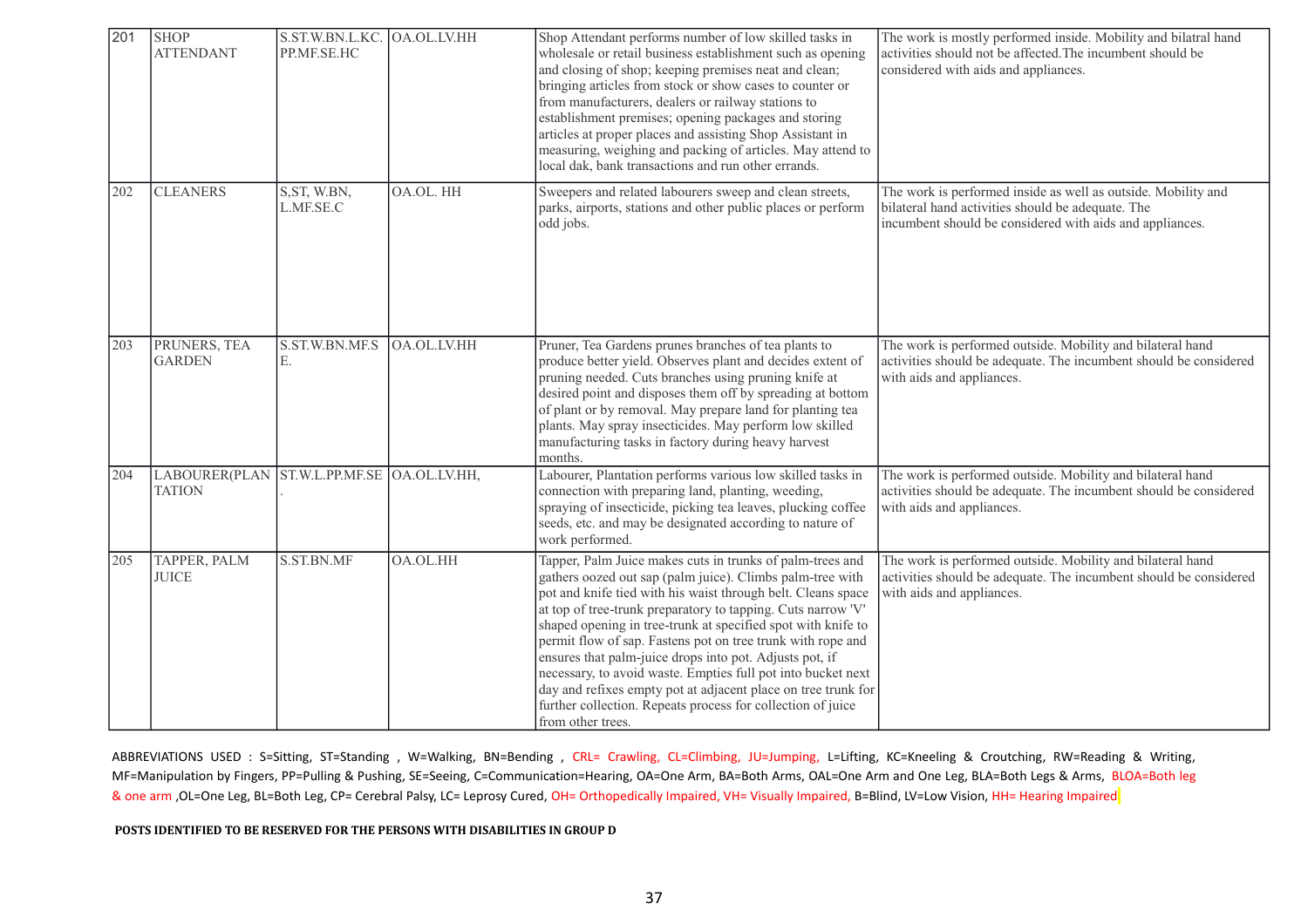| 206 | TAPPER, RUBBER S.ST.BN.MF             |                | OA.OL.HH           | Tapper, Rubber cuts channel grooves on trunk of rubber trees at<br>prescribed angle on specified area and gathers excluded latex. Fastens<br>spout and cup below lowest end of cut to collect oozed out latex. Adds<br>preservatives or anticoagulants into cup where specified. Repeats<br>process on other trees under his charge and empties cups when full or<br>when oozing stops, into bucket. Scraps coagulated latex from scars on<br>trees before making fresh cutting. Ensures that cups and spouts are<br>clean and tapping cuts are of uniform length and depth, without<br>causing injury to treetrunk. Repeats process on tapped trees next<br>morning. May sharpen tapping knife and carry latex to reception<br>station for weighment and further processing. | The work is performed outside. Mobility and bilateral<br>hand activities should be adequate. The incumbent<br>should be considered with aids and appliances.                                                                              |
|-----|---------------------------------------|----------------|--------------------|-------------------------------------------------------------------------------------------------------------------------------------------------------------------------------------------------------------------------------------------------------------------------------------------------------------------------------------------------------------------------------------------------------------------------------------------------------------------------------------------------------------------------------------------------------------------------------------------------------------------------------------------------------------------------------------------------------------------------------------------------------------------------------|-------------------------------------------------------------------------------------------------------------------------------------------------------------------------------------------------------------------------------------------|
| 207 | <b>MILK DAIRY</b><br><b>ATTENDENT</b> | S.ST.BN.PP.MF  | OA.OL.LV.HH,<br>B, | Milks, and cleans milch cattle collects various feeds mixes them and<br>feeds animals before milking. Regulates timing of milking. Cleans and<br>disinfects buckets and other containers used in milking in sun or<br>vacuum. Ties hind legs of animals and washes hind quarter with<br>chlorinated water. Cleans udder with plain chlorinated water and<br>messages them by hand. Disinfects hand by washing with chlorinated<br>water. Adjusts buckets between own legs below udder. Carries bucket<br>containing milk to specified place of storing.<br>Treats udder and other minor injuries by applying antiseptic powder,<br>ointment, etc. May sell milk. May prepare ghee, butter and cream.                                                                          | The work is performed outside. Mobility and bilateral<br>hand activities of the person should be adequate. The<br>incumbent should be considered and should be able to<br>complete assigned task efficiently with aids and<br>appliances. |
| 208 | MILKER,<br><b>MACHINE</b>             | S, ST, W.BN.SE | OL.LV.HH           | Tends machine to milk diary cows and buffaloes. Guides cows and<br>buffaloes into stanchion and cleans teats and their udder with<br>disinfectant. Squeezes teats to collect sample of milk in strainer cup<br>and examines sample for curd and blood. Starts milking machine and<br>attaches cups of machine to teats of cows and buffaloes. Removes cups<br>when required amount of milk is obtained. Dips cups of machine into<br>disinfectant solution after each animal is milched. Empties milk<br>receptacles and cleans and sterilizes equipment.                                                                                                                                                                                                                     | The work is performed outside. Mobolity of the person<br>should be adequate. The incumbent should be considered<br>and should be able to complete assigned task efficiently<br>with aids and appliances.                                  |
| 209 | <b>POULTRY FARM</b><br><b>WORKE</b>   | S, ST, W.BN.SE | OA.OL.OAL .LV.HH,  | Attends to poultry stock to raise hens, chickens, turkeys and other<br>poultry for egg production and sale as meat. Feeds poultry, cleans<br>cages, nests and brooder houses. Sprays poultry houses with<br>disinfectants and observes poultry for indications of diseases such as<br>fowl pox, bronchitis and coccidiosis. Places vaccines in drinking<br>water, injects vaccines into poultry or dusts air with vaccine powder to<br>vaccinate poultry against diseases. Maintains feed and production<br>records. May incubate fertile eggs. May kill and dress poultry.                                                                                                                                                                                                   | The work is performed inside as well as outside. The<br>incumbent should be considered with aids and<br>appliances.                                                                                                                       |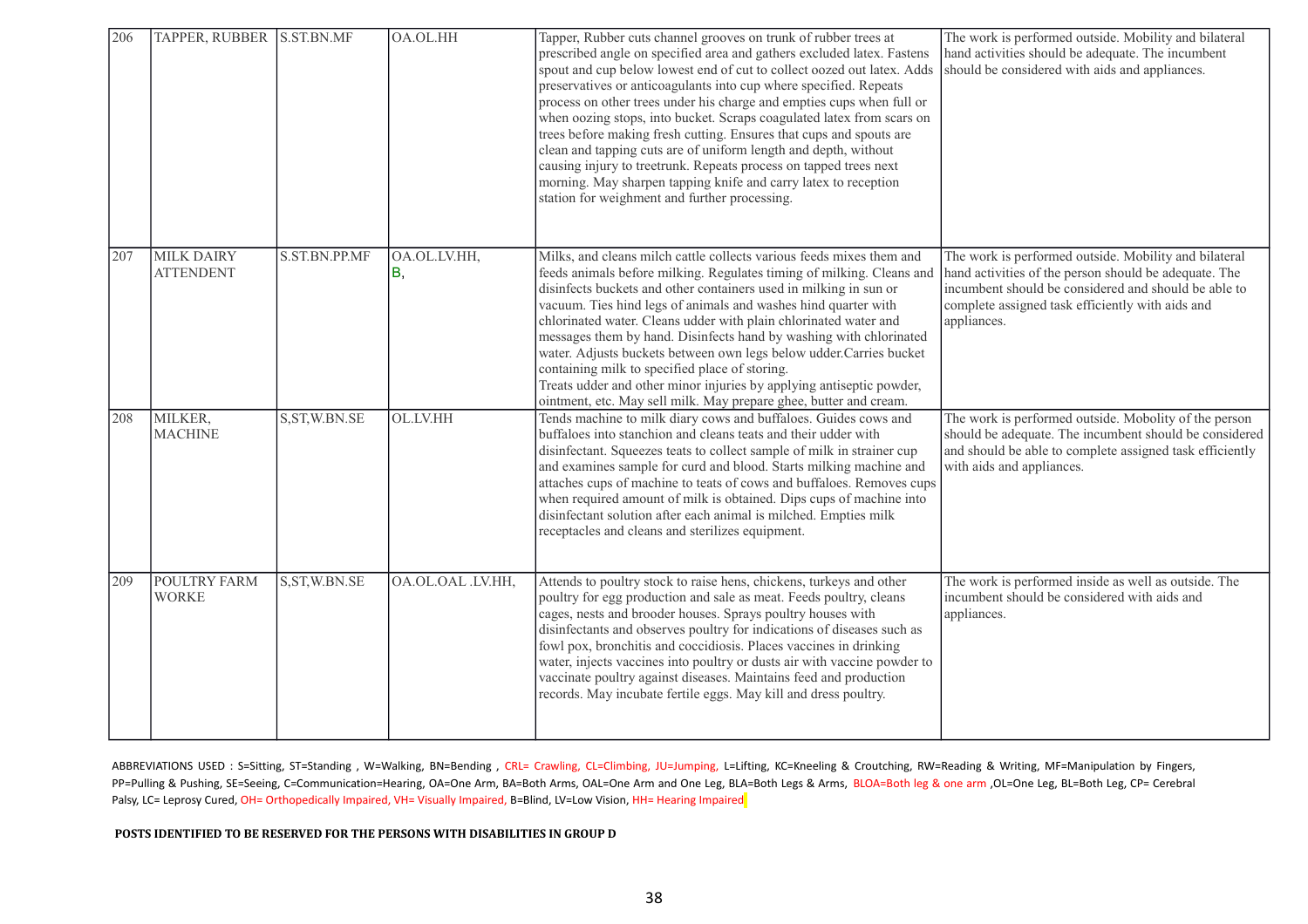| 210 | <b>HATCHERY</b><br><b>OPERATOR</b> | S.ST.BN.MF.SE   | OA.OL.OAL.LV.HH | Operates incubators to hatch eggs. Sets and adjusts mechanism of<br>incubators to maintain required degree of temperature at different<br>stages of incubation. Marks ownership and dates of setting eggs. Sets<br>them on tray and places it into incubator. Inserts and places nursery<br>tray after filling hot water into water channels provided in it (nursery<br>tray) for creating humidity. Adopts disinfections technique to avoid<br>contamination of hatchery. Keeps and maintains breeding records. May<br>operate electrical incubator having automatic devices of controlling<br>temperature and turning eggs. May raise select poultry and sell quality<br>eggs. May demonstrate operations of various types of hatchery plants<br>to develop hatching of eggs. May suggest effective measures to<br>employer for better results.                                                                                                        | The work is performed inside as well as outside. The<br>incumbent should be considered and should be able to<br>complete assigned task efficiently with aids and<br>appliances. |
|-----|------------------------------------|-----------------|-----------------|----------------------------------------------------------------------------------------------------------------------------------------------------------------------------------------------------------------------------------------------------------------------------------------------------------------------------------------------------------------------------------------------------------------------------------------------------------------------------------------------------------------------------------------------------------------------------------------------------------------------------------------------------------------------------------------------------------------------------------------------------------------------------------------------------------------------------------------------------------------------------------------------------------------------------------------------------------|---------------------------------------------------------------------------------------------------------------------------------------------------------------------------------|
| 211 | <b>NURSERY MAN</b>                 | BN, KC, MF, SE  | OL.LV.HH        | Nurseryman; Mali, Nursery manages nursery on own account, or on<br>behalf of employer to grow trees, plants, flowers, shrubs, creepers,<br>seeds, bulbs etc. in open air or green houses for sale to customers.<br>Decides kind and number of plants to be grown and method of<br>planting, cultivating and treatment based on soil, climatic conditions,<br>irrigation facilities etc. Selects and purchases seeds, fertilizers,<br>insecticide. Equipments and machinery and other items. Plans<br>preparation of beds and method of planting, depending on type of<br>plants to be grown. Watches growth of sapling, seedlings, grafts and<br>plants. Hoes and prunes excess growth and offshoots of plants, dusts<br>and sprays pesticides and takes other measures to protect plants from<br>pets, wild animals, etc. Keeps records of cost and production<br>statement. Sells seedling, seeds, bulbs etc. May specialise in landscape<br>planting. | The work is performed inside as well as outside. The<br>incumbent should be considered and should be able to<br>complete assigned task efficiently with aids and<br>appliances. |
| 212 | <b>FISH CURER</b>                  | <b>BN.MF.SE</b> | OL.HH           | Fish Curer salts, cures and preserves fish to prevent putrefication and<br>for use over long periods. Washes fish with water and cuts off head,<br>fins, tail etc. as necessary. Opens out stomach with knife and removes<br>viscera, gills etc. to prevent putrefication. Applies salt to cleaned fish<br>either one by one or in lot to preserve them. Stacks salted fish for<br>required period and shuffles them as necessary at specified intervals.<br>Takes fish out of stack and washes them if necessary. May dry fish in<br>sun with or without cleaning and salting particularly in case of seeds<br>and small fingerlings.                                                                                                                                                                                                                                                                                                                   | The work is performed outside. Mobility of the person<br>should be adequate. The incumbent should be considered<br>with aids and appliances.                                    |
| 213 | <b>FISH MEAL</b><br><b>MAKER</b>   | <b>BN.MF.SE</b> | OL.HH           | Fish Meal Maker makes fish meal powder by dehydration, drying and<br>grinding processes for use as food for poultry, etc. Feeds fresh fish into<br>hand press to remove water and oil. Dries pressed fish in sun. Cuts<br>dried fis h into small pieces and grinds them to powder by machine.<br>Packs fish meal powder in containers.                                                                                                                                                                                                                                                                                                                                                                                                                                                                                                                                                                                                                   | The work is performed outside. Mobility of the person<br>should be adequate. The incumbent should be considered<br>with aids and appliances.                                    |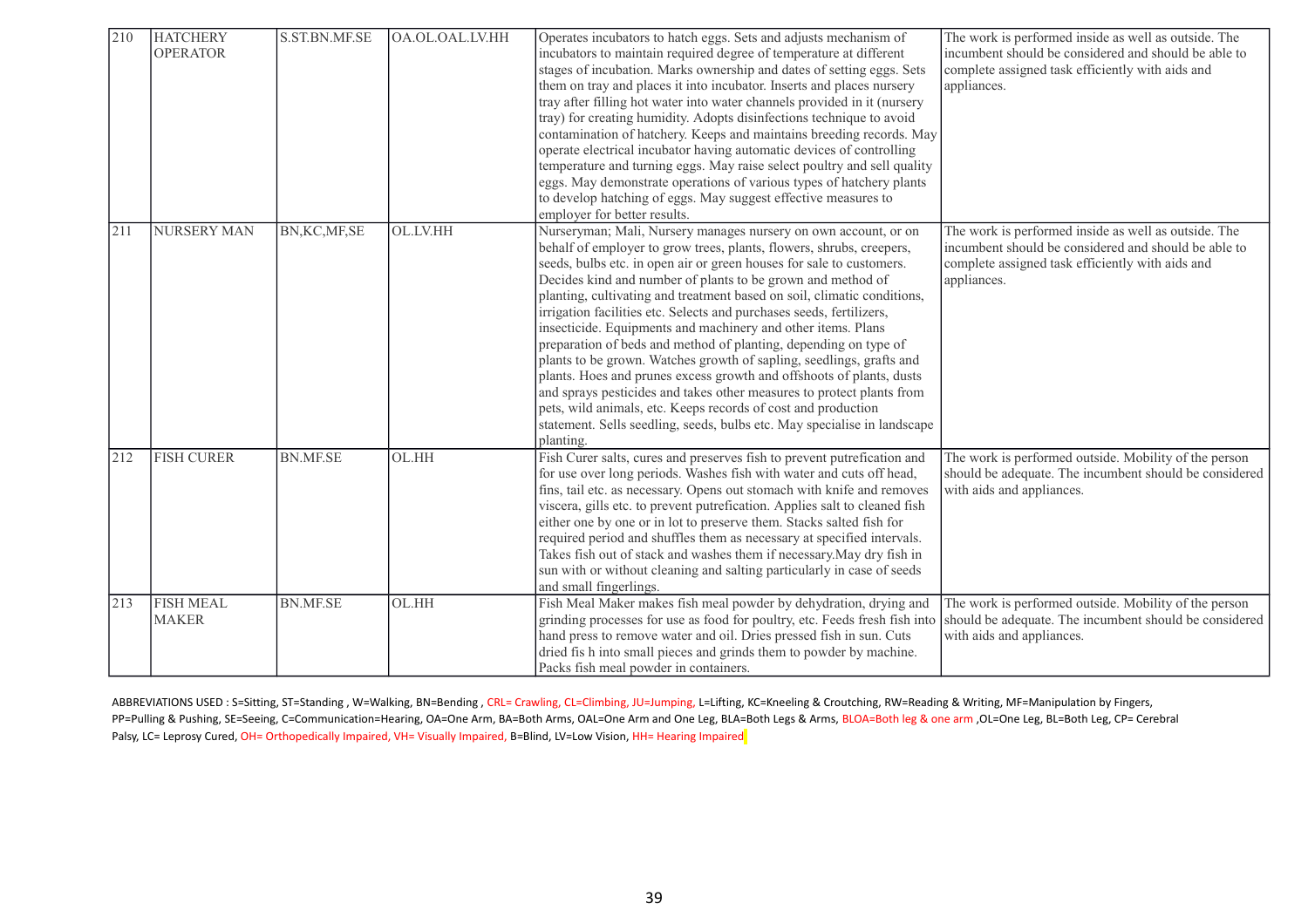| 214 | <b>NET MAKER</b>                     | S.ST.W.BN.MF.S. OL.BL.LV.HH,<br>Е. |            | netting needle or shuttle. Selects design of netting and kind of<br>twine or thread required. Plaits (interweaves) and knots twine<br>or thread with netting needle or shuttle to prepare selected<br>patterns. Waxes twine while weaving to smoothen and                                                                                                                                                                                                                                                                                                                                                                                        | Hand makes nets and meshes by weaving twine and thread with The work is performed outside. Mobility of the person should be<br>adequate. The incumbent should be considered with aids and<br>appliances. |
|-----|--------------------------------------|------------------------------------|------------|--------------------------------------------------------------------------------------------------------------------------------------------------------------------------------------------------------------------------------------------------------------------------------------------------------------------------------------------------------------------------------------------------------------------------------------------------------------------------------------------------------------------------------------------------------------------------------------------------------------------------------------------------|----------------------------------------------------------------------------------------------------------------------------------------------------------------------------------------------------------|
|     |                                      |                                    |            | strengthen it. Trims excess twine or thread.                                                                                                                                                                                                                                                                                                                                                                                                                                                                                                                                                                                                     |                                                                                                                                                                                                          |
| 215 | <b>NET</b><br>MAKER(FISHING)         | S, ST, W, BN,<br>MF, SE            | OL.B.LV.HH | Makes fishing nets and mends torn or worn out ones using<br>wooden needle and thread. Fabricates nets to required<br>measurements to catch different types of fish. Removes weeds<br>entangled in nets during fishing and spreads them on shore for<br>drying. Examines nets for torn or worn out parts and sews them<br>with wooden needle and nylon, cotton or hemp threads using<br>different knots as required. Ties new floats or weights to nets.<br>May tan and preserve nets. May fish in deep sea or inland<br>waters using different kinds of nets. May assist Fishermen in<br>dragging net with catch or boat to shore after fishing. | The work is performed outside. Mobility of the person should be<br>adequate. The incumbent should be considered with aids and<br>appliances.                                                             |
| 216 | <b>CRYSTALLISATIO</b><br>N ATTENDANT | ST.BN.MF.SE.                       | OL.HH      | Crystallisation Attendant removes mother liquor, syrup etc.,<br>from<br>chemical solution and collects crystals formed. Operates valves<br>allow required quantity of heated liquor (chemical solution)to<br>enter<br>crystallisation tank. Starts stirrers in tank to agitate liquor.<br>Admits<br>cooling water to coils in tank, ensuring that liquor is cooled<br>evenly<br>and at controlled rate over fixe d period of time. Stops machine<br>when required state of crystallisation has been obtained, and<br>drains off contents. May add crystals to induce crystallisation.                                                            | The work is performed inside. Mobility of the incumbent should<br>be adequate. The incumbent should be considered with aids and<br>appliances.                                                           |
| 217 | <b>ROLLER</b><br><b>ATTENDENT</b>    | ST.W.L.PP.BN.MF OL.HH<br>.SE       |            | Roller Attendant; Rolling Machine Attendant(Tea) feeds and<br>tends<br>rolling machine to roll withered tea leaves. Signals Withering<br>Loft<br>Attendant to supply withered leaves for rolling; charges roller<br>drum<br>with required quantity of withered leaves by hand or basket;<br>starts<br>machine pushing lever to roll withered leaves for specified<br>time:<br>adjusts pressure of machine as required by manipulating lever;<br>stops machine when leaves have been rolled and opens trap<br>door to<br>release them into container placed below. May feed and tend<br>roll<br>breaking machine to sieve rolled leaves.          | The work is performed inside as well as outside . Mobility of the<br>person should be adequate. The incumbent should<br>be considered with aids and appliances.                                          |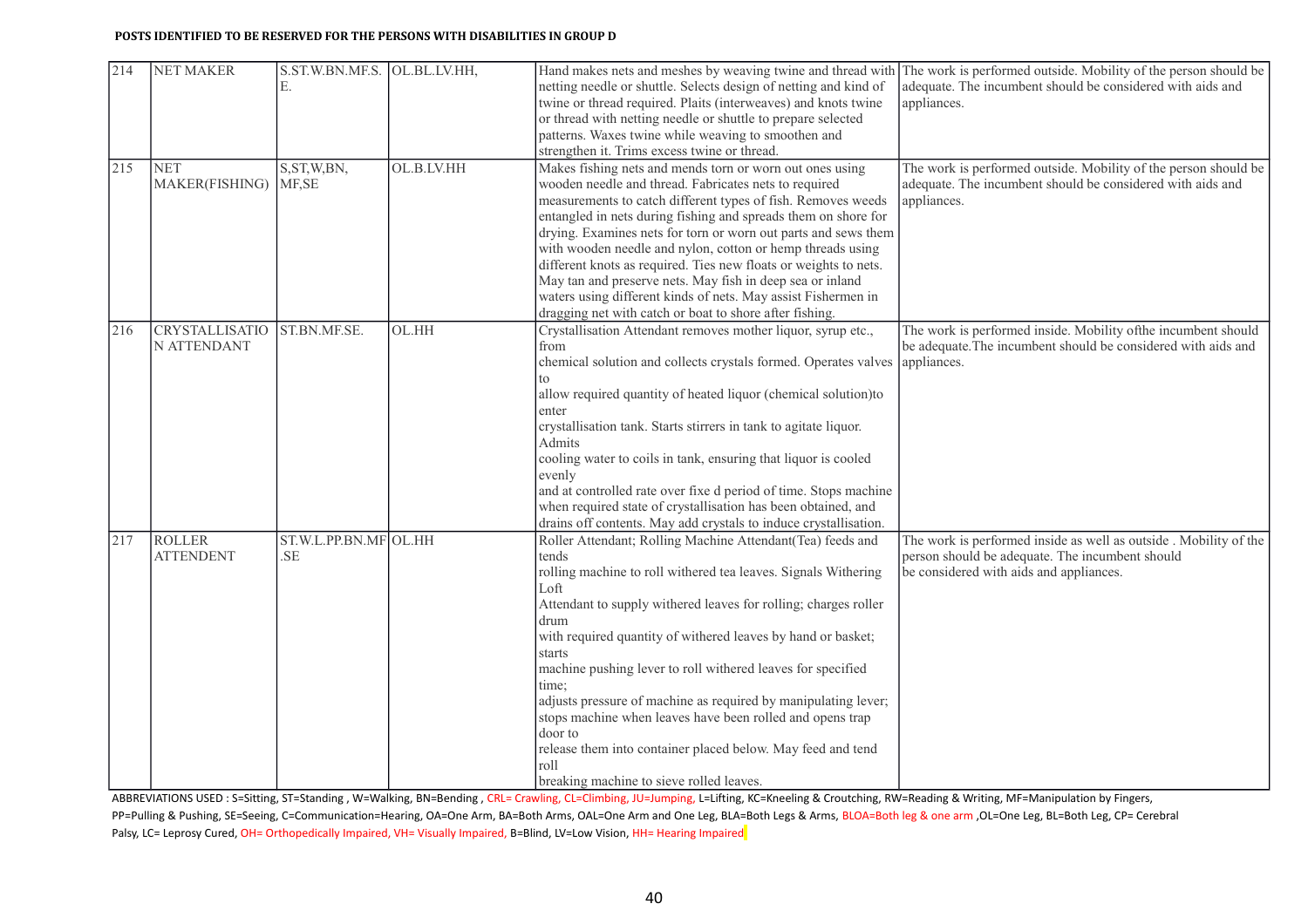| 218 | <b>CARBONATION</b><br><b>STORAGE</b><br><b>TANK</b><br><b>ATTENDANT</b> | ST.W<br><b>BN.MF.PP.L.SE.R</b><br>W | OL.HH           | Carbonation Storage Tank Attendant; Carbonation Juice Pump<br>Attendant tends carbonated storage tank and arranges pumping of<br>carbonated juice to filter press. Ensures filling of carbonated juice<br>in main storage tank and filling of bottom tank from it, by<br>operating tap or valve and watching overflow pipe, opens pump<br>line valve to pump off juice to filter press at desired speed; cleans<br>tank strainer frequently to maintain easy flow of juice in<br>pumping. May regulate flow of juice in bottom tank and operate<br>pump, if necessary. May be designated as FIRST/SECOND<br>CARBONATION STORAGE TANK ATTENDANT if engaged<br>on first or second carbonation tank. | The work is performed inside . Mobility of the person should<br>be adequate. The incumbent should be considered with aids<br>and appliances. |
|-----|-------------------------------------------------------------------------|-------------------------------------|-----------------|---------------------------------------------------------------------------------------------------------------------------------------------------------------------------------------------------------------------------------------------------------------------------------------------------------------------------------------------------------------------------------------------------------------------------------------------------------------------------------------------------------------------------------------------------------------------------------------------------------------------------------------------------------------------------------------------------|----------------------------------------------------------------------------------------------------------------------------------------------|
| 219 | Anti Malaria Coolie                                                     | S, ST.W.BN.L.MF.R<br>W.SE.C         | OL HH.          | Spraying anti-malaria liquids s                                                                                                                                                                                                                                                                                                                                                                                                                                                                                                                                                                                                                                                                   | The work is mostly performed outside. The Job Hazardous in<br>nature due to exposure to intoxicants.                                         |
| 220 | Anti Malaria<br>Mazdoor                                                 | S, ST.W.BN.L.MF.R<br>W.SE.C         | OL HH.          | Manual work in the field of health                                                                                                                                                                                                                                                                                                                                                                                                                                                                                                                                                                                                                                                                | Able to follow instruction from the superior, mobility of the<br>person should be adequate.                                                  |
| 221 | <b>Attendant-Family</b><br><b>Welfare (Female)</b>                      | S, ST.W.BN.L.MF.R<br>W.SE.C         | <b>OA.OL HH</b> | To help the Family Welfare Officer and keep the family clean<br>assist in cleaning and maintaining hygiene.                                                                                                                                                                                                                                                                                                                                                                                                                                                                                                                                                                                       | Work is performed both outside & inside. Should have<br>functional communication skill with assistive listening<br>devices.                  |
| 222 | <b>Bawaheer</b>                                                         | S, BN, SE, RW, PP,<br>MF, ST, W, L, | OL HH           | To assist Head Bawaheer in cleaning, repairing Glass art objects<br>and preserving                                                                                                                                                                                                                                                                                                                                                                                                                                                                                                                                                                                                                | Work is mostly performed inside                                                                                                              |
| 223 | <b>Board Room</b><br>Attendant                                          | S, BN, SE, RW, C,<br>MF, ST, W      | .OL HH          | To organize & prepare, serve snacks, meals for VVIPs and VIPs in<br>Board room.                                                                                                                                                                                                                                                                                                                                                                                                                                                                                                                                                                                                                   | Work is mostly performed inside                                                                                                              |
| 224 | <b>Burnisher</b>                                                        | S, BN, SE, RW, PP,<br>MF, ST, W, L, | OL HH           | Cleaning & preserving of arms in Museums                                                                                                                                                                                                                                                                                                                                                                                                                                                                                                                                                                                                                                                          | Work is mostly performed inside                                                                                                              |
| 225 | <b>Garden Attendant</b>                                                 | S, RW, BN, MF, SE,<br><b>ST</b>     | HH.OA.OL        | Tasks in gardens like watering the plants etc                                                                                                                                                                                                                                                                                                                                                                                                                                                                                                                                                                                                                                                     | Work is mostly performed inside                                                                                                              |
| 226 | <b>Graining Operator</b>                                                | S, BN, SE, RW, MF,<br>ST, W         | HH.OL           | Operation of graining machine in Offset Press or Litho printing<br>press                                                                                                                                                                                                                                                                                                                                                                                                                                                                                                                                                                                                                          | Work is mostly performed inside in a noisy environment.                                                                                      |
| 227 | Groom                                                                   | S, BN, SE, RW, MF,<br>ST, W         | HH.OL           | Basic Horse care, Keep the horses ready in Stable                                                                                                                                                                                                                                                                                                                                                                                                                                                                                                                                                                                                                                                 | Work is performed inside the stable. Should have good<br>health.                                                                             |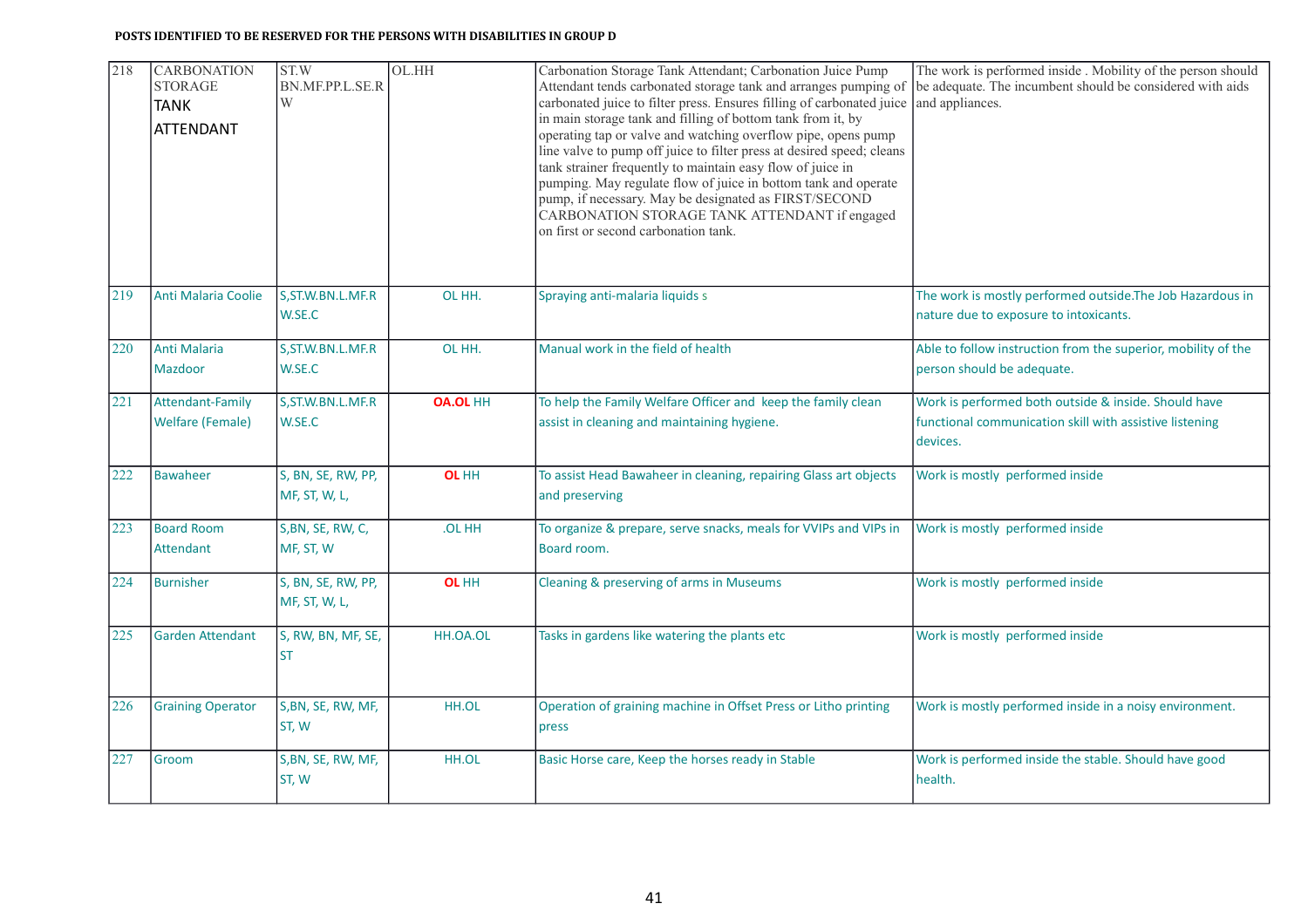| 228 | Hamal-cum-Sticher                | S, BN, SE, RW, MF,                  | HH OL.BL  | <b>Stitching works</b>                                                                                                                                                                                                     | Mostly work is performed inside. Should have good health.                                                                                                                                                                                                                                                                                                                                                                                                            |
|-----|----------------------------------|-------------------------------------|-----------|----------------------------------------------------------------------------------------------------------------------------------------------------------------------------------------------------------------------------|----------------------------------------------------------------------------------------------------------------------------------------------------------------------------------------------------------------------------------------------------------------------------------------------------------------------------------------------------------------------------------------------------------------------------------------------------------------------|
| 229 | <b>Head Bawaheer</b>             | S, BN, SE, RW, PP,<br>MF, ST, W, L, | OL .HH    | To clean, repair Glass art objects and preserving                                                                                                                                                                          | Work is performed inside                                                                                                                                                                                                                                                                                                                                                                                                                                             |
| 230 | <b>Junior Press</b><br>Assistant | S, BN, SE, RW, MF,<br>ST, W         | OL.HH     | To do hand composing, operating treadle printing press & Offset<br>printing machines                                                                                                                                       | Work is performed inside under noisy condition.                                                                                                                                                                                                                                                                                                                                                                                                                      |
| 231 | <b>Khalasi</b><br>(Workshop) *   | S, RW, BN, MF, SE,<br><b>ST</b>     | OL.HH     | To carry out manual job in the workshop.                                                                                                                                                                                   | Work is performed both indoor and out door. The job may<br>involove carrying heavy weights and manipulation of<br>machines.<br>Not identified for Railways personnel who are involved in<br>operation of trains, maintence of rail tracks movement of<br>engines and compartments in yards, telecommunicatication<br>and signalling works.                                                                                                                           |
| 232 | Khalasi/Tele*                    | S, ST, BN, MF, SE                   | OL.HH     | Required to handle telecom assests and duties are linked<br>with safety and mintance of train operation and therefore<br>proper vision hearing and proper hand foot movement<br>reuired for saftey of individuls & others. | The work is perfomed mostly inside. Ocassional field work is<br>involved. he usually works alone.I ncumbent should be<br>functionally able to complete the assigned task efficiently<br>with aids and<br>applainces, whenever necessary.<br>* Not identified for Railways personnel who are<br>involved in operation of trains, maintence of rail<br>tracks and movement of engines and compartments<br>in yards, telecommunicatication and signalling<br>works etc. |
| 233 | Khalasi (Civil)*                 | S, ST, BN, MF, SE                   | OL.HH     | Works for maintance of track involoig train operation<br>movement                                                                                                                                                          | The work is perfomed mostly inside. Ocassional field work is<br>involved. he usually works alone.I ncumbent should be<br>functionally able to complete the assigned task efficiently<br>with aids and<br>applainces, whenever necessary.<br>*Not identified for Railways as the personnel are involoved<br>in operation of trains, maintence of tracks movement of<br>engine and compartment in yards , telecommunicatication<br>and signalling etc.                 |
| 234 | <b>Lascar OD</b>                 | S.ST.W.BN.MF.SE.C                   | <b>HH</b> | Sea man helps to drive Ships and Launches. Help in maintaining<br>the Ships, launch etc.                                                                                                                                   | The work is performed mostly outside especially in the deep<br>waters. The incumbents must know swimming                                                                                                                                                                                                                                                                                                                                                             |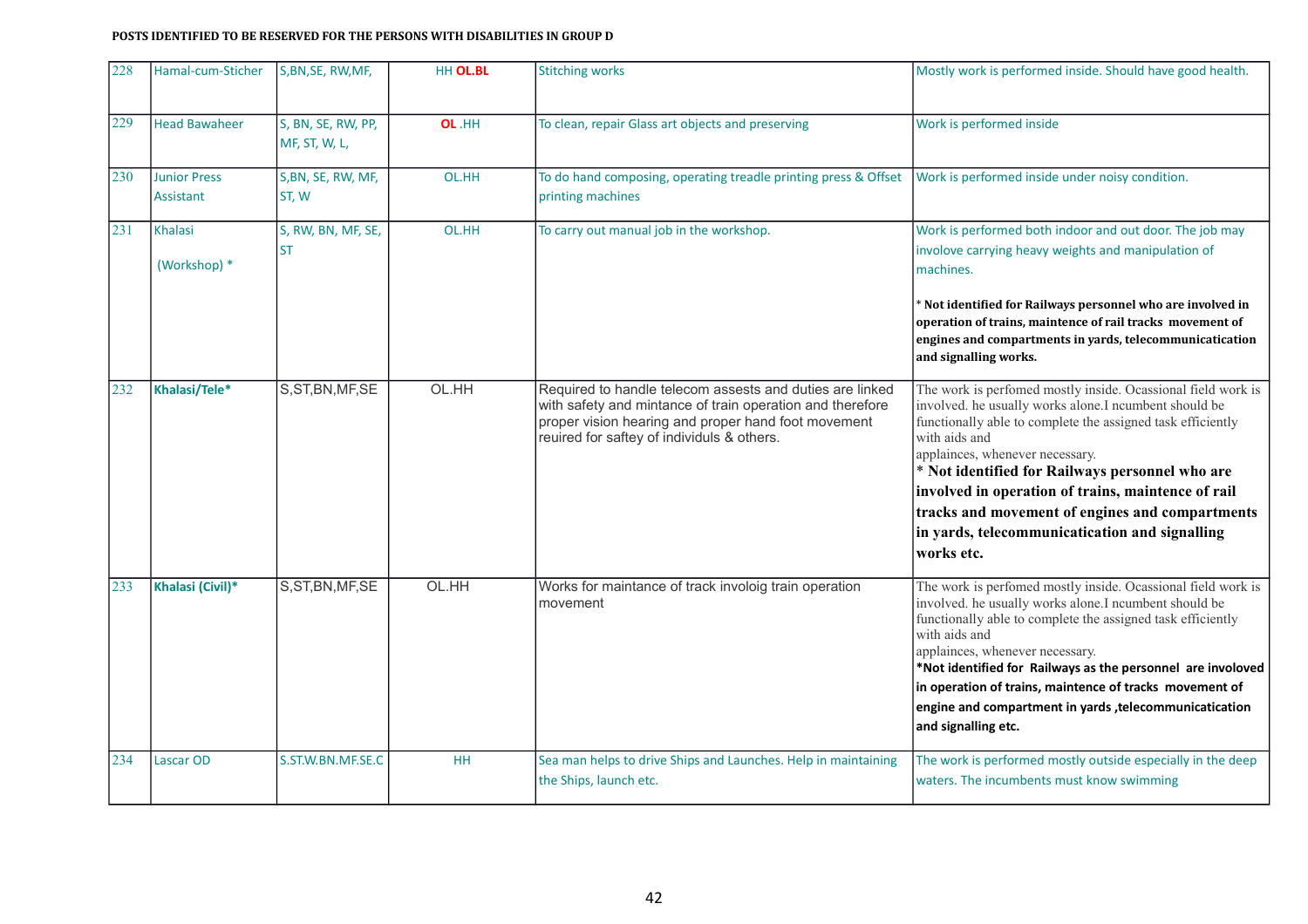| 235 | Masalchi/ Cook | S.ST.W.BN.MF.SE.C | OL HH | To prepare masala, spices etc. and to help the Cook | Work is performed inside in hazardous condition. |
|-----|----------------|-------------------|-------|-----------------------------------------------------|--------------------------------------------------|
|     | Mate           |                   |       |                                                     |                                                  |
|     |                |                   |       |                                                     |                                                  |
|     |                |                   |       |                                                     |                                                  |
|     |                |                   |       |                                                     |                                                  |
|     |                |                   |       |                                                     |                                                  |
|     |                |                   |       |                                                     |                                                  |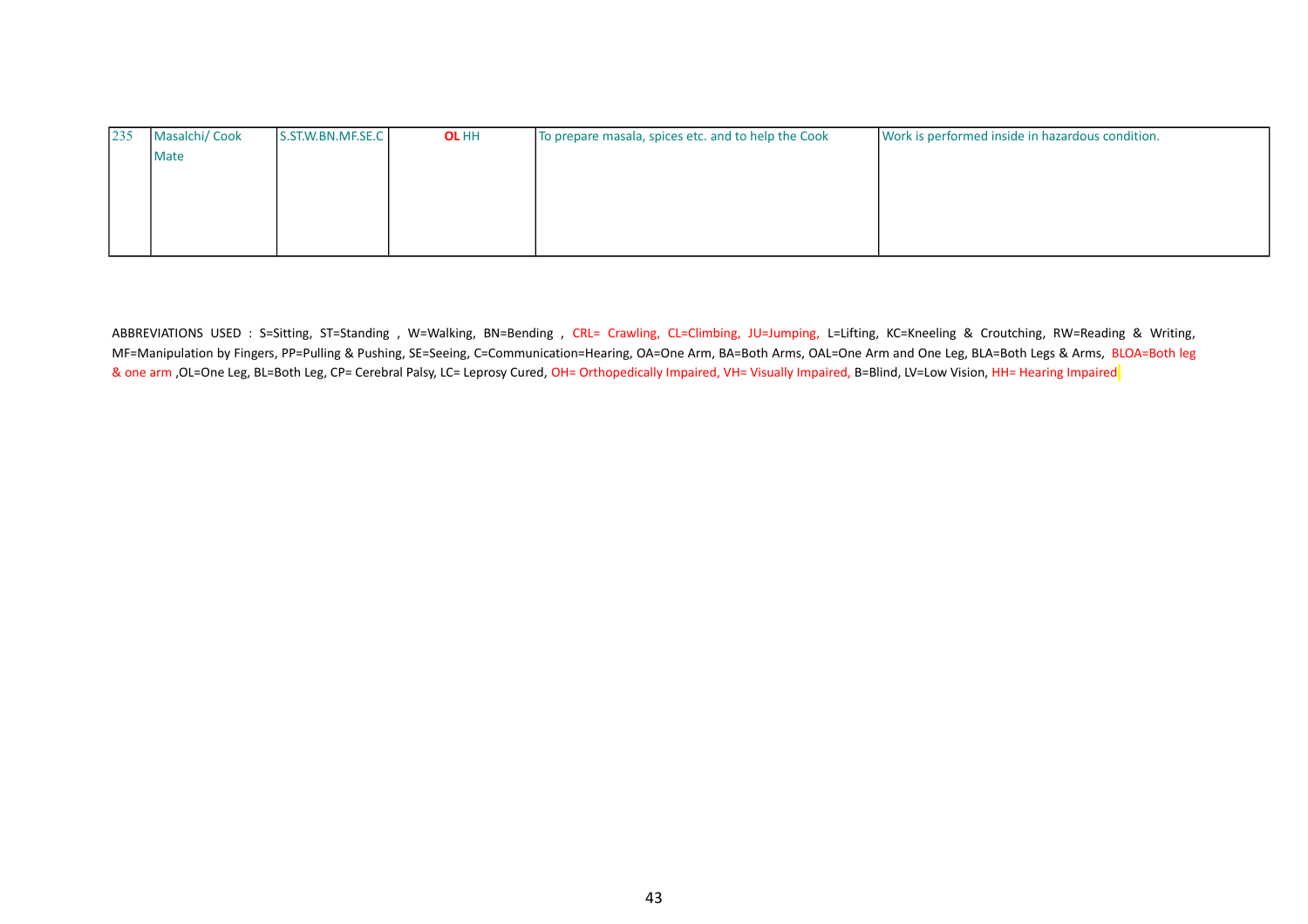| 236 | <b>Mess Waiter</b>                               | S.ST.W.BN.MF.RW.<br>SE.H          | OL HH                  | To serve drinking water to the mess members & customers                                                                                                                                                                                                    | Work is performed inside the mess.                                                                                                                                                                                                                                              |  |
|-----|--------------------------------------------------|-----------------------------------|------------------------|------------------------------------------------------------------------------------------------------------------------------------------------------------------------------------------------------------------------------------------------------------|---------------------------------------------------------------------------------------------------------------------------------------------------------------------------------------------------------------------------------------------------------------------------------|--|
| 237 | Millwright (Semi-<br>skilled) Artisans *         | S.ST.W.L.PP.BN.MF.<br>RW.SE.C.    | OL HH,*                | Lifting of goods & operating machines                                                                                                                                                                                                                      | Work is performed inside and out side<br>* Not identified for Railways personnel (except OL Category) who are<br>involved in operation of trains, maintence of rail tracks and movement<br>of engines and compartments in yards, telecommunicatication and<br>signalling works. |  |
| 238 | Monument<br>Attendant                            | S.ST.W.BN.MF.RW.<br>SE.H.C        | OL HH                  | Maintenance of monuments related to cleaning, upkeep,<br>repair etc.                                                                                                                                                                                       | Work is performed mostly outside in a dusty environment.                                                                                                                                                                                                                        |  |
| 239 | <b>Motor Transport</b><br><b>Cleaner</b>         | S.ST.W.BN.MF.L.PP.<br>SE.C        | OL HH                  | To clean the motor vehicles, keep the vehicle always ready<br>for use                                                                                                                                                                                      | Work is performed in noisy & dusty condition. Mobility should not<br>be restrict.                                                                                                                                                                                               |  |
| 240 | Multi-Task-Attendant S.ST.W.BN.MF.L.PP.<br>(MTA) | SE.C                              | OA.OL.BL.B. LV HH.     | Help in catering/house keeping/gardening & forestry data<br>processing .Day to day tasks in official work related to<br>carrying files drafting of office equipments and tables and<br>various other official tasks assigned by superiors<br>/supervisors. | Work is performed Outside as well as inside job accomplished<br>under supervision. Of seniors. Incumbents should be able to<br>perform assigned work efficiently with aids & appliances.                                                                                        |  |
| 241 | <b>Nursing Orderly</b><br>(Male)                 | S.ST.W.BN.MF.L.PP.<br><b>SE.C</b> | <b>OL.OA HH</b>        | etc.                                                                                                                                                                                                                                                       | Taking care of the patients in the Hospital & preparing beds Work in calm & quite environment. With Hearing Aids & legible<br>speech                                                                                                                                            |  |
| 242 | <b>Poultry Attendant</b>                         | S.ST.W.BN.MF.SE.C                 | <b>OA.OL.OAL.LV HH</b> | <b>Maintaining Poultry farming</b>                                                                                                                                                                                                                         | Mobility should not be restricted incumbents should be able to<br>performed assigned work efficiently with aids & appliances.                                                                                                                                                   |  |
| 243 | Sifter                                           | S.ST.W.BN.MF.RW.<br>SE.C,         | <b>OL.OA HH</b>        | <b>Maintaining the Registers</b>                                                                                                                                                                                                                           | Work is performed inside with good light condition in mobility<br>should not be restricted incumbents should be able to performed                                                                                                                                               |  |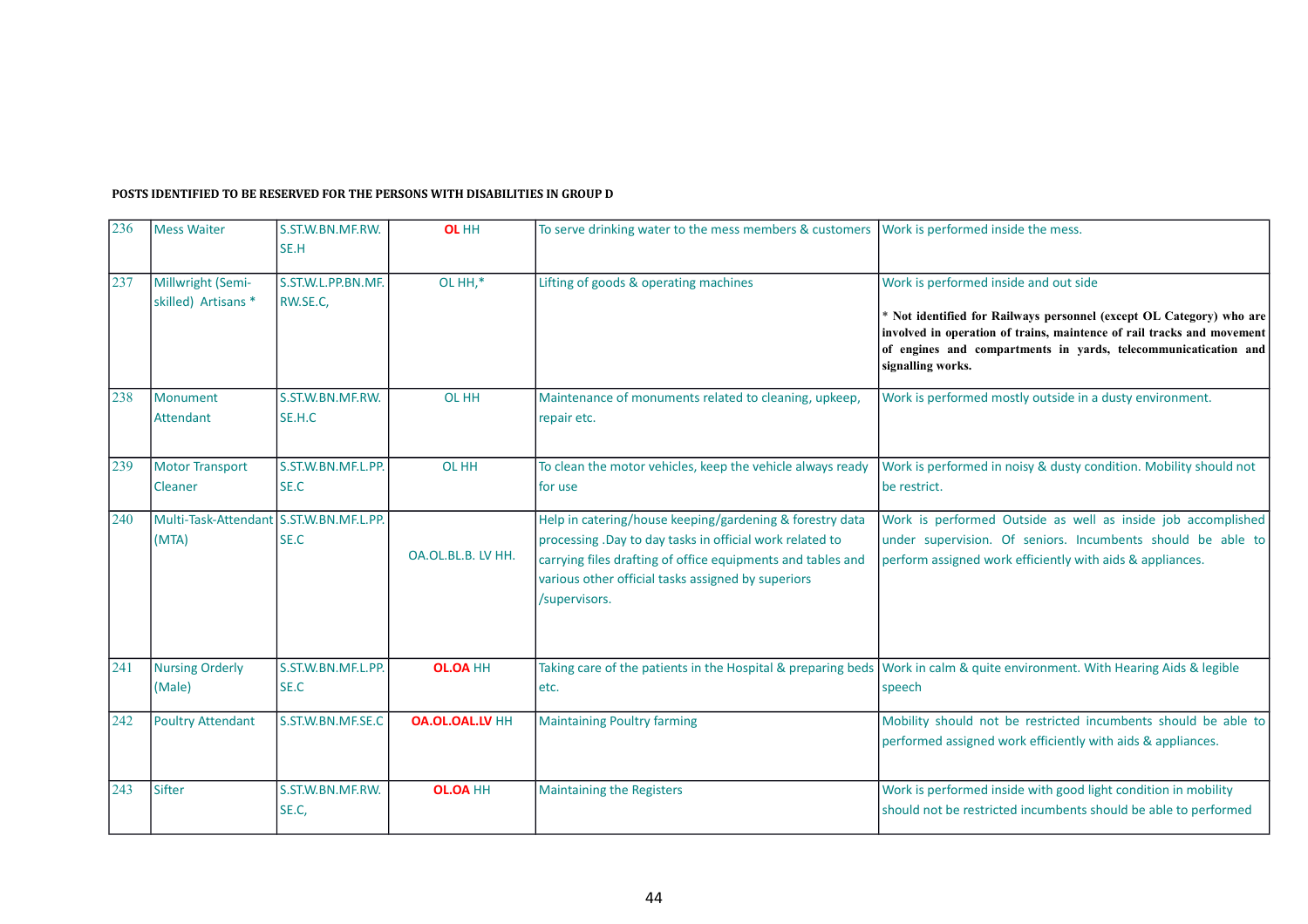|      |                         |                                    |            |                                       | assigned work efficiently with aids & appliances                |  |
|------|-------------------------|------------------------------------|------------|---------------------------------------|-----------------------------------------------------------------|--|
|      |                         |                                    |            |                                       |                                                                 |  |
|      |                         |                                    |            |                                       |                                                                 |  |
| 1244 | <b>Supporting Staff</b> | $\vert$ S, RW, BN, MF, SE, $\vert$ | OL, LV. HH | Assisting in performing various tasks | Work is performed indoor and outdoor. Mobility should not be    |  |
|      |                         |                                    |            |                                       | restricted incumbents should be able to performed assigned work |  |
|      |                         |                                    |            |                                       | efficiently with aids & appliances                              |  |
|      |                         |                                    |            |                                       |                                                                 |  |

| 245 | <b>Technical Operator</b><br>(Drilling) | S, ST.W.BN, MF<br>RW, SE,        | OL HH,   | Assist in different operations of Ground water drilling.                                                                                                                                                                                                                                                                                                                                                                                                                                                                                                                                                                                                                                                                                                                                                                                                                                                                                                                                                                                                                           | Mostly work is performed outside Mobility<br>should not be restricted incumbents should be<br>able to performed assigned work efficiently with<br>aids & appliances                                                                                                                                                 |
|-----|-----------------------------------------|----------------------------------|----------|------------------------------------------------------------------------------------------------------------------------------------------------------------------------------------------------------------------------------------------------------------------------------------------------------------------------------------------------------------------------------------------------------------------------------------------------------------------------------------------------------------------------------------------------------------------------------------------------------------------------------------------------------------------------------------------------------------------------------------------------------------------------------------------------------------------------------------------------------------------------------------------------------------------------------------------------------------------------------------------------------------------------------------------------------------------------------------|---------------------------------------------------------------------------------------------------------------------------------------------------------------------------------------------------------------------------------------------------------------------------------------------------------------------|
| 246 | <b>Topass</b>                           | S, ST W BN, MF,<br>RW SE,        | ,OL HH   | They would work as Cleaners or Safaiwalas including cleaning of Lavatories in<br>the Ships. They may be entrusted with other management duties also.                                                                                                                                                                                                                                                                                                                                                                                                                                                                                                                                                                                                                                                                                                                                                                                                                                                                                                                               | The work is performed mostly outside on aship<br>the incumbents must know swimming.                                                                                                                                                                                                                                 |
| 247 | Washerman                               | S, ST W BN, MF,<br><b>RW SE,</b> | OL. HH   | To wash, clean the clothes and aprons                                                                                                                                                                                                                                                                                                                                                                                                                                                                                                                                                                                                                                                                                                                                                                                                                                                                                                                                                                                                                                              | Work performed outside in hazardous<br>condition. Incumbents should be able to<br>performed assigned job efficiently with aids &<br>appliances.                                                                                                                                                                     |
| 248 | <b>Postal Attandent</b>                 | S.ST.W.BN.MF.RW.<br><b>SE.C</b>  | .B.LV HH | Postal Attandent supplies stationery articles to officials, preparces<br>evelopes, weighs and affixes postage stamps on outgoing dak, binds<br>registers, loose files, books etc. and performs other miscellaneous work<br>Sorts out files according to number or other distinguished marks. Helps<br>Record Clerk in stitching papers or typing bundles and marking them.<br>Arranges files in racks or other special receptacles in prescribed order<br>or as instructed by Record Clerk. Takes inventory of stationery items<br>received from central stores and helps Record Clerk in getting them<br>entered in registers. Collects indent from Record Clerk and supplies<br>stationery articles or files to indentors against acknowledgement.<br>Weighs covers of outgoing dak, affixes correct stamps on them and<br>fastens them for posting. May prepare new envelops from rough paper<br>and paste economy slips. May operate duplicating machine and<br>cyclostyle required number of copies. May supervise work of peons.<br>May attend to any other duties allotted. | The work is performed mostly inside.<br>occasional field work is involved .incumbent<br>usually works alone. Mobility and billeted<br>hand activities should be adequate.<br>incumbent should be functionally able to<br>complete the<br>assigned task efficiently with aids and<br>appliances, whenever necessary. |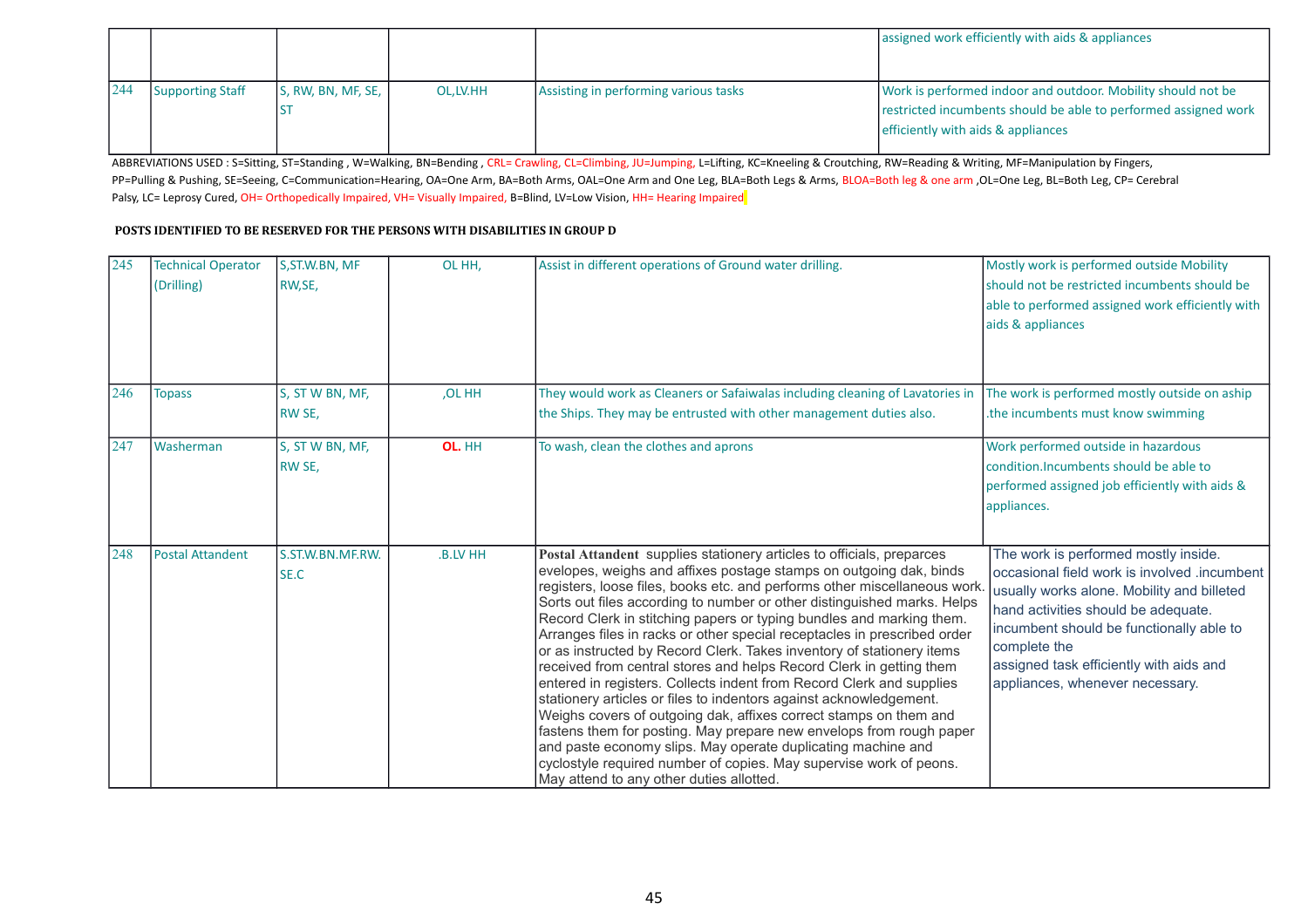### **POSTS IDENTIFIED TO BE RESERVED FOR THE PERSONS WITH DISABILITIES IN GROUP D**

ABBREVIATIONS USED: S=Sitting, ST=Standing, W=Walking, BN=Bending, CRL= Crawling, CL=Climbing, JU=Jumping, L=Lifting, KC=Kneeling & Croutching, RW=Reading & Writing, MF=Manipulation by Fingers, PP=Pulling & Pushing, SE=Seeing, C=Communication=Hearing, OA=One Arm, BA=Both Arms, OAL=One Arm and One Leg, BLA=Both Legs & Arms, BLOA=Both leg & one arm ,OL=One Leg, BL=Both Leg, CP= Cerebral Palsy, LC= Leprosy Cured, OH= Orthopedically Impaired, VH= Visually Impaired, B=Blind, LV=Low Vision, HH= Hearing Impaired